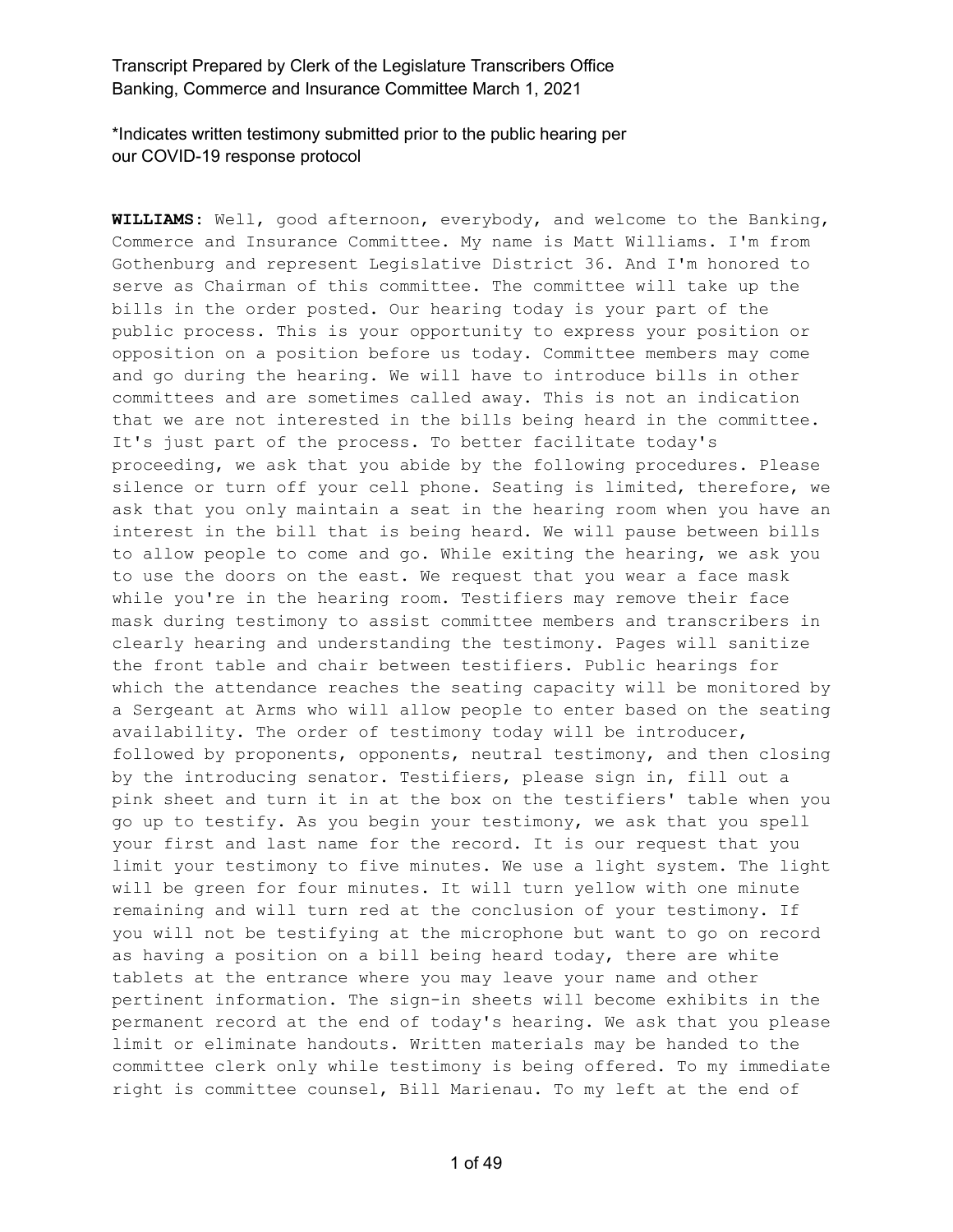\*Indicates written testimony submitted prior to the public hearing per our COVID-19 response protocol

the table is committee clerk, Natalie Schunk. The committee members with us will introduce themselves, starting with Senator Pahls.

**PAHLS:** Thank you, Chair. Rich Pahls, District 31, southwest Omaha.

**McCOLLISTER:** Tom McCollister, District 20, central Omaha.

**SLAMA:** Julie Slama, District 1: Otoe, Johnson, Nemaha, Pawnee, and Richardson Counties.

**LINDSTROM:** Brett Lindstrom, District 18, northwest Omaha.

**AGUILAR:** Ray Aguilar, District 35, Grand Island area.

**FLOOD:** Mike Flood, District 19, Madison and just part of Stanton County.

**WILLIAMS:** And our pages this afternoon are Caroline and Ashton. Thank you for helping us today. And that-- with that we will begin our first public hearing today. Introducing LB20 will be Senator Carol Blood to provide for insurance coverage of and Medicaid access to prescribed contraceptives. Welcome, Senator Blood.

**BLOOD:** Thank you, Chair Williams, and good afternoon to Chair Williams and the entire Banking Insurance Committee. My name is Senator Carol Blood, spelled C-a-r-o-l B as in boy -l-o-o-d as in dog, and I represent District 3, which is western Bellevue and southeastern Papillion, Nebraska. And I do appreciate the opportunity to speak with you today on LB20. The intent of LB20 is to create a more consistent access to birth control, which then reduces unwanted pregnancies in our state, which unfortunately can lead to an abortion that ultimately could have been avoided. It would also provide equitable access to healthcare for people who experience additional barriers to regularly visiting a healthcare provider or pharmacy because they may live in a rural area when resources are far away or they depend on public transportation, travel for their careers, maybe a person with a disability, or maybe studying abroad to name only a few of the potential inequities that are currently problematic. LB20 provides for insurance coverage, both private and Medicaid of up to 12 months of self-administered hormonal birth control to be provided at one time. The bill provides an exemption for the first prescription of any birth control method requiring insurance coverage for three months of a new method. This exception is to ensure that it is-- that its continuation

2 of 49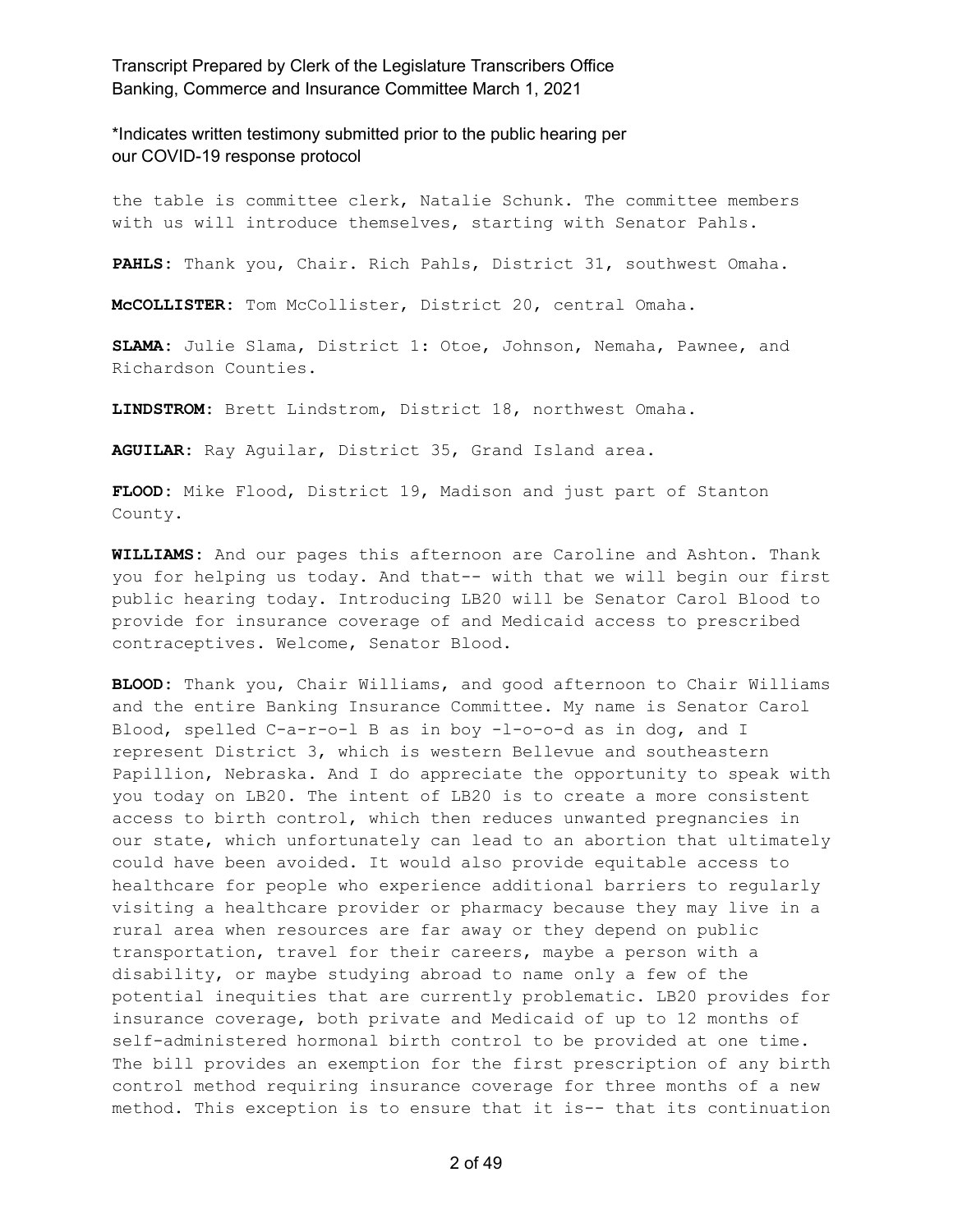# \*Indicates written testimony submitted prior to the public hearing per our COVID-19 response protocol

is appropriate and desired by the patient before providing an entire year supply and also allows their care provider the opportunity to monitor that patient's health to make sure it is the right birth control choice for their personal health goals. Now I want to be really clear, this bill does not mandate a provider to prescribe 12 months at a time, although many do that already. It only requires that insurance covers the full supply of the prescription to be provided to a patient at one time for up to 12 months. It does not mandate any new benefits to be covered. It only changes the schedule at which those benefits are to be provided and covered by insurance. This is also an additional choice for the consumer, and not all women will take advantage of the programming, but it will be available to those who choose to utilize this option. Insurance typically only covers one to three months of birth control at a time requiring patients to refill such prescriptions several times in a year. As mentioned before, multiple trips to the provi-- their provider or pharmacy creates unnecessary barriers to pregnancy prevention, especially for those who work long or unusual hours, for those who then have to care for children or other dependent family members before and after their workday. It creates additional challenges for women who do not have a pharmacy nearby or those who do not have adequate or dependable transportation, especially in rural areas. It is especially problematic during a global pandemic when we're asking people to reduce unnecessary community exposure. It should be noted that existing parental consent laws are not affected by this bill when it comes to teens and birth control. This bill, again, only changes the insurance coverage structure. Research and other states' experience with extended supply supports-- support this policy as a method to prevent unwanted pregnancy. A study of over 84,000 women in California who received oral contraceptives of varying supplies: 1, 3, and 12 months found that dispensing a one-year supply was associated with a 30 percent reduction and the odds of conceiving a pregnancy in the subsequent year. The Medicaid program in the state of Washington found that dispensing a one-year supply of birth control for Medicaid recipients was associated with a 12 percent reduction in Medicaid-funded births, saving the state \$1.5 million, an average of \$226 per client on maternity and infant care. A 2019 study for the U.S. Department of Veterans Affairs, and I'd like to point out that that is the largest health system in the United States, concluded that adoption of a 12 month dispensing of contraception would result in the VA cost savings-- a VA cost savings of over \$2 million annually. So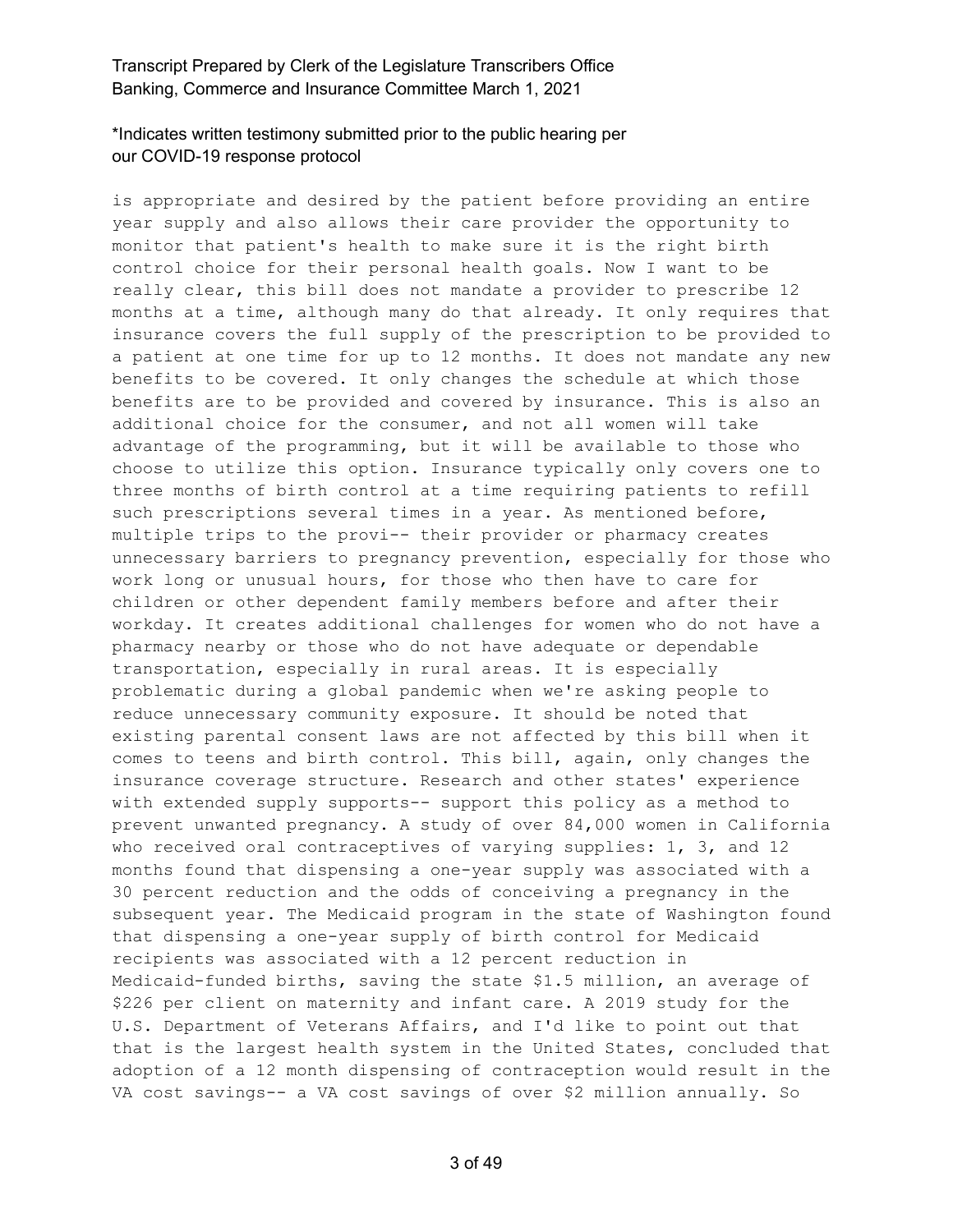# \*Indicates written testimony submitted prior to the public hearing per our COVID-19 response protocol

access to contraception remains a major cause of unintended pregnancies, like we didn't already know that, an unintended pregnancy is a major cause of abortion. Research has shown that dispensing a one-year supply was associated with a 46 percent reduction in the odds of an abortion, according to the Nebraska 2019 statistical report on abortions, no contraception used was the most common reason provided for seeking an abortion, 43 percent or 889 abortions, and socioeconomic reasons were provided for an additional 5.7 percent or 118 abortions. This bill will help to, to support uninterrupted access to birth control to prevent unintended pregnancy, ultimately reducing abortions here in Nebraska. Lastly, you may be asking yourself, well, why don't we do this for all prescription medications? Well, I'm not sure that I would disagree that it shouldn't be that way. But I'd like to point out that not all medications have an immediate response when missed. In other words, there's an immediate action that happens, a reaction that happens when you miss a dosage of oral birth control or that can happen, I should say. By enacting LB20, Nebraska would join 21 other states, including the District of Columbia, to require insurance coverage for an extended supply of birth control. And I'd like to address some of the opposition that's been raised during this debate in other states. Some have just suggested that limited supplies are necessary to monitor for side effects of birth control. It's very important to note that currently many providers are already writing those prescriptions for 12 months of birth control, but patients are only provided 1 to 3 months at a time due to the limits of insurance coverage. It's also important to note that there is nothing in this legislation, nothing in this legislation that would stop a physician from writing a prescription for a shorter duration if they are concerned about potential side effects, especially. The extended insurance coverage is only required when an extended supply is recommended and prescribed by the medical provider. Additionally, side effects of self-administered-- start over. Additionally, side effects of self-administered hormonal contraceptives are minimal. In fact, the American College of Obstetrics and Gynecology has recommended that birth control is safe enough to be offered over the counter, and several states and countries are moving to this option. Well, that is not the intent of LB20. The fact that foremost experts on women's health support over the count-- support over-the-counter birth control is strong evidence to support the safety of allowing women to pick up a 12-month supply of contraception with a doctor's prescription. Concerns in other states have been raised about proper storage of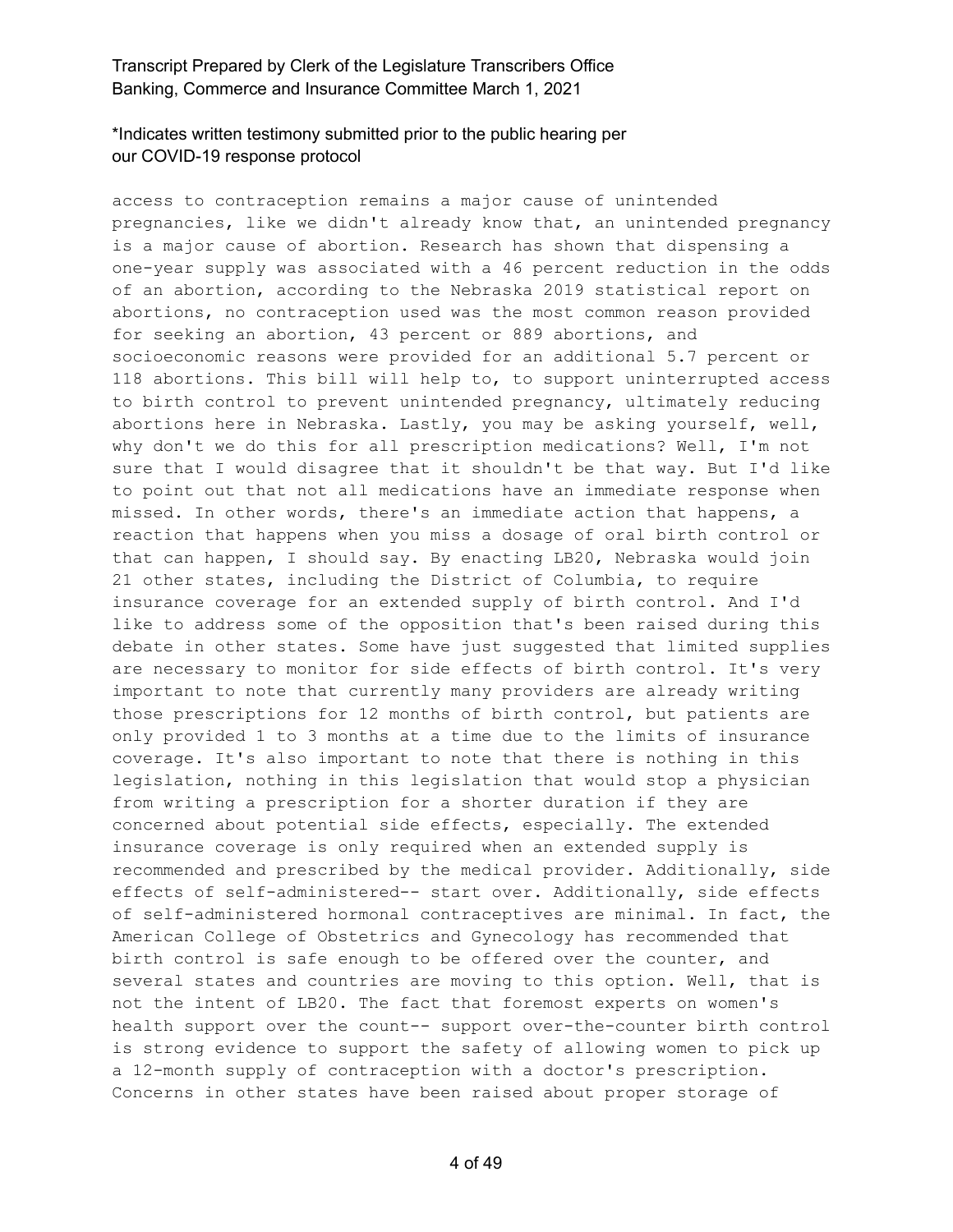# \*Indicates written testimony submitted prior to the public hearing per our COVID-19 response protocol

birth control. Both pills and patches should be stored at room temperature away from sunlight, and the ring is kept in the refrigerator. While proper storage is important, there's nothing about birth control that requires extraordinary measures for storage. Women are highly capable of meeting these very ordinary storage requirements and do so currently with a three-month supply that they are often provided. Frankly, many of the women who reached out to me on this bill find it really insulting that anyone would think that they're incapable of being able to do this properly. Finally, some have raised concerns about potential costs because both private insurance plans and Medicaid already cover contraception and because existing coverage is for a 12-month period, regardless of when the contraceptives are dispensed, this bill does not require a new cost. To say otherwise is simply false. There is a potential cost associated with unused birth control with the provision of an extended supply. But research shows that women who received a one-year supply were less likely by 7 percent to switch to another method of contraception than women who receive smaller amounts of birth control at one time. And perhaps most importantly, the potential fiscal impact of this policy pales in comparison to the potential savings. For Nebraska Medicaid, the average annual cost per person for all family planning services is \$360 compared to the capitation rate for birthing services at \$4,700. Our state could pay for the average annual cost of family planning services 13 times over, that'd be 360 times 13, and it's still less than the cost of a Medicaid birth. This does not include additional costs for Medicaid once that child is born into poverty. It is appropriate for us as policymakers that we govern policy that is for the safety and convenience of Nebraskans for both rural and urban areas. It's going to help protect taxpayer dollars, prevent unwanted pregnancies that can lead to an abortion, and use science and clear data that supports these actions. So in conclusion, this bill provides an opportunity to support Nebraska families in preventing unintended pregnancy. It is an opportunity to support equitable access to healthcare and reduce barriers for rural Nebraskans and for those with additional barriers to transportation. We can implement a commonsense policy that will generate cost savings in our Medicaid program by reducing an unintended pregnancy. And all of this can be done at really no cost for Nebraskans. I'd urge your thoughtful consideration and advancement of this legislation. I do want to add that I've handed out a few documents that includes a letter from Dr. Maureen Boyle of the Methodist Physicians Clinic. She sent her little-- letter a little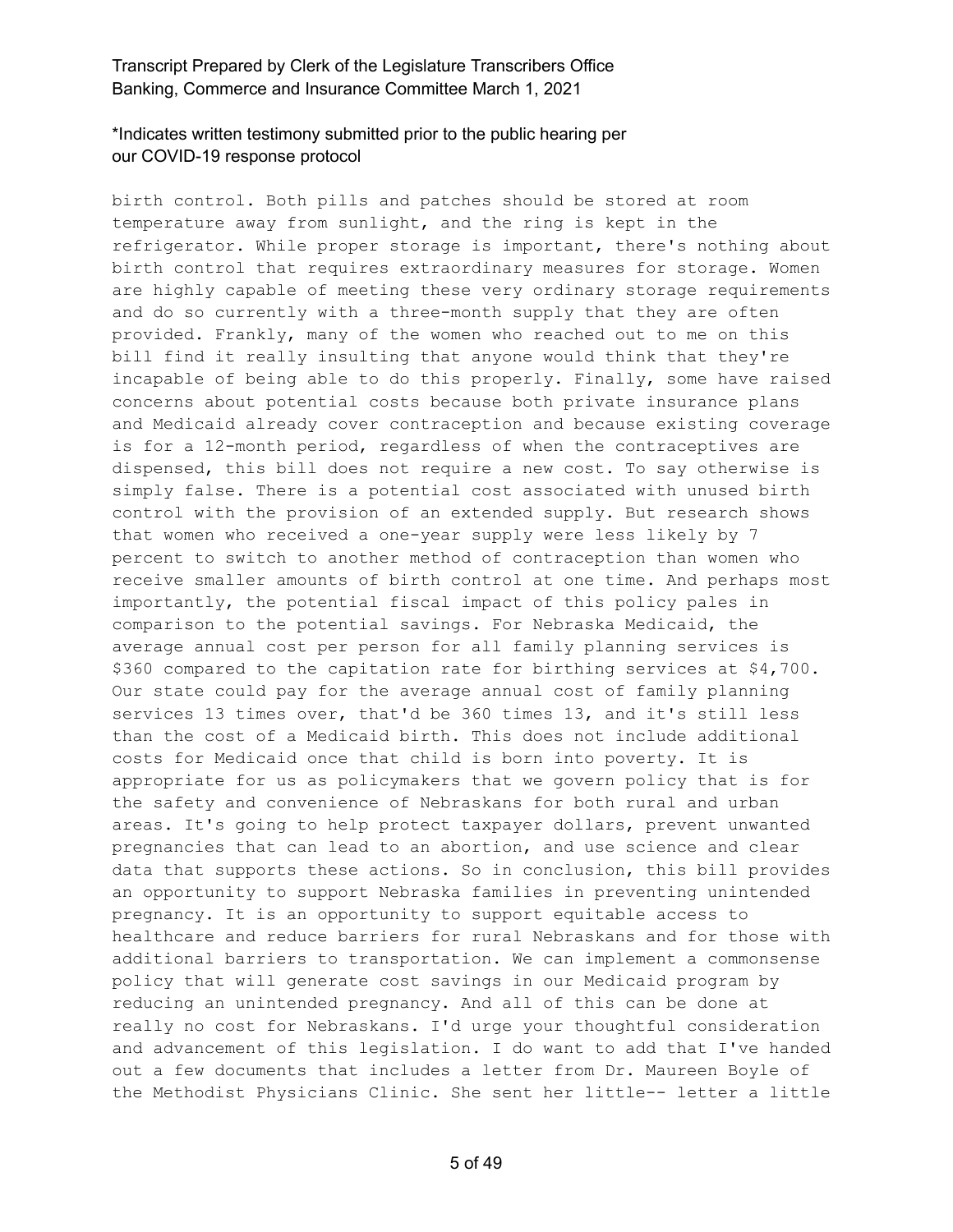\*Indicates written testimony submitted prior to the public hearing per our COVID-19 response protocol

bit past the deadline, but I thought it was important enough to enter into the record. We also gave you all a handout that gives us a sort of a quick synopsis on the benefits of this bill. And finally, I'm offering an amendment that you should have in your packets that came after conversations with the Department of Health and Human Services. This amendment offers the same three month trial period to the department that the bill offers to insurance companies in Section 1 of the green copy. With that, I will close and I will add that I believe there are some testifiers behind me who can offer more details about the cost benefit, health benefits, and the benefits when it comes to equity in the state. And with that, I thank you for your time.

**WILLIAMS:** Thank you, Senator Blood. Are there questions for the Senator? Senator Slama.

**SLAMA:** Thank you, Mr. Chairman. And thank you, Senator Blood, for being here today. I appreciate the chance to have this conversation. I, I just had a couple of technical questions about the bill itself. So this bill is intended to cover all birth control options with a monthly supply. So like pills, patches, rings, is that correct?

**BLOOD:** That's correct.

**SLAMA:** OK. Would it have any other impact on the other forms of birth control?

**BLOOD:** Such as Plan B?

**SLAMA:** No-- well, I mean, sure.

**BLOOD:** That's been one of the questions that's supplied. That's the first, what other types of birth control.

**SLAMA:** Like, Plan B, the IUDs, any other options.

**BLOOD:** So IUDs are not something that you usually get a 12-month prescription for--

**SLAMA:** Yes.

**BLOOD:** --unless-- I mean, I'm 60 this week, so. But if memory serves correct, IUDs are something that you would put in and you would keep that for a year and then you would go in and, and have that checked.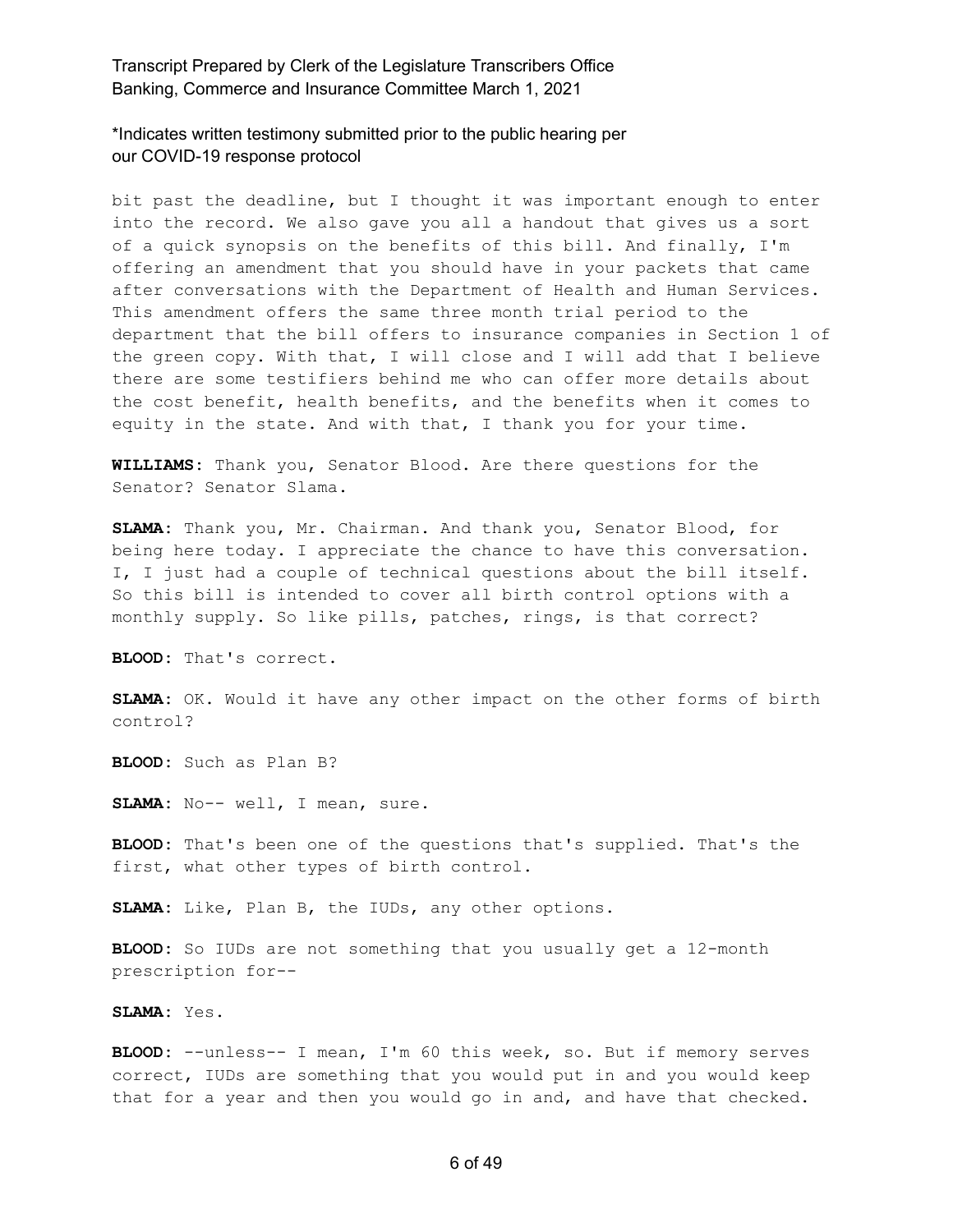\*Indicates written testimony submitted prior to the public hearing per our COVID-19 response protocol

**SLAMA:** Yep.

**BLOOD:** And then Plan B is not a 12-month prescription. So that would not-- this bill would not apply to that.

**SLAMA:** OK. I was just wondering about if there would be any other wide arranging effects with the other forms of birth control.

**BLOOD:** Good question.

**SLAMA:** And then do we have any other medication that's provided-- you mentioned this briefly in your opening. I didn't know if we had, to your knowledge, any other medication that we allow to be prescribed and given to patients in one-year supplies?

**BLOOD:** Yeah, to, to my knowledge, they might prescribe it for a year, but you certainly wouldn't receive it for a year. I know that, again, 21 other states do this only for birth control. And to be really frank, I think it has to do, and, and you're right, I did touch down on this in my introduction, is that it, you know, there are other countries that are moving to you being able to walk into a pharmacy and buy oral contraception without a prescription. And that's because it has become much safer over the decades to utilize because of science. And so it's, it's hard to compare it to something like if I, if I don't take my heart medication, I'll likely die. If I miss- excuse me, I won't likely die. I can go ahead and take-- that was the wrong-- let me rephrase that. If I, if I take my heart medication and, and I miss one, I'm not going to likely die because I missed one pill and I have the benefit of taking it as soon as I remember, usually depending on the type of medication that I take. But with birth control, if I actually miss a pill and then I have intercourse, it is likely that I could become impregnated. So I think that we are comparing apples to oranges because of the type of medications, prescriptions that we're talking about. And it's so much more complicated when you're talking about the other types of pharmaceuticals. Birth control is really not as dangerous as the high blood pressure medication you might take or the heart medication or the insulin that you take.

**SLAMA:** Well, I think if you miss some insulin that might have some pretty quick repercussions.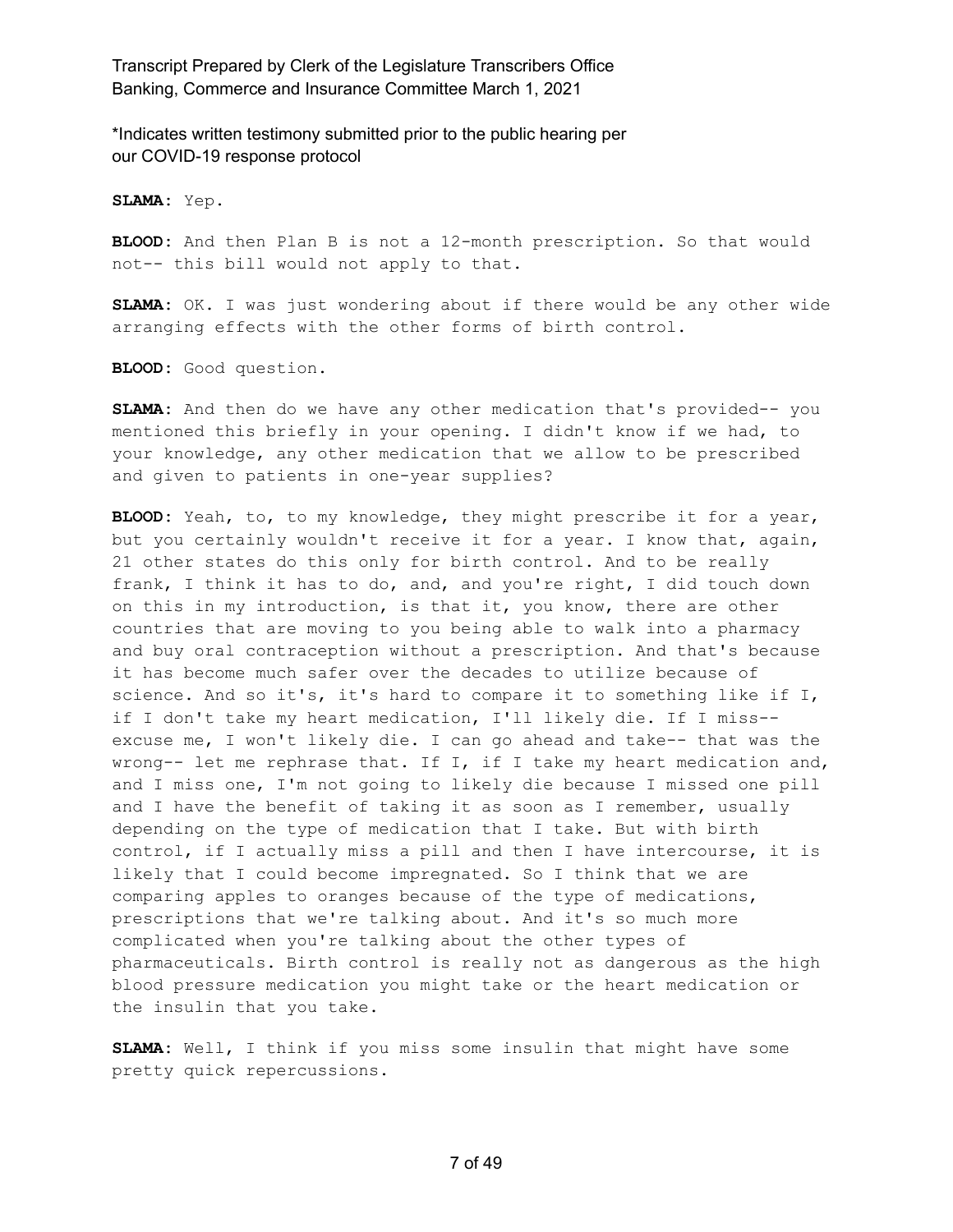\*Indicates written testimony submitted prior to the public hearing per our COVID-19 response protocol

**BLOOD:** That's true. But at the same token, that is an ongoing thing that you wouldn't want to do--

**SLAMA:** Sure.

**BLOOD:** --necessarily a 12-month prescription without a doctor saying that it's OK to do so.

**SLAMA:** Yep.

**BLOOD:** And then that's another valid point, too, is that this is only if the doctor says it's OK for you to do so. I mean, say that you were a person that experienced DVTs or PEs from your birth control. Your doctor would most likely want to see you every three to six months. And so this would not be the prescription for that patient, which is why it's the doctors who write the prescriptions.

**SLAMA:** OK, great. Thank you, Senator.

**BLOOD:** Thank you for the questions.

**WILLIAMS:** Additional questions? Seeing none, thank you.

**BLOOD:** Thank you.

**WILLIAMS:** We would invite the first proponent. Welcome, Miss Joekel.

**TIFFANY JOEKEL:** Chairperson Williams, members of the committee, my name is Tiffany Joekel, T-i-f-f-a-n-y J-o-e-k-e-l, and I am testifying in support of LB20 on behalf of the Women's Fund of Omaha. I want to thank Senator Blood for her very thorough opening. I'm not sure that there is much that I can add that she hasn't already covered. But I'd like to add a little bit of our perspective from the Women's Fund. So contraceptive-- contraception requires very strict compliance to be effective. And as Senator Blood said, even a minor disruption in the birth control regimen missing just one pill can result in pregnancy. Nationally, about 30 percent of women report difficulty accessing birth control prescription or refills. So this is a real problem that I think the bill seeks to try to address for those who lack access to dependable transportation, those who live in rural communities and may experience great distance from their pharmacy or their medical provider, for those experiencing reproductive coercion, which I'll talk about a little bit more in a minute. And quite frankly, for those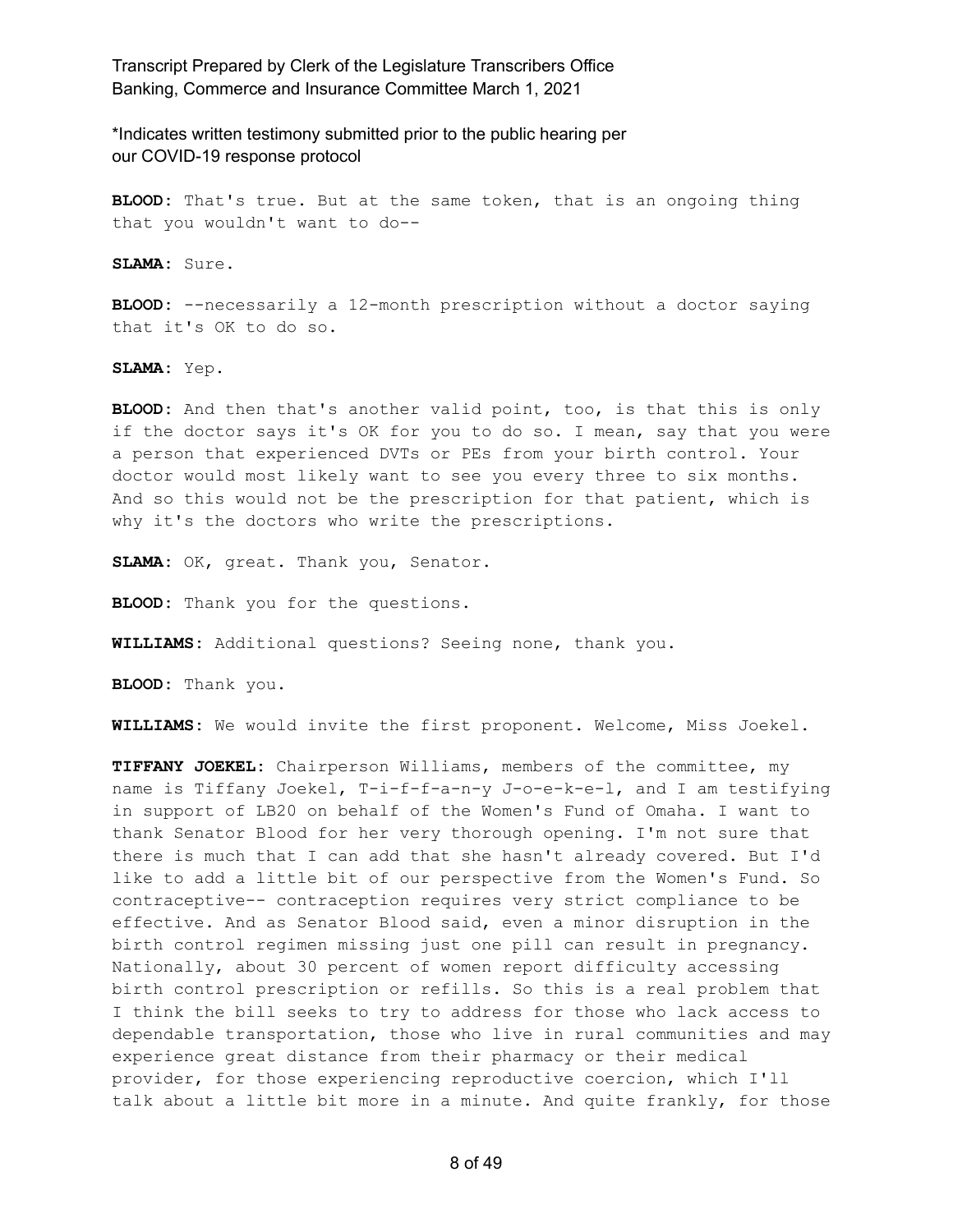# \*Indicates written testimony submitted prior to the public hearing per our COVID-19 response protocol

struggling to balance work, family, they work long hours, they work unusual hours. They have family commitments, responsibilities, getting kids to and from childcare, soccer practice, all sorts of things. I mean, I think there are all sorts of reasons to reduce medically unnecessary barriers for families who would like to properly time pregnancies should they choose to have one. I want to speak a little bit about reproductive coercion, because I think that's important. That is something we see in domestic violence relationships where an abuser may try to control access to birth control. The thinking being that if I get my partner pregnant, they will never leave me. And so this is not uncommon. And what we think this could do is provide increased safety for folks so they aren't having to make regular calls to their provider, regular trips to a pharmacy to try to keep themselves safe if they're not ready to-- not ready or able to leave an unsafe relationship. And so that's something I want to lift up as well. Providing extended supply of birth control is best practice, the CDC recommends that the more pill packs given up to 13 cycles, the higher the continuation rates, quote, restricting the number of pill packs distributed or prescribed can result in unwanted discontinuation of the method and increased risk for pregnancy. I also just want to name what I think is obvious, which is having a child is a life-altering event, intended or otherwise. And I think any of us who have had children on this-- in this room can attest it can be particularly difficult for someone who is not ready to have a child yet. There is-- or not ready to have a child at all, there is significant evidence that it disrupts a woman's educational course, her career course. And so I think it is wise to implement policy that supports family stability by helping and, and promoting the efficacy of birth control if families are not ready to have children at this time or ever. We also know that unplanned pregnancies result in health impacts for both mom and baby, because unplanned pregnancies may not have been something that a family had, had planned on. We often see reduced access to prenatal care, which leads to increased premature birth and low, low birth weight births, which has long-term implications for health costs and for healthcare and for the child's health. Unintended pregnancy also has direct costs to the state. So Medicaid in 2016 paid for approximately 30 percent of all births in Nebraska. The fiscal note says that paying for a month of birth control in Medicaid is \$38. So that means a year is \$457. I'll do the quick math for you. At \$457 a year, when you compare that to the capitation-- the Medicaid capitation rate for a birth is \$4,700. That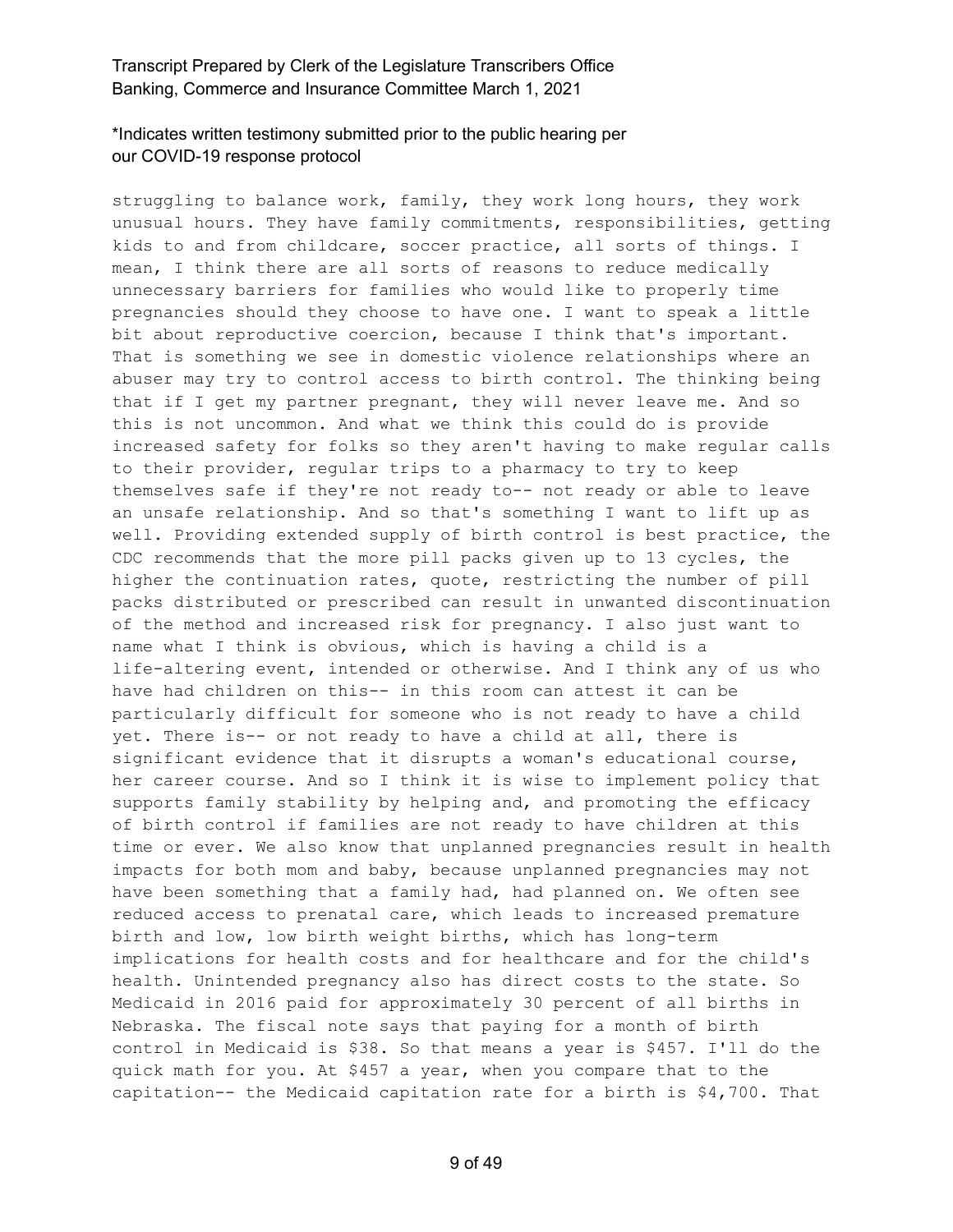#### \*Indicates written testimony submitted prior to the public hearing per our COVID-19 response protocol

is just the birth cost. That does not take into account when a child is born on Medicaid, they're eligible for the first 12 months of their life. So that is just the birth, not the ensuing costs. So essentially the math works out that the state could pay for ten years of supply of birth control and it would still be cheaper than one unintended pregnancy. As Senator Blood indicated, the state of Washington in 2014 indicate-- implemented this exact policy and did an extensive research study following the year-- in the years following. What they ultimately found was a 12 percent reduction in Medicaid-funded births for those who received an extended supply of birth control compared to those who received a lesser one to three months supply and a state savings of \$1.5 million a year in maternity and infant care services. Additionally, as Senator Blood indicated, the VA found a similar result with their study. There was a very extensive study as Senator Blood said of 85,000 women in California that found a 30 percent lower unintended pregnancy rate. So there is evidence that this would have- has had an impact in other states. I would just say that I know there will be some concern from opponents about what if we provide a year of birth control and the patient decides to switch. So I think to Senator Blood's point, that's why the three-month exception is important. Right? So you have three months to ensure that the method is appropriate for you and then, then an extended supply is provided after that. Additionally, I would say in the Washington and California studies, they found a lower rate of switching for those who did receive a 12-month supply, which makes a lot of sense. Right? If you only get it one month or three months at a time, you sort of have an opportunity to reevaluate at every, every refill. Whereas, when you have 12 months, you have 12 months and you tend to stick with that supply. So I think the, the impact of switching and waste is real, but it is very small and it is easily outweighed by the extensive potential savings by preventing unintended pregnancy. So with that, I'd be happy to answer any questions.

**WILLIAMS:** Thank you, Miss Joekel. Questions? Seeing none, thank you for your testimony.

**TIFFANY JOEKEL:** Thank you.

**WILLIAMS:** Invite the next proponent. Good afternoon and welcome.

**MEG MIKOLAJCZYK:** Good afternoon, Chairperson Williams and members of the committee. My name is Meg Mikolajczyk, M-e-g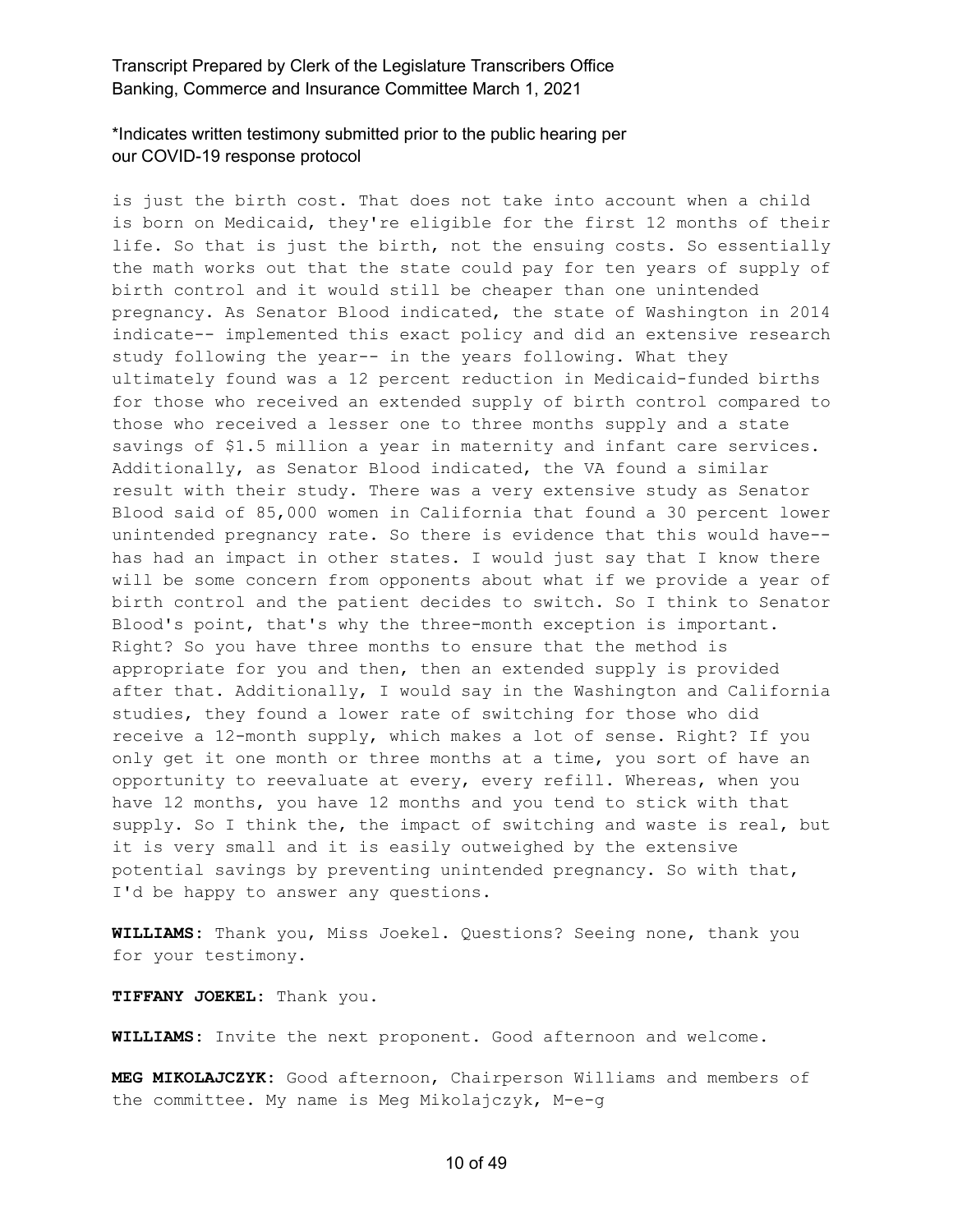# \*Indicates written testimony submitted prior to the public hearing per our COVID-19 response protocol

M-i-k-o-l-a-j-c-z-y-k, and I'm the deputy director and legal counsel for Planned Parenthood North Central States here in Nebraska. Nebraska is home to two Planned Parenthood health centers, one in Lincoln, one in Omaha. And we also deliver some limited care via our app PP Direct. Annually, we provide care to about 9,000 unique patients in the state, and about 37 percent of our practice is dedicated to prescribing and providing birth control to patients. Birth control methods that are the subject of this bill, as you heard, oral contraception, the patch and the ring make up about 19 percent of all of our visits and half of the methods that we prescribe. And currently we do prescribe a 12-month supply to our patients. Unfortunately, they're not able to access more than typically one-month supply at a time, sometimes three- month supply. So I also provided some information, what that really looks like for our patients, 2,618 visits for supply pickup and delivery in Lincoln and another-- or I'm sorry, in Omaha, and another 2,063 in Lincoln. So people having to come pretty regularly to get their supply if they're getting it through our pharmacy. Thousands of our patients and also tens of thousands of Nebraskans would greatly benefit from the passage of this bill for the reasons Senator Blood so clearly laid forth. So the studies have shown that when patients don't get their one-year supply, one in three patients will actually fail to fill that prescription, which, of course, as you've heard, leads to unintended pregnancies or a higher risk of unintended pregnancies. Planned Parenthood is invested in making sure our patients don't have anything happen to their bodies that they don't want to. And we do also want to prevent those unintended pregnancies where we can. In addition, when you have an unintended pregnancy, it leads to increased costs to insurers, including Medicaid, as Miss Joekel mentioned earlier, and the risks created by the unnecessary barriers erected by insurance companies, the increased likelihood of discontinued or inconsistent use is greater than any risk associated with the hormone methods. Doctors agree with this position. It's standard practice as Planned Parenthood and other women's health clinics, you know, prescribe an annual supply at the time of visit. Once a patient is counseled in what methods are available to them, a complete medical history is taken, anticipated side effects are discussed, and sufficient education, and this is really key, sufficient education is provided regarding both use and when to seek medical assistance so that there is that dialogue about, you know, what symptoms would be problematic that you would want to either reevaluate your method or seek other care. As mentioned, ACOG believes that the risk of hormonal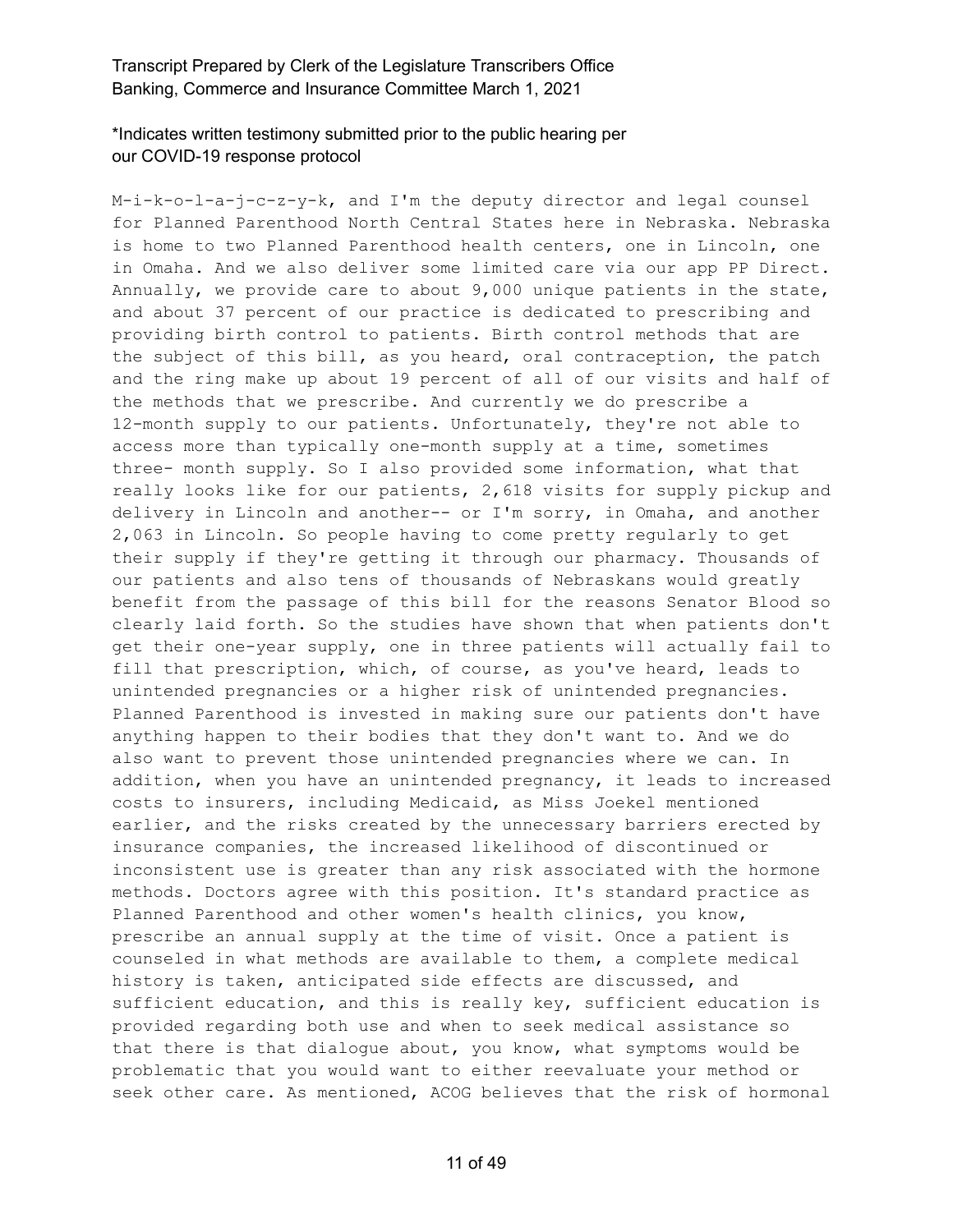# \*Indicates written testimony submitted prior to the public hearing per our COVID-19 response protocol

birth control, irregular bleeding, headaches, potentially weight gain, that's a little unclear, and in rare events, blood clots are so minimal that these methods should be available over the counter. And again, these risks can also be further mitigated during that consultation between patient and prescriber. As you've probably already heard from people that went before me, some opponents may claim patients should have a follow-up appointment with their physician one month after prescription. That is not standard practice, but certainly there's nothing precluding a patient and a physician from determining a follow-up appointment would be necessary. Birth control is not like other prescription drugs and, therefore, it should not be covered or constrained in the same way. And it's true that some reasons insurance companies do limit the availability, availability of supply include things like dosage inconsistencies, or I believe Senator Slama mentioned insulin and how that dosage may change. Birth control static, it is one dose every day for, you know, the prolong taking of the pill. So the dosage issue is, is not present with birth control. In addition, there's also a very low or unknown risk of abusing birth control. That is just not something we hear about. So unlike something like a, a prescription drug that's used for pain, there's no risk here. Another critique of this policy could be the idea that giving a 12-month supply would result in undue risk or waste to insurance companies. And in other words, that women are so fickle with their method that if they get a 12-month supply, say, in month six, they would change to a different method and the company would have to cover that method as well. But as it's been mentioned, that's actually not what the studies show, that when a person gets a 12-month supply, they actually use it more consistently. And it's about 12 percent of women in one study who actually changed their method over the course of that year. And of that 12 percent, most of them change their supply because they want to get pregnant. So it's really not a real risk that we're seeing in the data. Finally, some folks indicate a concern about the long-term storage of these medications. This has been discussed, but oral contraception and the patch are stored very similarly at room temperature away from extreme moisture or humidity. The ring is to be kept under certain temperatures, I believe under 88 degrees. So a refrigerator is a great place to keep it. And coincidentally, these same temperature and moisture rules apply to myriad over-the-counter medications that people possess and use all the time for long periods of time. And for what it's worth, condoms, the main method of male birth control, needs to be kept in cool, dry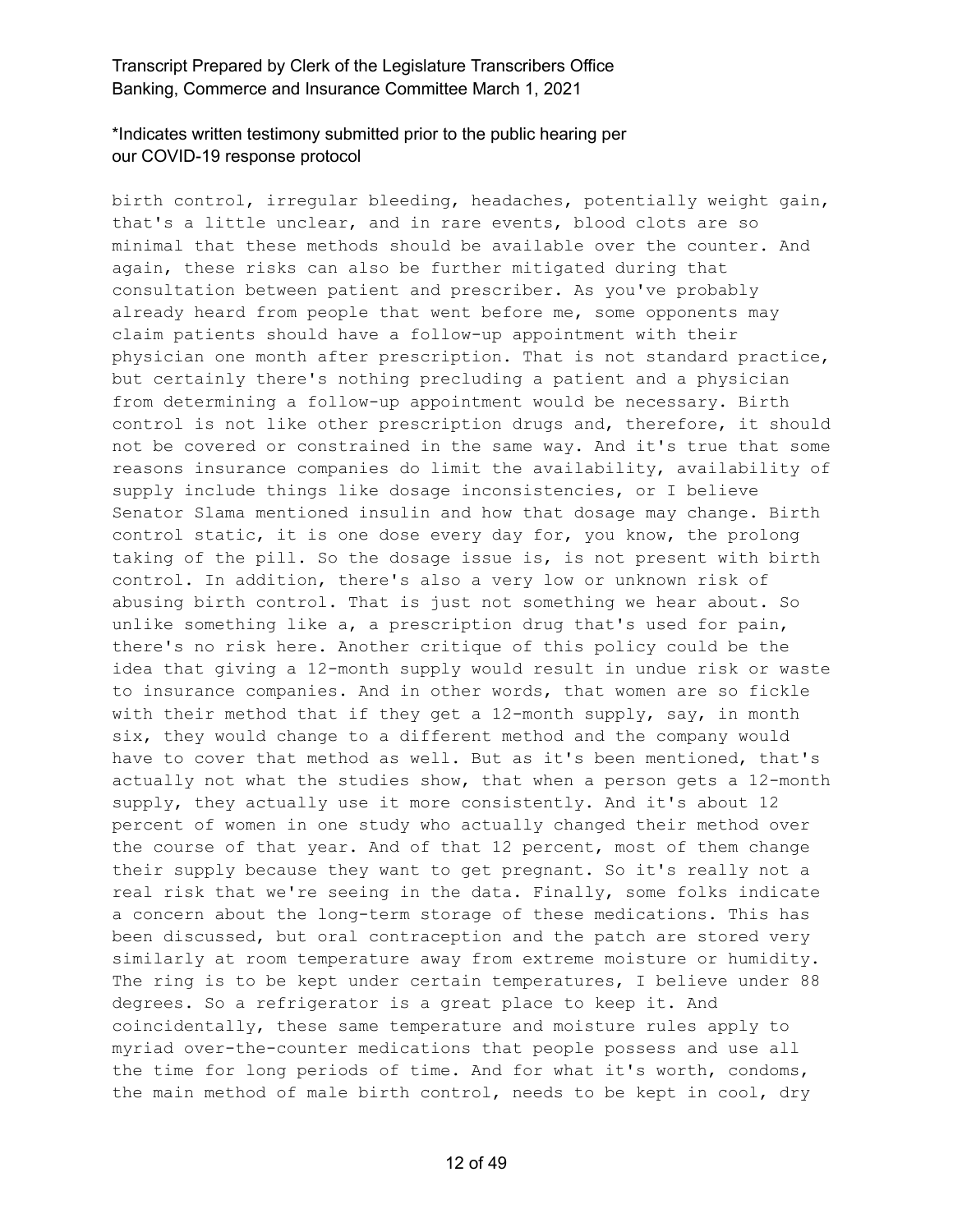\*Indicates written testimony submitted prior to the public hearing per our COVID-19 response protocol

locations and not be exposed to friction. Failure to comply with these storage methods may result in method failure. And there's no limit on the number of condoms a person can purchase or have in their possession despite storage risks. And often this less effective method is the one that is actually used if a gap in birth control coverage exists. And I, I guess I'd point that out to say that this, this concern about people being able to safely and efficiently store this seems less rooted in the data than it does in problematic gender stereotypes about women being unable to take care of their own bodies and their own health. So prescription birth control is safe. It's already being prescribed for 12 months at a time with regularity and lack of insurance coverage is the only reason people cannot currently have their entire supply at once. And we know that when people do have their full year supply, they're more successful in consistent use and preventing pregnancies. And for that reason, I would respectfully request the committee advance LB20 to General File. And thank you so much, Senator Blood.

**WILLIAMS:** Thank you, Miss Mikolajczyk. Senator Slama.

**SLAMA:** Thank you, Mr. Chairman. And thank you, Miss Mikolajczyk, for being here. I'm interested that you referenced the alternative method of birth control and condoms, those aren't covered by insurance though are they?

**MEG MIKOLAJCZYK:** No, they're not. And to the point that ACOG makes, birth control should be over-the-counter and easily available to folks, too, which is not what you're dealing with today.

#### **SLAMA:** No.

**MEG MIKOLAJCZYK:** But I, I do bring it up to say it is readily available. We don't worry about men storing condoms. We shouldn't be worried that a woman couldn't figure out how to store her birth control pill outside of a humiditive-- humidity-laden environment. It's just like Tylenol. It just seems like maybe the problem is that we don't trust women to store their medication correctly.

**SLAMA:** OK, well, I think the bigger issue at hand is the insurance part, but we just disagree on that one.

**MEG MIKOLAJCZYK:** That's fine. Yeah.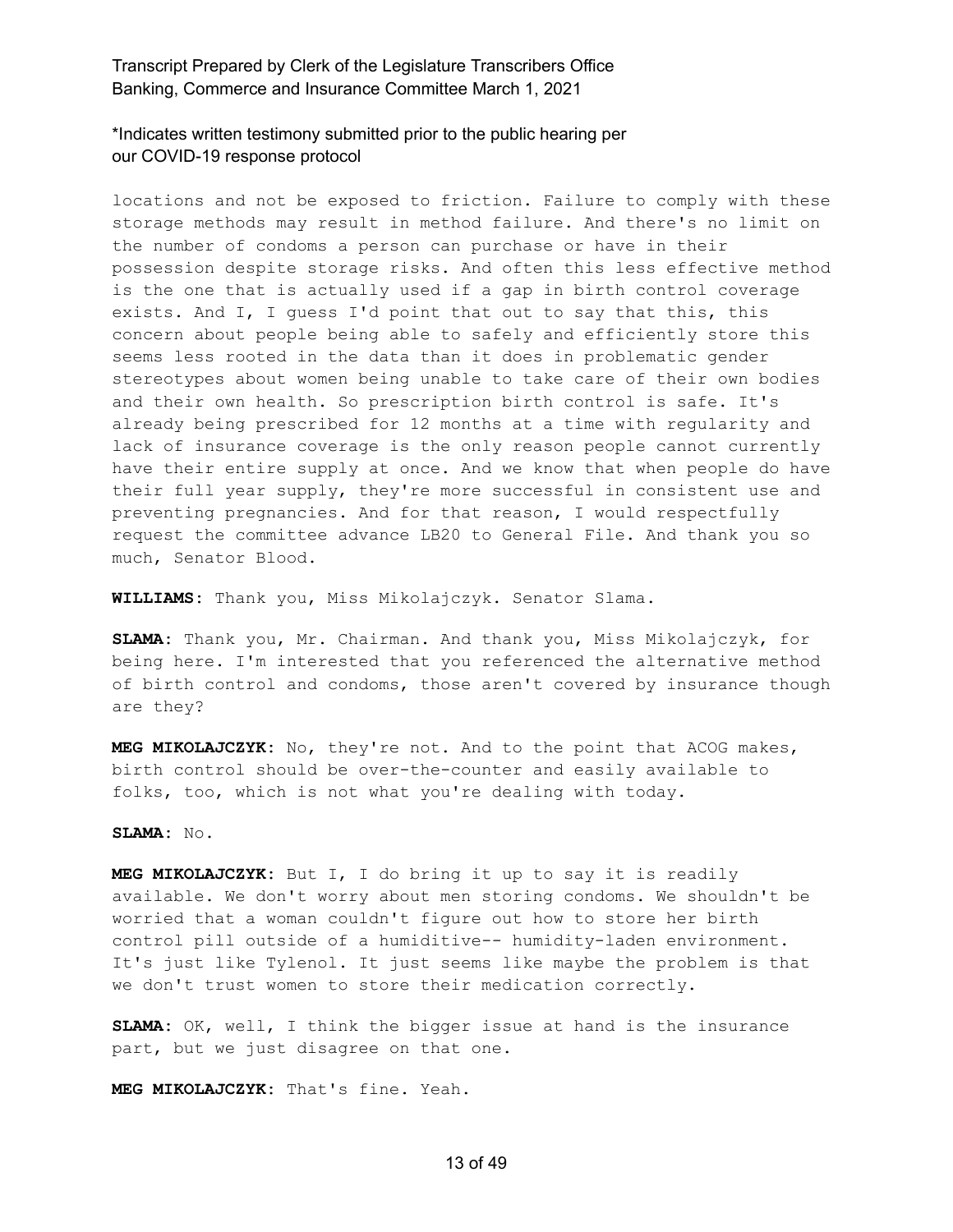\*Indicates written testimony submitted prior to the public hearing per our COVID-19 response protocol

**WILLIAMS:** Additional questions? Seeing none, thank you for your testimony.

**MEG MIKOLAJCZYK:** Thank you.

**WILLIAMS:** Invite the next proponent. Good afternoon and welcome to Banking, Commerce and Insurance.

**SCOUT RICHTERS:** Good afternoon. Thank you. My name is Scout Richters, S-c-o-u-t R-i-c-h-t-e-r-s. I am legal and policy counsel at the ACLU of Nebraska here in support of LB20. I'd like to thank Senator Blood for bringing this legislation as access to contraception is consistent with longstanding constitutional principles guaranteeing individuals' personal liberty decision-making with respect to their own reproductive decisions. Not only is LB20 consistent with those constitutional guarantees central to individual autonomy, access to contraception is critical to the ability of women to participate in the social, economic, and political life of Nebraska and the country as a whole. And we know that there are significant barriers to contraceptive access, particularly for low- and middle-income women, as has been mentioned. And LB20 removes one barrier to access. By enabling women to access a full 12-month supply of contraceptives in one visit to the pharmacy, this bill reduces the chances that women have a gap in contraceptive use and, thereby, reduces the risk of unintended pregnancies. In summary, constitutional guarantees relating to contraceptive use and access and the numerous benefits of reducing barriers to continuity and birth control use all support the advancement of LB20. And that-- for that reason, we would offer our full support. And I would be happy to answer any questions.

**WILLIAMS:** Thank you. Questions? Seeing none, thank you for your testimony.

**SCOUT RICHTERS:** Thank you.

**WILLIAMS:** Invite the next proponent. Good afternoon.

**KAREN BELL-DANCY:** Good afternoon, Chairperson. My name is Karen Bell-Dancy, K-a-r-e-n B-e-l-l hyphen D-a-n-c-y, and I serve as the executive director for the YWCA in Lincoln. The mission of the YWCA in Lincoln is the elimination of racism and the empowerment of women and girls. We seek to promote peace, justice, freedom, and dignity for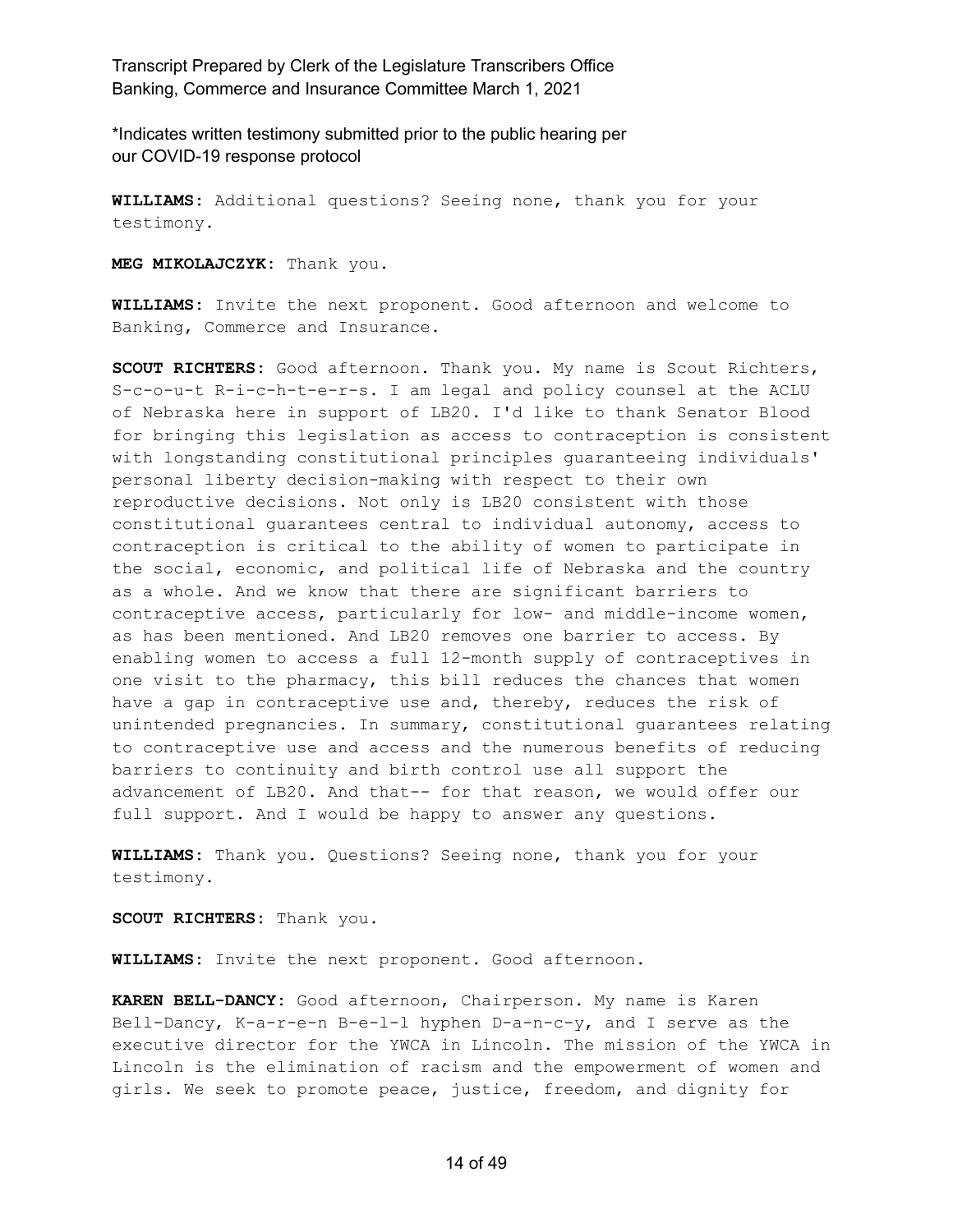#### \*Indicates written testimony submitted prior to the public hearing per our COVID-19 response protocol

all. We have been engaged in this movement for over 135 years in the state of Nebraska alone. Nationally, the YWCA boasts more than 227 local associations across the United States. And our programs serve over 2 million individuals in the U.S. and over 25 million worldwide. I am here to support LB20, whose intent is to close health inequities in rural Nebraska, those who are relying on public transportation, and women who must travel for work. I would like to thank Senator Blood for introducing this bill and express my sincere gratitude to the committee for your time and consideration. Rural communities face several medical issues, shortages of medical workers, lack of consumer awareness, and transportation issues. Women have to travel miles and miles for healthcare. There are a few healthcare centers in rural communities where women face disparities, low health, screenings, and poor reproductive health outcomes. Nebraskans can close the inequities of access to contraceptives. Prescribing a 12-month supply of contraception would reduce barriers to basic reproductive care. Women need access to contraceptives to be covered by insurance. Insurance can be a luxury, and many times there are many items that are covered by insurance that are very expensive for women, specifically. The choice to use contraceptives for women is there, but not the luxury of insurance coverage. Insurance can be tied to employment. Women who travel for work would like the right to have contraceptives easily accessible with their benefits. There are only 30 states who cover prescription contraceptives through insurance. It is now time for Nebraska to join these states and take a stand. This legislation will be beneficial to all women in the state of Nebraska. And we urge you to advance this the General File.

**WILLIAMS:** Thank you, Miss Bell-Dancy. Are there questions? Seeing none, thank you for your testimony.

**KAREN BELL-DANCY:** Thank you for your time.

**WILLIAMS:** Invite the next proponent. Seeing none, we will move over to opponents. We invite the first opponent. Welcome, Mr. Dunning.

**ERIC DUNNING:** Hello, sir. Good afternoon, Mr. Chairman and members of the Banking, Commerce and Insurance Committee. For the record, my name is Eric Dunning. That's spelled E-r-i-c D-u-n-n-i-n-g. I appear before you today as a registered lobbyist for Blue Cross and Blue Shield of Nebraska in opposition to LB20. Blue Cross and Blue Shield absolutely respects that the sponsor's intent is to make essential women's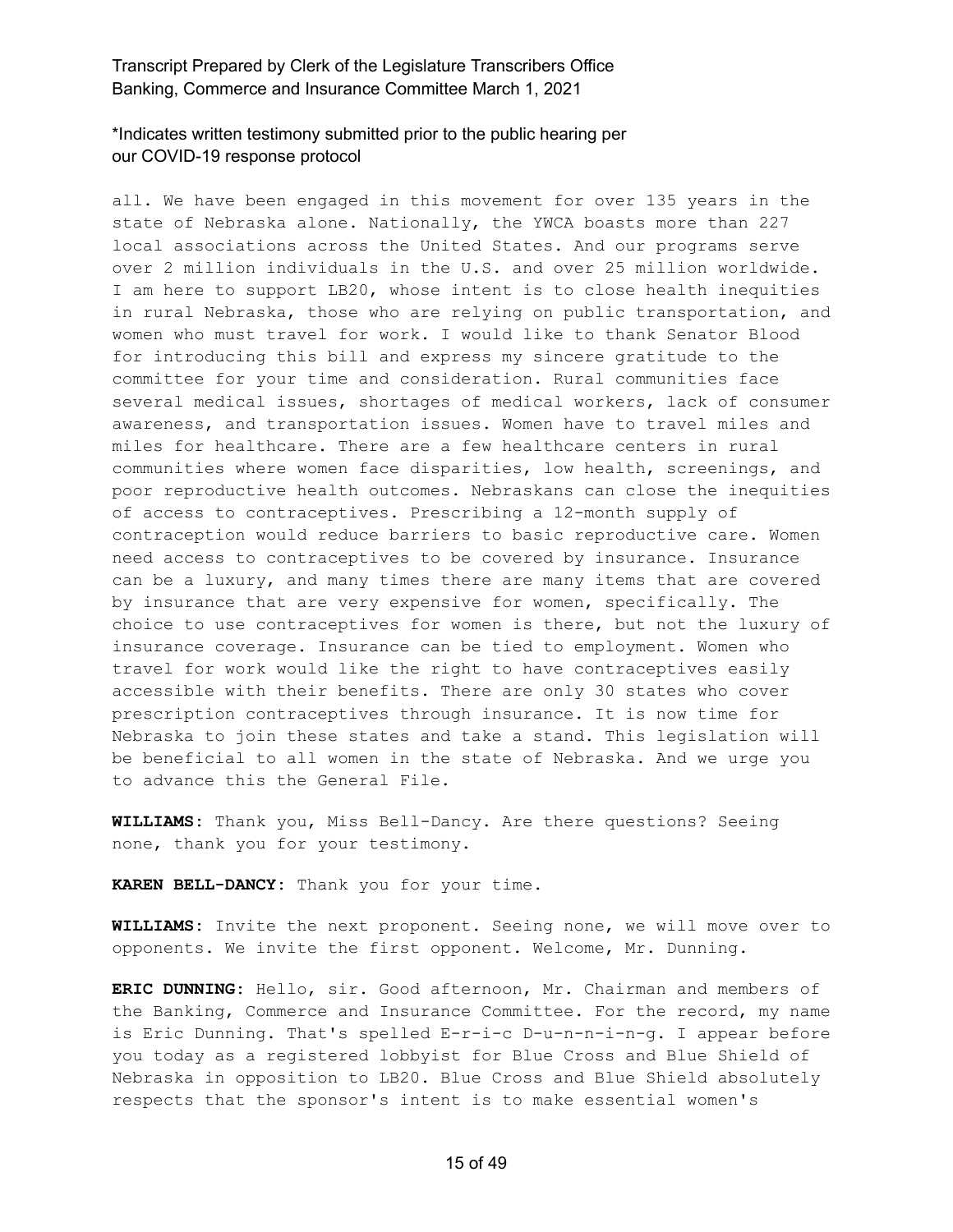# \*Indicates written testimony submitted prior to the public hearing per our COVID-19 response protocol

healthcare services more available and easily accessible. We share that goal as well. Birth control coverage is heavily regulated under federal rulemaking with required coverage at little to no cost sharing as a federal minimum standard. Many Blue Cross and Blue Shield of Nebraska policies cover prescriptions on a 90-day basis. And in addition, we have significant numbers of our members covered under policies that allow for six-month fills of birth control prescriptions. We don't see a significant number of women who take advantage of that option. Last year, out of more than 43,000 prescriptions filled for 8,000 women who were eligible to take advantage of the, of the six-month prescription, we only saw 39 women who chose to do so. In addition, we believe that there are a few, there are a few issues the Legislature would want to consider before requiring coverage for a year at a time. Policies are written on a one-year basis. This bill would require insurers to extend coverage for prescriptions beyond that coverage period. Also, as these pills become more and more sophisticated, we believe that mid-coverage adjustments to prescriptions will become more common. We see significant issues with disposal, disposal of unused prescriptions, as is. Although, we, pharmacies, and our competitors all fund prescription disposal efforts, as a society, we're seeing increased issue with pill disposal. A requirement that pill-- birth control pills be issued for a one-year minimum will only make that issue worse. Because we're not seeing much member demand for an even six-month birth control filling, we do not believe that there's a need to have a one-year prescription minimum added to Nebraska law. While we absolutely respect Senator Blood's intent is to make essential women's healthcare services more available and easily accessible, we don't agree that an additional coverage mandate will necessarily accomplish that goal. Sitting in the audience, I heard a few, few arguments made that one of which I want to address in particular. There's been concern about disparities for women who live in rural parts of our state and their access to these pills and other methods of contraception on a, on a-- on the same basis that women who live in urban areas have. I would point out that tomorrow you will hear extensive testimony on mail order pharmacies and their operations in our state. Mail order pharmacies are a real option for people who want to fill prescriptions at a reasonable cost. And those services are not only available in our urban parts of our state, but in our rural parts as well. So with that, I would be happy to answer any questions, Mr. Chairman.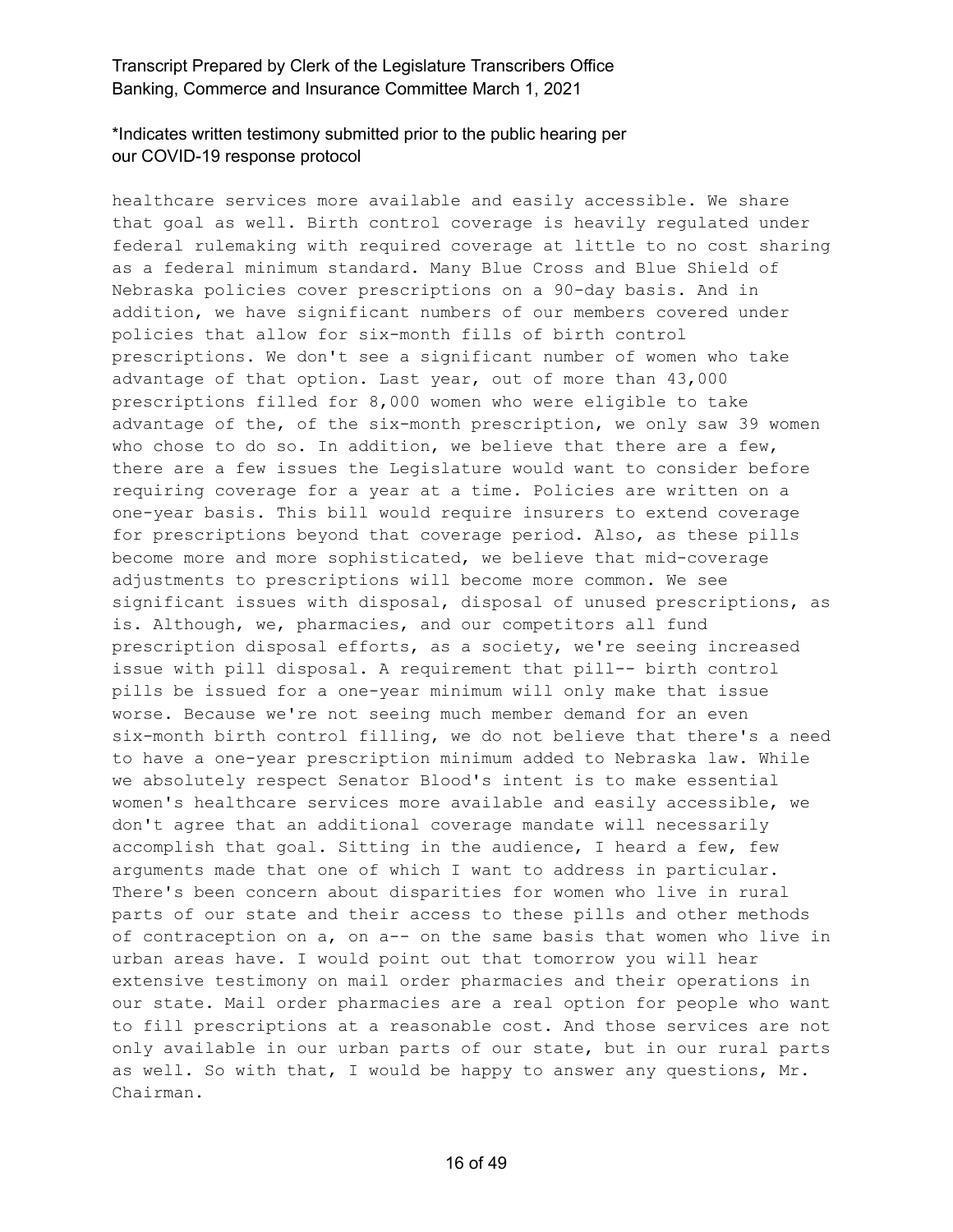\*Indicates written testimony submitted prior to the public hearing per our COVID-19 response protocol

**WILLIAMS:** Thank you, Mr. Dunning. Questions? Senator McCollister.

**McCOLLISTER:** Yeah. Thanks for appearing, Mr. Dunning. If those people given the option to get their birth control pills, pills for six months, don't usually follow through on that. What's the opposition to 12 months if you think very few people will want that option?

**ERIC DUNNING:** Well, in general, we believe that the market should be allowed to work and that employers should be able to buy insurance policies that fit the needs of their employees as they move forward. So while if we have employers who want to fill on a, on a six-month basis or even as the University of Nebraska does, according to the fiscal note, on a one-year basis, that, that seems appropriate. However, as a minimum standard, we just disagree that there, that there needs to be lawmaking in this particular space.

**McCOLLISTER:** Thank you.

**WILLIAMS:** Senator Slama.

**SLAMA:** Thank you, Mr. Chairman. And thank you, Mr. Dunning, for being here today. I, I just wanted to follow up on a point that you made and you're right has been made several times about access and disparate access for folks in rural areas, folks who struggle to take off of work to get their prescriptions. So you mentioned mail order birth control pills that someone can be prescribed and then they show up in their mailbox in the three-month supply. It's just a matter of walking down to your mailbox and getting your birth control pills, is that correct?

**ERIC DUNNING:** Correct.

**SLAMA:** And you provide coverage for those as well?

**ERIC DUNNING:** Yes, ma'am.

SLAMA: Fantastic. Thank you.

**ERIC DUNNING:** Thank you.

**WILLIAMS:** Senator McCollister.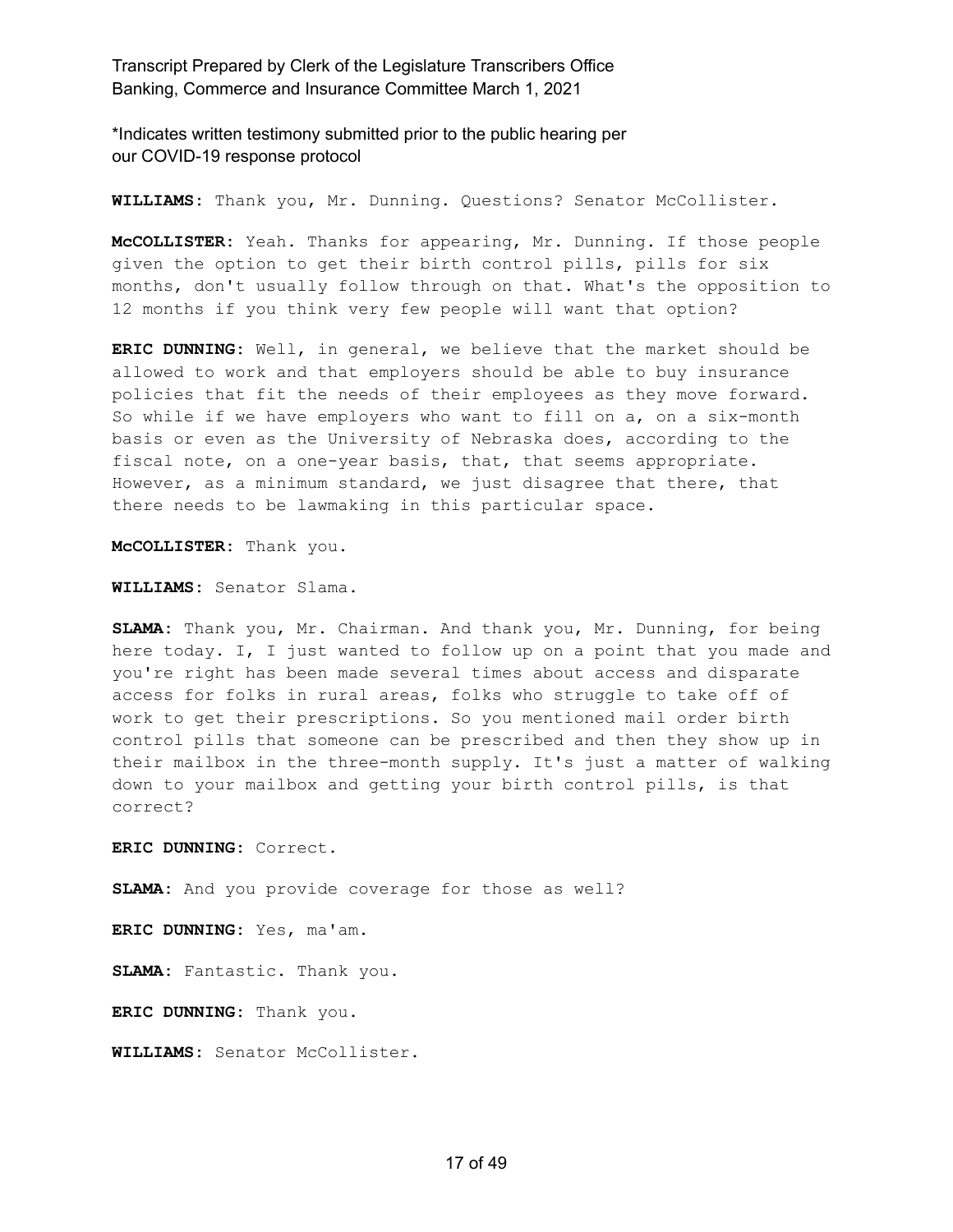\*Indicates written testimony submitted prior to the public hearing per our COVID-19 response protocol

**McCOLLISTER:** Yeah. Forgot the second question, but here it comes. Do Blue Cross companies provide year coverage for some birth control pills in the country?

**ERIC DUNNING:** Around the country, Senator, I would point out that Nebraska-- Blue Cross and Blue Shield of Nebraska is a standalone company. We provide coverage only in Nebraska. In terms of how our sister companies cover this, I could not answer. However, I would note that there are a number of states that have passed a mandate that looks like this. States like Washington or, or that sort of thing. And we would presume that our sister plans would be in compliance with state law.

**McCOLLISTER:** Are there other companies besides the Blue Cross Blue Shield companies that provide year coverage for birth control?

**ERIC DUNNING:** Honestly, Senator, that's not a point that I have investigated. I know what we do.

**McCOLLISTER:** Thank you.

**WILLIAMS:** Senator Bostar.

**BOSTAR:** Thank you, Chair Williams. Thank you, Mr. Dunning. So you describe this as a mandate.

**ERIC DUNNING:** Um-hum.

**BOSTAR:** And I think, I think I'm trying to understand. So tell me, tell me in, in this narrative where I'm, where I'm getting mixed up. If a, if a physician prescribes birth control and they prescribe it for a year, that is covered by your company, but the, the distribution of it is segmented into nonannual dispersions.

**ERIC DUNNING:** Um-hum.

**BOSTAR:** So the bill isn't asking you to cover something you aren't already covering, you're, you're, you're currently-- you're covering the year, the prescription for this medication. But it's just about when the, the customer can receive it?

**ERIC DUNNING:** I see the road you're going down, Senator, and, and understand the point you're trying to make, but because our policies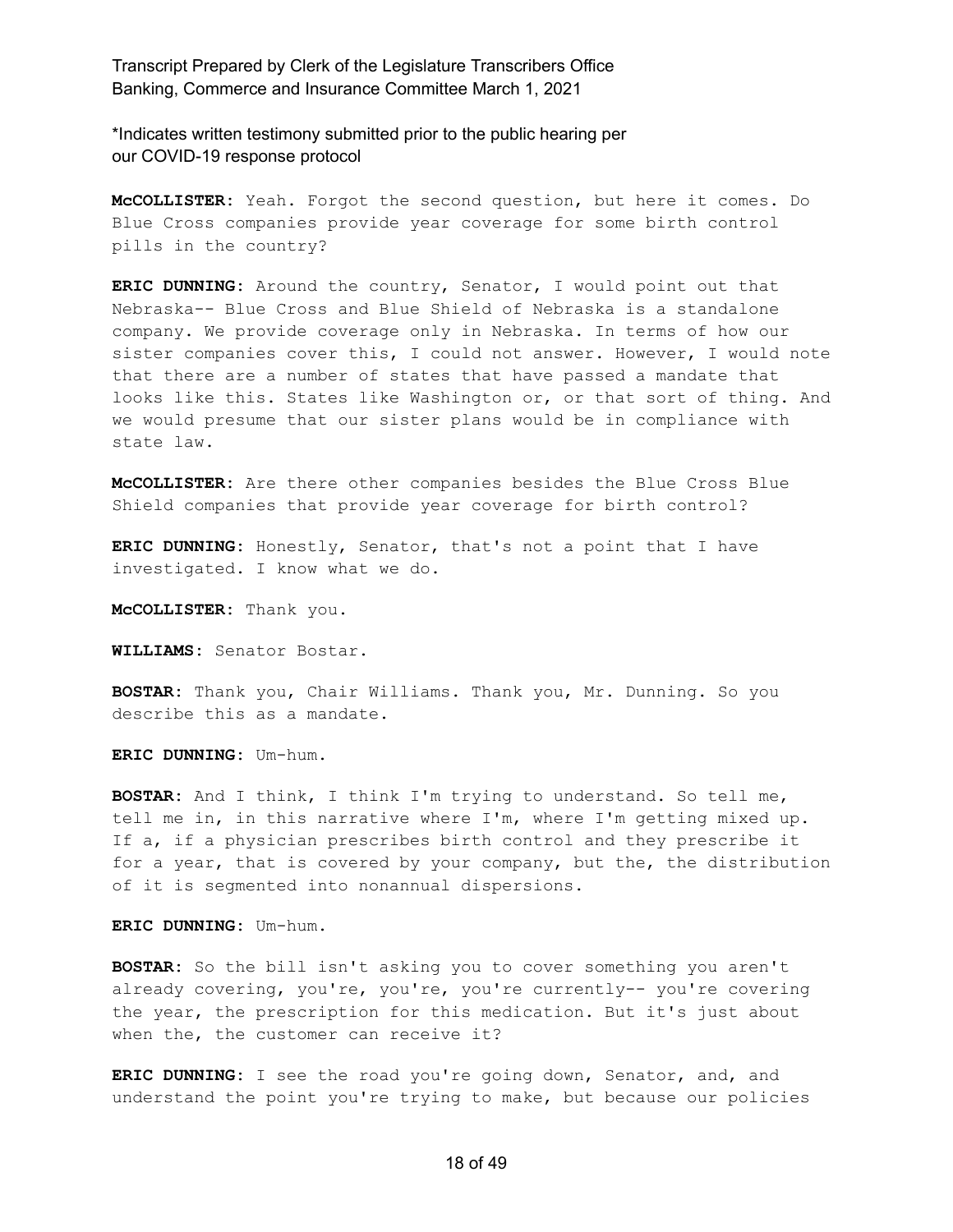\*Indicates written testimony submitted prior to the public hearing per our COVID-19 response protocol

are typically written on a one-year basis and because employers and, and, and members move from company to company at sometimes at the end of that year, the extent to which we're required to pay for the, the- those physical pills or what have you for a, for a period of time that extends beyond the period of time in which we have coverage, I think would best be described as a mandate.

**BOSTAR:** OK, so, and out of my own ignorance, because I don't work in this industry, I want to explore that just a little bit. So if you were to-- if I were to get a prescription for a year's worth of medication and it was a year's worth of medication that you were willing to give me up front, but I'm six months away from the termination of my policy and, and I go to a different company and so you gave me a year's worth of medication, the idea is that you would be at a loss for what you'd already, you'd already given me for that- the, the final six months?

**ERIC DUNNING:** The, the discrepancy here, sir, is that in, in the situation you're describing, that would be a decision that was made by the employer in, in terms of the coverage that they wanted to buy. Right? And not as something that was driven by an external compulsion such as the law. And, and it's that part that I think is the mandate.

**BOSTAR:** And so I'm, I'm going to go out on a limb here and assume, please correct me if I'm wrong, that there are medications that are given in year-- yearly allotments. Does that exist or does it really not exist at all?

**ERIC DUNNING:** Senator, I would hesitate to speculate in that way.

**BOSTAR:** OK.

**ERIC DUNNING:** But granting your point, sure, for the sake of argument, let's grant your point.

**BOSTAR:** I was just curious, you know, what happens in those cases, right? I mean, do we just-- does the, does the insurance provider just accept the loss and--

**ERIC DUNNING:** Absolutely, we would do so. Yeah.

**BOSTAR:** You talked about disposal issues.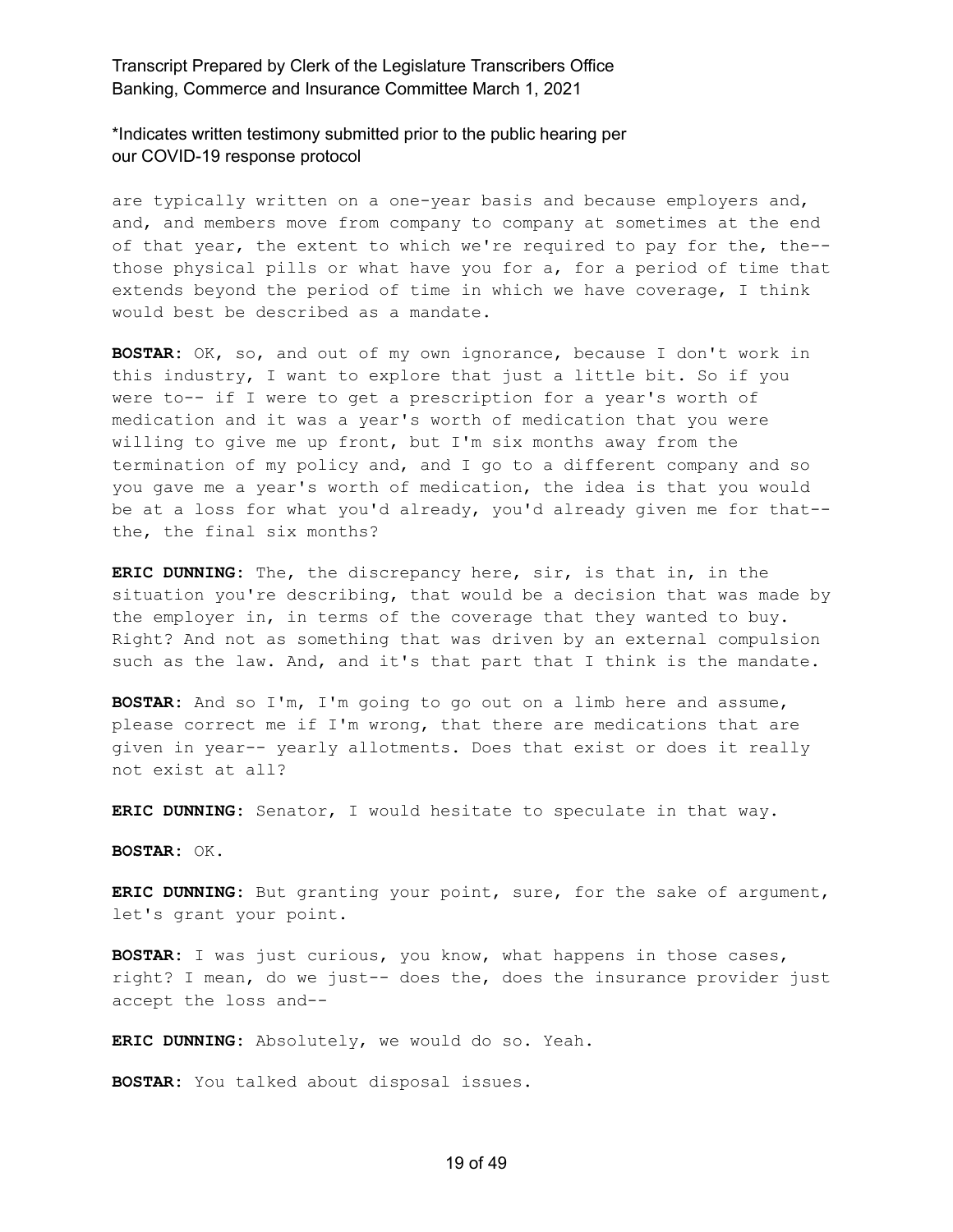\*Indicates written testimony submitted prior to the public hearing per our COVID-19 response protocol

**ERIC DUNNING:** Yep.

**BOSTAR:** Can you talk to me a little bit about concerns around disposal?

**ERIC DUNNING:** So we have significant concerns as a country with prescriptions that are-- that, that cease at one point or another and pills that are left in bottles. What do you do with those pills? In particular, there's been a huge problem with opioid disposal, for example, but the problem doesn't end there. I mean, these are, these are strong chemical compounds. Hopefully, people are not just flushing down-- flushing them down the stool, but we understand that that happens. And so we do, as a society, fund take backs on, on a pretty regular basis. I think that's a legitimate concern.

**BOSTAR:** So I, I, I completely agree that it's-- there is concerns around having these pharmaceuticals end up in our, in our water system. In the states that have annual coverage and distribution, are you aware, and I understand you don't work in other states, but are you aware of any water quality concerns that relate to an increase in water quality contamination after, say, a, a bill like this has passed?

**ERIC DUNNING:** Senator, I'm going to defer to your much more extensive knowledge of water quality issues. But we would say that drug take back or drug disposal issues aren't just restricted to, say, water quality issues. But again, what do you do with these prescriptions when people move on and they move to a different form of, of treatment or something isn't working quite, quite right?

**BOSTAR:** And, and, and I-- if this was covered before I came in, I apologize, I was introducing another bill. But what, what is currently-- what are you required to distribute as far as a prescription? So if someone gets an annual prescription for birth control, I'm assuming you can't dole it out one day at a time or maybe you can, can you?

**ERIC DUNNING:** You know, I don't know that anybody would have explored that option. I would tell you, Senator, that there are some--

**BOSTAR:** Please don't.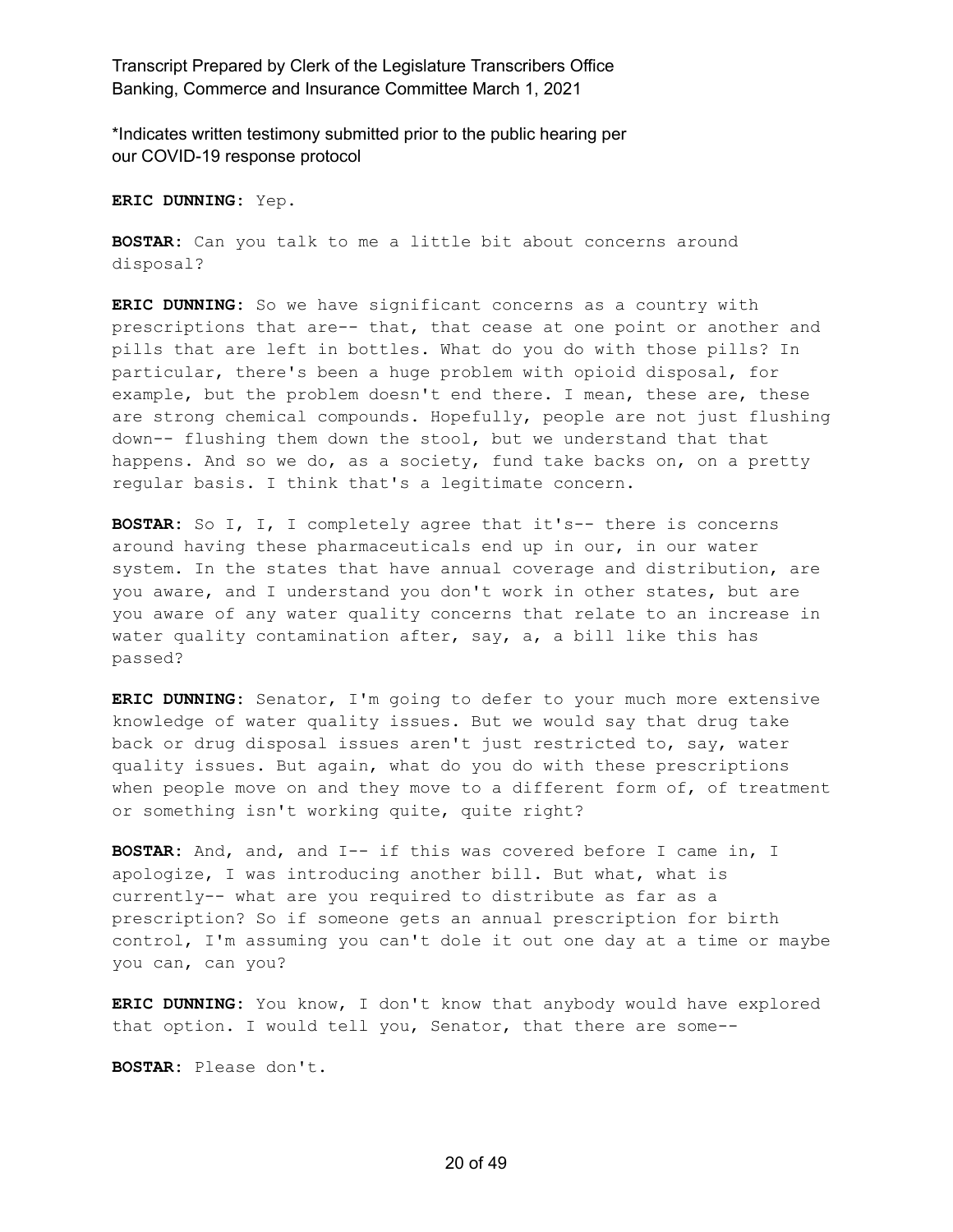\*Indicates written testimony submitted prior to the public hearing per our COVID-19 response protocol

**ERIC DUNNING:** --I would tell you, Senator, that there are some employers that prefer to structure their, their coverage as, as 30 days, some at 90, some at 6 months, and some at a year. And we respond to the demand of the market in that space. And no, we are not looking to-- we've, we've not proposed breaking that down to a year-- or a day, excuse me.

**BOSTAR:** So since, since the, the insurance policy is, is an annual one and it can change year to year, and I can understand some of that, would there be-- would there still be objection if, say, LB20 was a- pertained to six months of, of dosage versus a year?

**ERIC DUNNING:** Yes, Senator, we believe that the employers who pay for the majority of the insurance coverage in, in our society ought to have the ability to structure their contracts in ways that make most sense for them to meet the needs of their employees.

**BOSTAR:** Thank you, Mr. Dunning. And thank you to the committee for indulging my questions.

**WILLIAMS:** Senator McCollister.

**McCOLLISTER:** One more. Currently, responding to Senator Bostar's question, you can extend coverage for six months, correct?

**ERIC DUNNING:** Yes.

**McCOLLISTER:** All right, and you're--

**ERIC DUNNING:** And we could do a year, too, sir.

**McCOLLISTER:** Yeah. And you're fully paid by Medicaid for-- you're fully reimbursed for that cost?

**ERIC DUNNING:** Sir, I'm-- can I ask you to restructure your question?

**McCOLLISTER:** Under Medicaid coverage,--

**ERIC DUNNING:** Yes.

**McCOLLISTER:** --you're able to receive birth control benefits. Correct?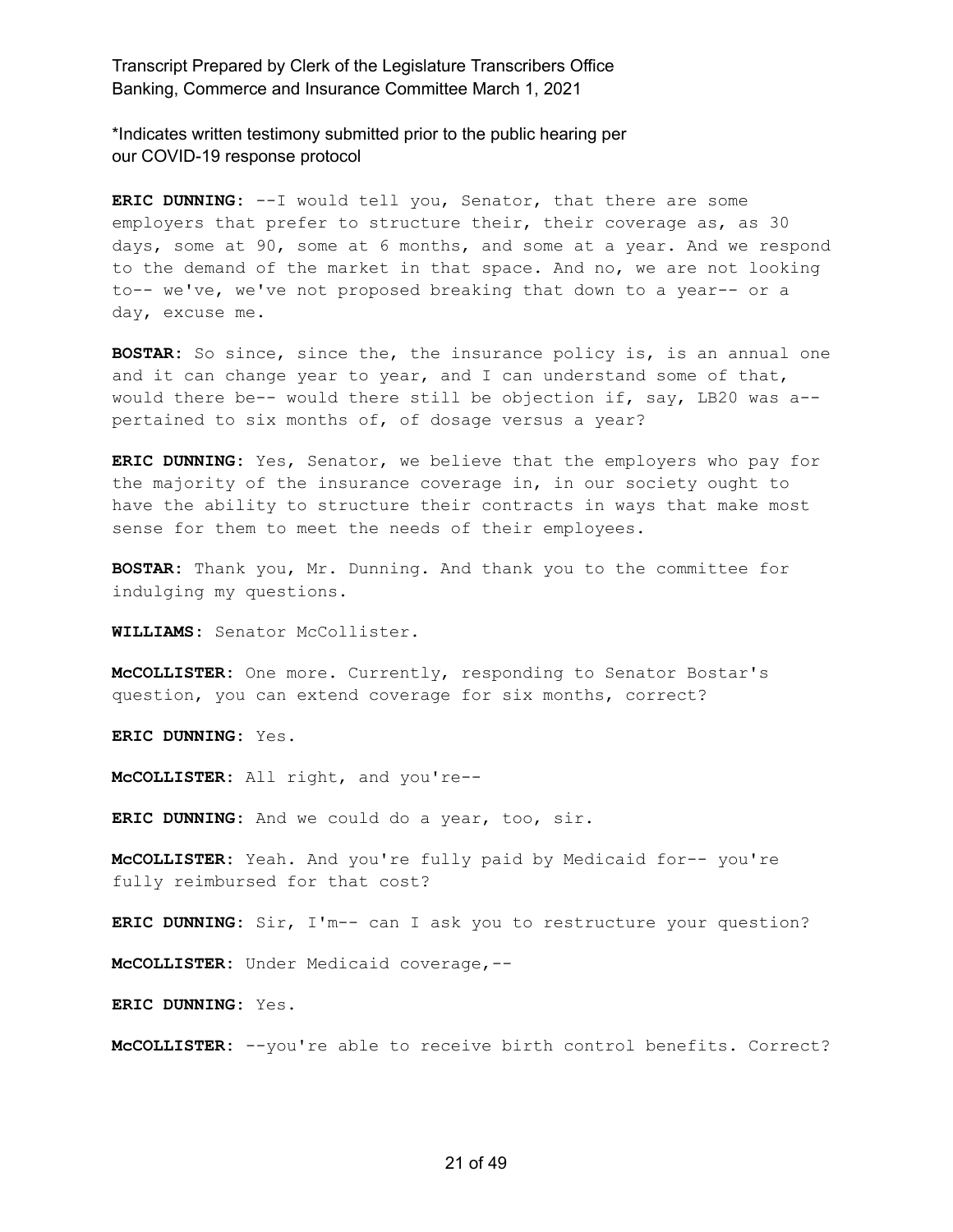\*Indicates written testimony submitted prior to the public hearing per our COVID-19 response protocol

**ERIC DUNNING:** Again, we don't provide coverage in the Medicaid space, so I'd better not answer questions on, on Medicaid issues. I'm sorry to dodge your question, I just--

**McCOLLISTER:** OK, let's, let's, let's leave Medicaid out of the--

**ERIC DUNNING:** OK.

**McCOLLISTER:** --question. But somebody makes a claim against Blue Cross for birth control pills for six months and, and you will compensate either the person or the doctor, correct?

**ERIC DUNNING:** Typically, that, that reimbursement will go to the pharmacy. Yes.

**McCOLLISTER:** OK. What difference does it make to Blue Cross whether it's a year or six months? You're going to be fully compensated anyway.

**ERIC DUNNING:** Again, our policies are going to, are going to line up on a yearly basis. And unless those-- and unless that prescription is timed directly with the inception of the policy, we're going to be extending coverage from beyond our policy period in all likelihood.

**McCOLLISTER:** Well, some folks would consider that to be arbitrary and capricious. But thank you for your, your answers.

**WILLIAMS:** Additional questions? Seeing none, thank you, Mr. Dunning. Invite the next opponent. Welcome, Mr. Bell.

**ROBERT M. BELL:** Good afternoon, Chairman Williams and members of the Banking, Commerce and Insurance Committee. My name is Robert M. Bell, spelled R-o-b-e-r-t, middle initial M, last name spelled B-e-l-l. I'm the executive director and registered lobbyist for the Nebraska Insurance Federation, the state trade association of Nebraska insurance companies. I appear today in opposition to LB20. First, the members of the Federation certainly appreciate Senator Blood's attempt to remove this possible impediment to women's healthcare. And we also appreciate her reaching out to the Federation just before the session to inform us of her intent and her openness to any suggestions that we had on language. However, our opposition is more philosophical than, than technical at this point. As you have heard, LB20 would require health insurers and the state regulated-- in the state-regulated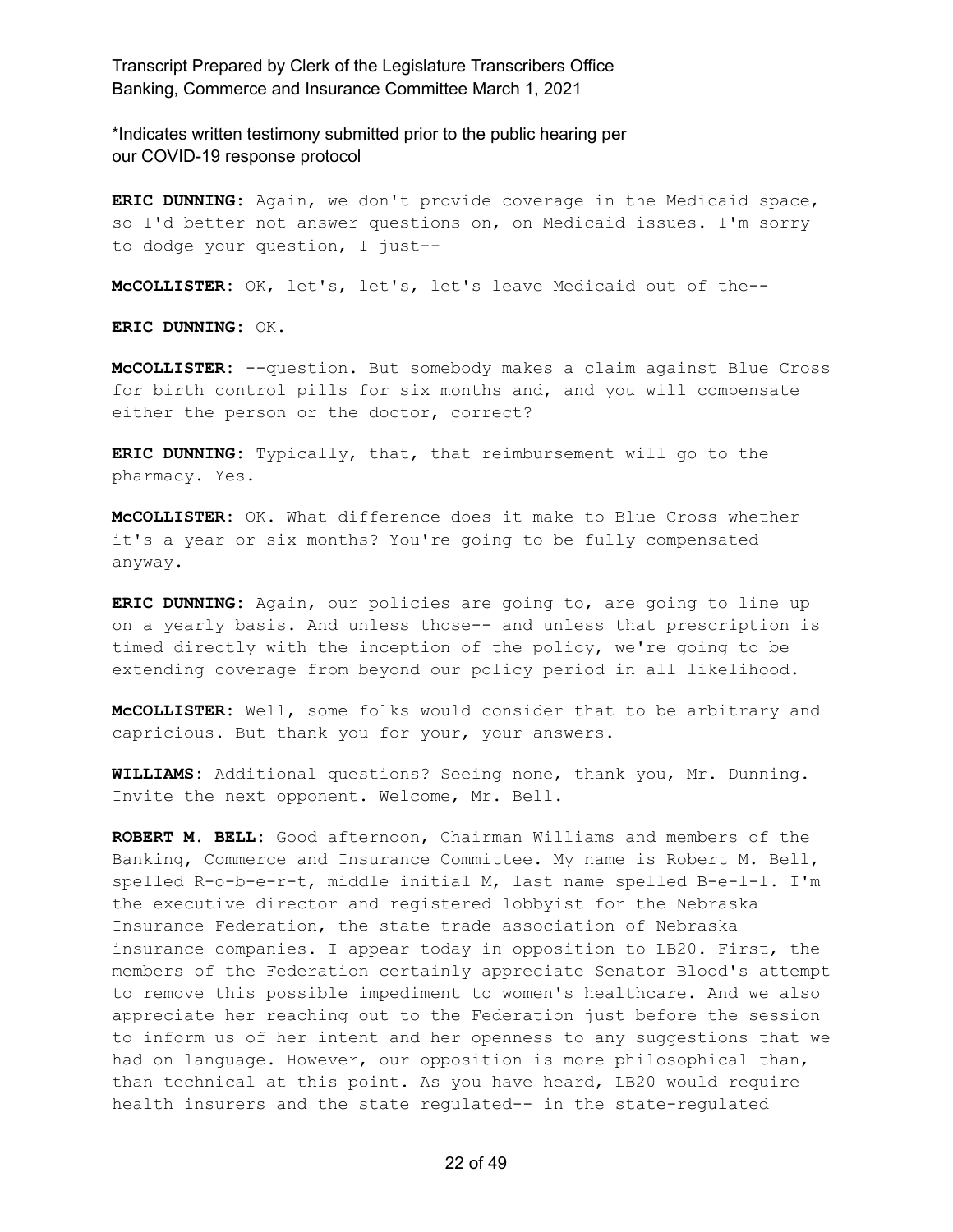# \*Indicates written testimony submitted prior to the public hearing per our COVID-19 response protocol

market to pay for dispensing of the first 3 months of prescription for birth control for our first prescription, then up to 12 months a prescription afterwards. Typically, as you have already heard, most prescriptions are dispensed on a three-month supply or less. And I was listening and interesting, I think most of the proponents have already told you most of the arguments that maybe we had thought of as an insurance industry. But I want to share really the three main kind of issues that I wanted to bring to the attention of the committee. One is, is, is cost, to be frank, this is a financial transaction, right? Insurance is a financial transaction. And what we don't hear-- what we hear from our constituents or from our constituents-- from our policyholders is we want reduced costs for healthcare, nothing that would possibly increase the cost. And I understand this would be relatively minor in the grand scheme of things. However, what we, what we ask of legislators is not to remove the tools that we use to keep costs down. And certainly there are medical reasons for the three-month prescription. There are, there are also financial reasons if you change in the middle of the year to a different plan, you know, we lose the premium cost and that goes on to a different insurer, etcetera, etcetera. There, there are financial considerations here. Two, is which Mr. Dunning was expounding upon, you know, we-- there should be some market flexibility in the fact that, that insurers have the ability to compete against one another with various market design or benefit designs that exist. So if, if I was Aetna and maybe I wanted to have an advantage over UnitedHealthcare, maybe I would write in a six-month prescription, not just to apply, of course, to birth control, but perhaps many other prescriptions that are out there. I mean, we lose that flexibility when, when the law hammers in, you must do this for this amount of time. And so please don't take away our flexibility there and help us keep our costs down, really the healthcare. And then third, an issue that has not been pointed out today. But I need to point out to the committee so any legislative bill that imposes a mandate will not apply to most federally regulated, self-insured, large group plans governed by the Employee Retirement Income Security Act of 1974, also known as ERISA. And according to research I have read, ERISA plans cover about 50 percent of the privately insured Nebraskans out there. So those are your large employers' health plans. You can't, as a legislator touch those particular benefit plans, according to federal law, you've been preempted. And so for these reasons, the Nebraska Insurance Federation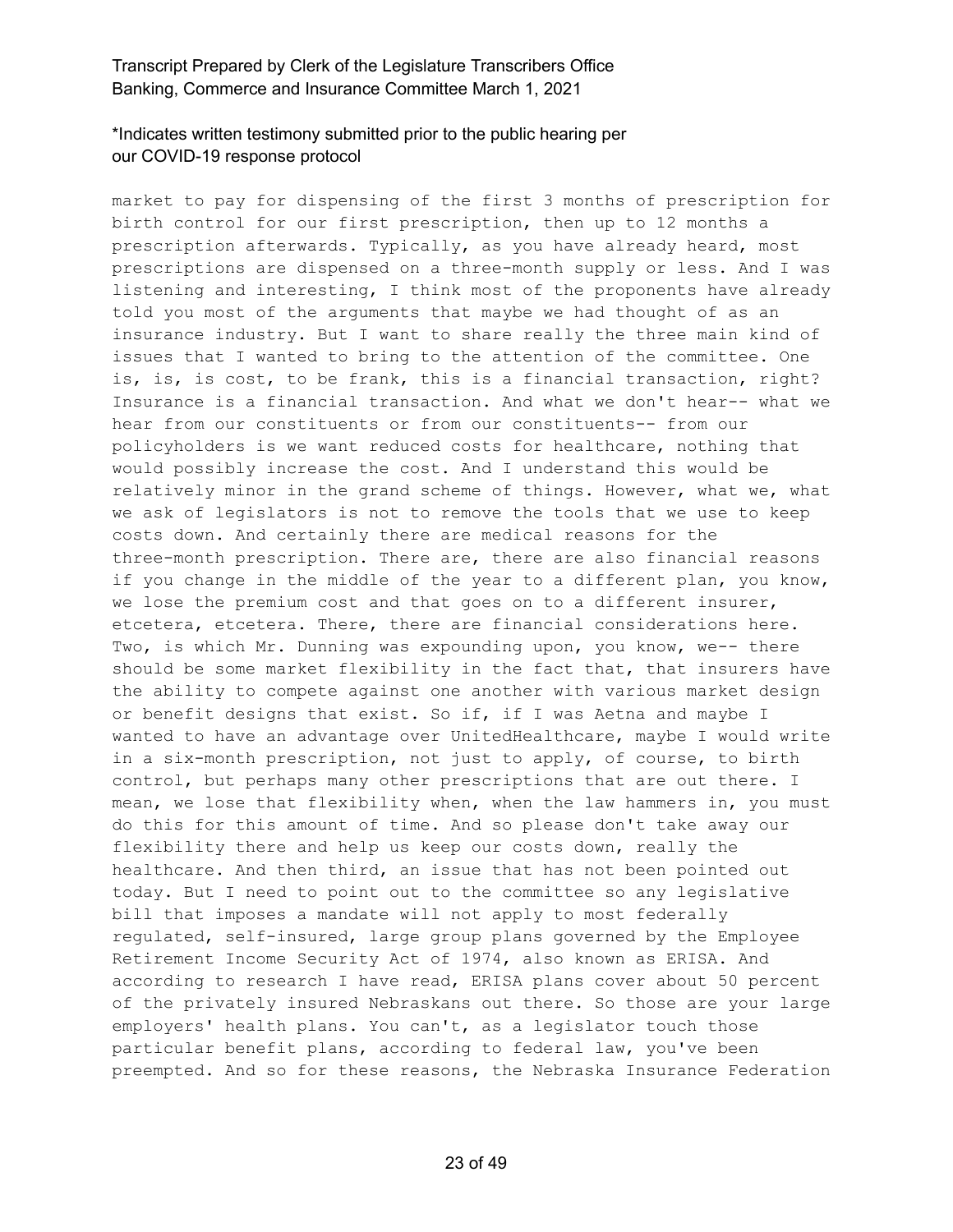\*Indicates written testimony submitted prior to the public hearing per our COVID-19 response protocol

opposes the passage of LB20. And I appreciate the opportunity to testify. Thank you.

**WILLIAMS:** Thank you, Mr. Bell. Questions? Senator McCollister.

**McCOLLISTER:** Thank you, Chairman Williams. You're aware the scope of this bill only concerns birth control. Is that correct?

**ROBERT M. BELL:** I am, yes.

**McCOLLISTER:** So fairly narrow.

**ROBERT M. BELL:** Very narrow.

**McCOLLISTER:** Understand that. And you are citing cost as an issue, correct?

**ROBERT M. BELL:** I am, yes.

**McCOLLISTER:** OK. If you were to fill that prescription once a year rather than four times a year, isn't there less cost?

**ROBERT M. BELL:** To the insurance company or to the, the person that's paying for that prescription?

**McCOLLISTER:** [INAUDIBLE]

**ROBERT M. BELL:** No, it would be the same. I, I would think. I would hope it would be the same unless that prescription changes. Right? So if-- let's say there's some sort of adverse reaction to the prescription, you know, four months down the road, the, the policyholder has to go back to see her doctor and they prescribe something different. And then we're-- we have another 3 months and then a 12 months after that. And so when before they're still going to be-- they're still-- you're still going to lose even in a three-month situation under my example. But, yeah, there could be increased costs.

**McCOLLISTER:** I don't think so. If you're filling that prescription once rather than four times, you would think that would be less cost. Correct?

**ROBERT M. BELL:** I, I don't see why it would be. I would, I would say- see it as the same cost.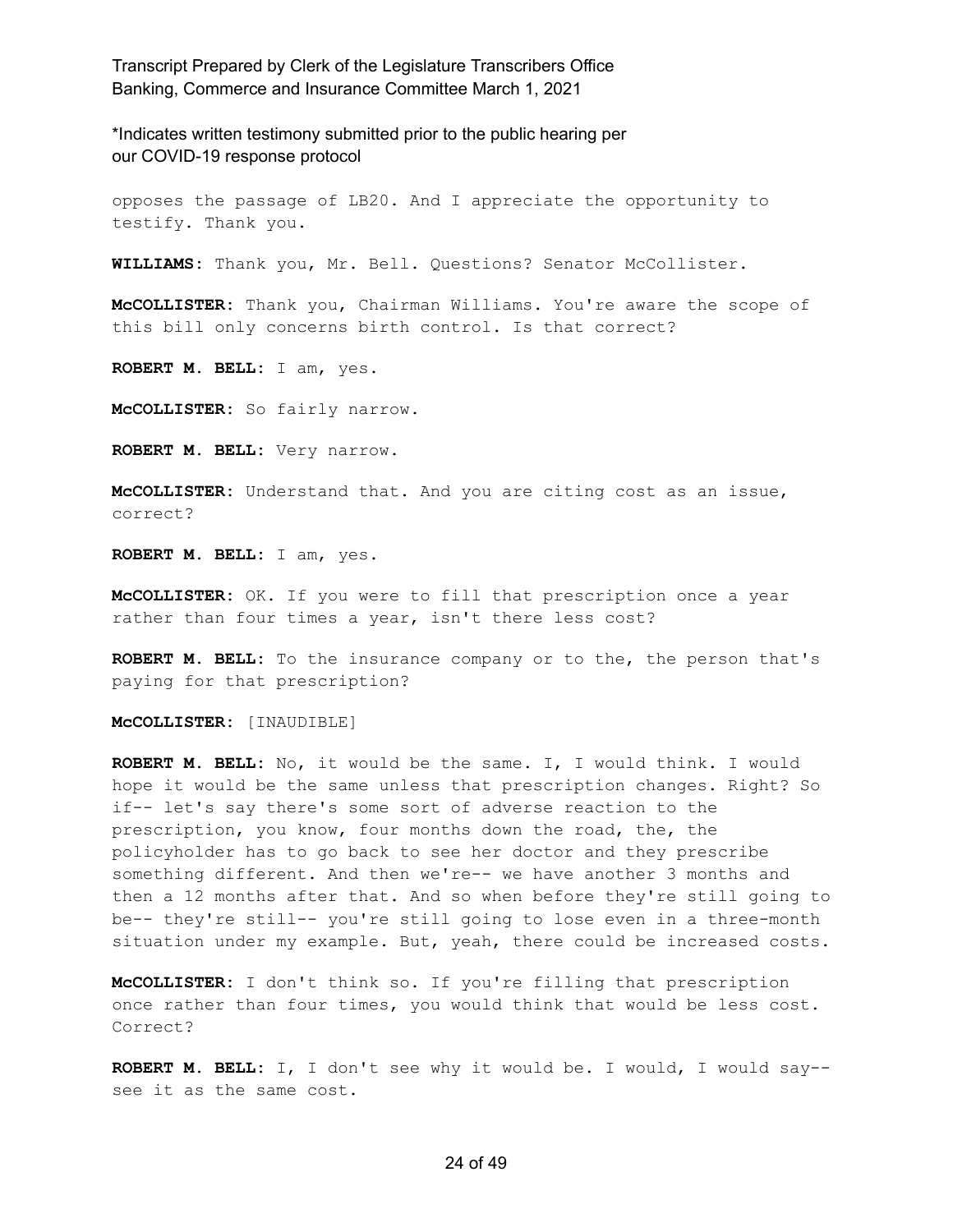\*Indicates written testimony submitted prior to the public hearing per our COVID-19 response protocol

**McCOLLISTER:** One versus four?

**ROBERT M. BELL:** Well, I mean, so we're going to charge the same amount of money, right? So let's say it's a-- it's \$100 prescription for three months and you get it four times. That's what, \$400. If you only get it for 12 months, that's going to be a \$400 prescription.

**McCOLLISTER:** But it takes time for the druggist to fill the prescription, mail it, things like that. So I, I just don't quite understand why you can make the contention. If there's--

**ROBERT M. BELL:** Well, there are certainly going to be cases where that prescription needs to change. And so if you dispense it on a 12-month period, you know, maybe that only happens 10 times out of 100. But in those 10 times, it's going to be more expensive than it would be otherwise.

**McCOLLISTER:** And the third point you made is about competition, saying that your company would be disadvantaged if we made this. But of course, if the Legislature were to pass this bill, every company would be subject to it. So there'd be no competitive disadvantage, correct?

**ROBERT M. BELL:** Well, yeah, we'd all be treated the same and that's my argument. My argument is we don't want to all be treated the same. We want the ability to maneuver within our policies and provide our customers what they want and perhaps have an advantage of one member over the other.

**McCOLLISTER:** But in insurance policies, there are other mandates that you follow. Correct?

**ROBERT M. BELL:** Absolutely.

**McCOLLISTER:** So this would be simply another mandate.

**ROBERT M. BELL:** It would be another mandate, correct.

**McCOLLISTER:** Thank you.

**ROBERT M. BELL:** You're welcome.

**WILLIAMS:** Additional questions? Seeing none, thank you, Mr. Bell.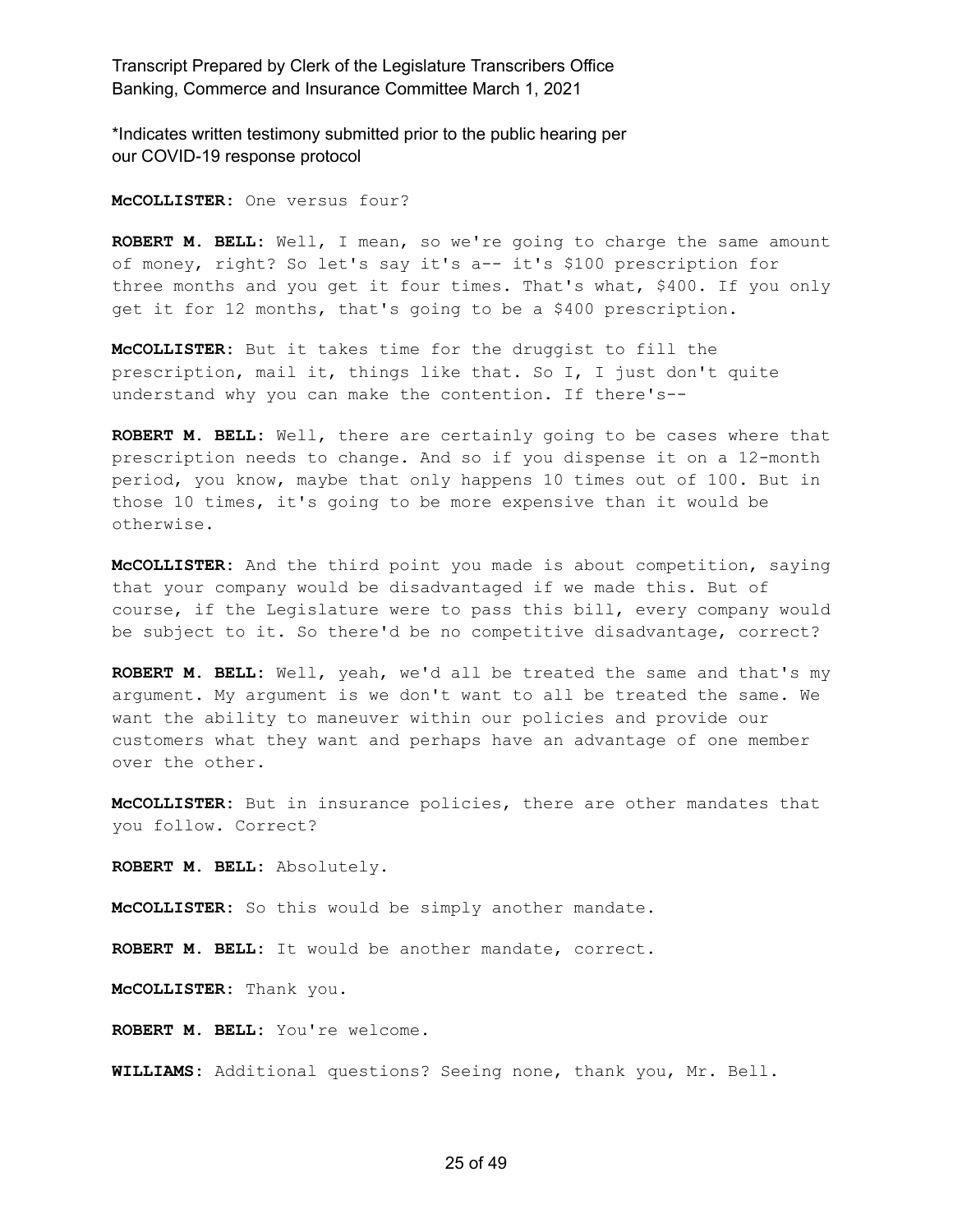\*Indicates written testimony submitted prior to the public hearing per our COVID-19 response protocol

**ROBERT M. BELL:** You're welcome.

**WILLIAMS:** Invite the next opponent. Welcome, Mr. Miner.

**MARION MINER:** Good afternoon. Thank you. Excuse me. Good afternoon, Chairman Williams and members of the Banking, Commerce and Insurance Committee. My name is Marion Miner, M-a-r-i-o-n M-i-n-e-r. I'm here on behalf of the Nebraska Catholic Conference, which advocates for the public policy interests of the Catholic Church and advances the gospel of life by engaging, educating, and empowering public officials, Catholic laity, and the general public. And I'm here today to express the Conference's opposition to LB20. So I've not seen the proposed amendment, but LB20 appears on its face to be a state contraceptive insurance mandate. That is what the plain language seems to indicate to me. But I would be willing, of course, to, to take correction on that and get some explanation. My read of the bill is that it would, in fact, force group health insurance plans, including private plans held by objecting religious employers and closely-held corporations to pay for hormonal contraceptives for their employees. So there are a few different reasons that the Conference opposes this policy. First, numerous studies from sources across the ideological spectrum illustrate that greater access to contraception does not reduce unintended pregnancies and abortion, but in fact tends to increase both. Second, studies purporting to show that increased contraception available decrease abortion are largely estimates and projections with little or no supporting empirical data. I did note in proponent testimony and, and in Senator Blood's introduction citation to a couple of different studies, one from California, one from Washington, one from the VA. And the California study did purport to show a 30 percent decrease in unintended pregnancies. I would be interested in reading that. I have not seen that one. The Washington study, I will point out, talked about 12 percent fewer births. I believe that was recorded under Medicaid. And that, of course, is a very, very different question from whether there are fewer unintended pregnancies and fewer abortions. Third, the third reason we are opposed is that some studies have concluded that a rise in contraceptive use has been a significant factor in the breakdown of marriage, which comes with a high social cost that falls disproportionately on the poor. And fourth, a state contraceptive mandate would potentially involve the state in legal action, similar to several cases including Hobby Lobby and Little Sisters of the Poor that have roiled the country for several years following the imposition of a federal mandate. And I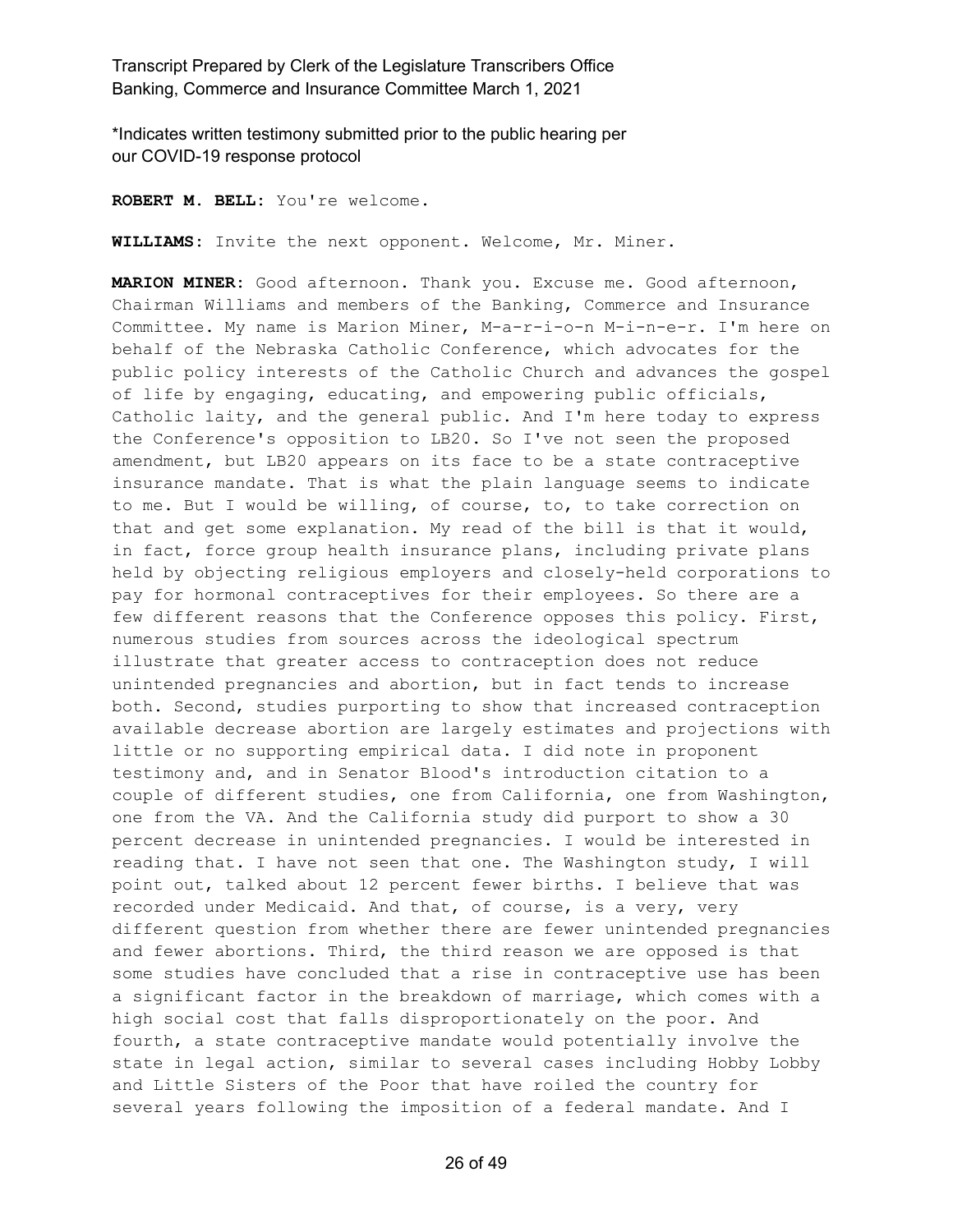# \*Indicates written testimony submitted prior to the public hearing per our COVID-19 response protocol

would point out too that when with regard to federal-- a federal contraceptive mandate, we at least have the protection of RFRA, the Religious Freedom Restoration Act, that gives people with conscientious, conscientious objections to providing this coverage some refuge under federal law. We don't have a state level RFRA in Nebraska so that, that, that protection would not exist. And then onto just some of the social science studies here, two studies by the Guttmacher Institute, which receives significant funding from Planned Parenthood and was formerly affiliated with Planned Parenthood until just recently, found that 48 percent of women with unintended pregnancies and more than half of women seeking abortions were using contraception in the month they became pregnant. In addition, numerous studies examining sexual behavior and STD transmission have demonstrated a greater willingness to engage in sexually risky behavior when a person believes the risk has been reduced through the use of contraception. Researchers in Spain examined patterns of contraceptive use in abortion from 1997 to 2007 and found that a 63 percent increase in the use of contraceptives during that time over 10 years coincided with a 108 percent increase in the rate of elective abortions. In July 2009, results were published from a three-year program in the UK conducted at 54 sites, which sought to reduce teenage pregnancy through sex education and advice on access to family planning, contraceptives, beginning at ages 13 to 15. Quote, No evidence was found that intervention was effective in delaying heterosexual experience or reducing pregnancies, end quote. In fact, young women who took part in this program were more likely than those in the control group to report that they had been pregnant 16 percent versus 6 and to have had early heterosexual experience, 58 percent versus 33. Finally, a study published in 2019 which analyzed whether oral contraceptives played a causal role in the rise of nonmarital births in the United States during the 20th century, concluded that access to the pill significantly increased both nonmarital births and demand for abortion, and that the effects are especially concentrated among less educated families and among minority women. And these studies are all cited in the footnotes. In conclusion, the hard data available shows that increased contraception access does not tend to result in fewer unintended pregnancies or fewer abortions, but tends instead to increase both. LB20 would advance bad policy by pushing for expanded contraceptive usage. In addition, what I read to be a mandate on business owners, closely-held companies, and religious organizations who object to paying for the contraception used by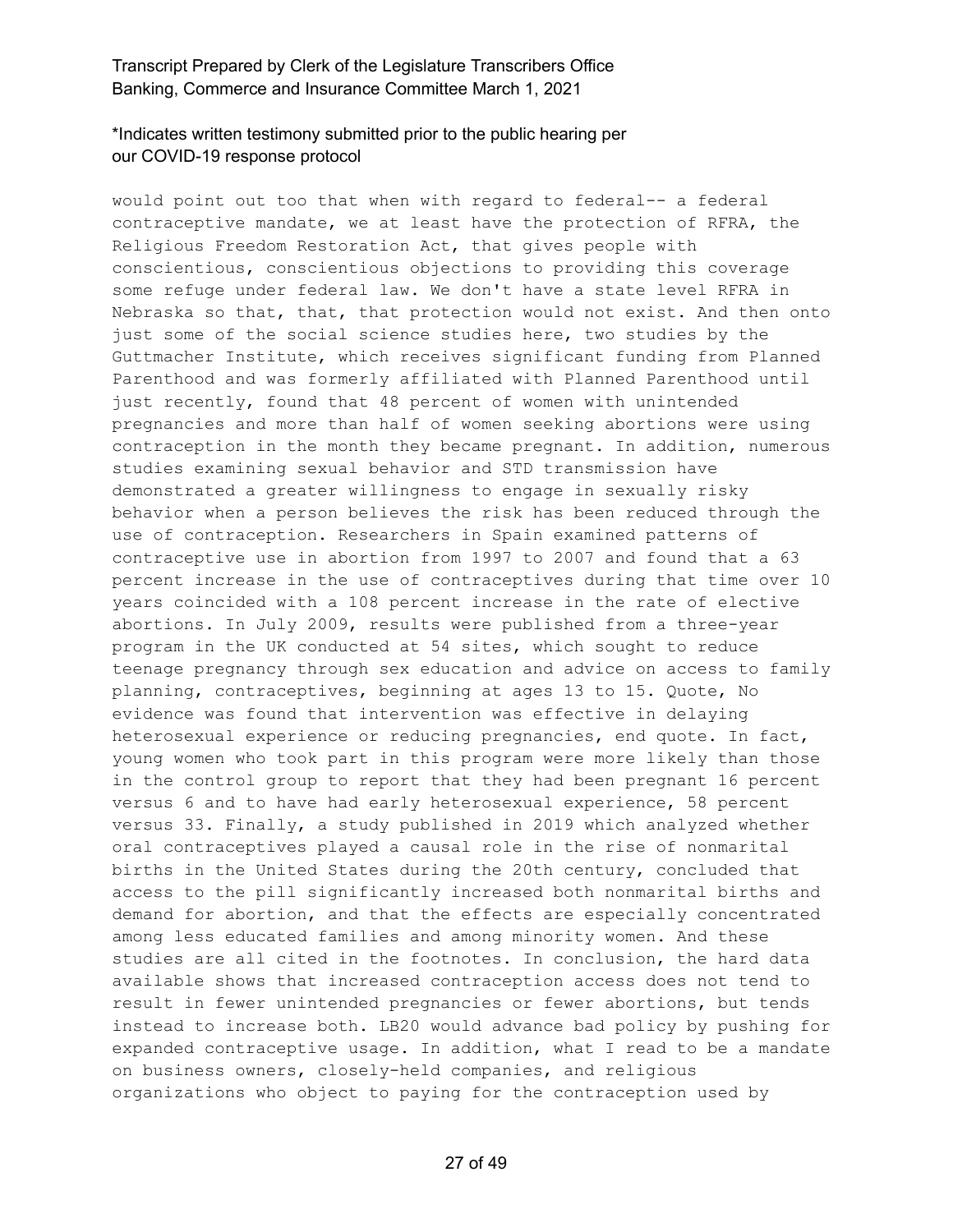\*Indicates written testimony submitted prior to the public hearing per our COVID-19 response protocol

others is in itself contemptible and a gross violation of religious liberty. We ask that you indefinitely popone-- postpone, therefore, LB20. And I'm happy to take questions.

**WILLIAMS:** Thank you, Mr. Miner. Are there questions? Seeing none, thank you for your testimony.

**MARION MINER:** Thank you.

**\*NATE GRASZ:** Chairman Williams and Members of the Banking, Commerce and Insurance Committee, my name is Nate Grasz, and I am the Policy Director for the Nebraska Family Alliance (NFA). NFA is a non-profit policy, research, and education organization that advocates for marriage and the family, life, and religious liberty. We represent a statewide network of thousands of individuals, families, and faith leaders who are dedicated to upholding religious freedom and protecting human life from conception to natural death. Mandating all private and public health insurance plans cover hormonal contraceptives is a serious violation of the religious freedom and conscience rights of employers and forces taxpayers to pay for other people's contraceptives that in many cases cause early abortions. Hormonal contraceptives can prevent not only ovulation or fertilization, but also the implantation of an already formed embryo a human being in its earliest form of development - into the uterine wall. This occurs after conception and causes the demise of unique, living human being. Further, many researchers and family planning studies have demonstrated that expanded or increased funding for contraceptives may actually lead to a higher rate of unintended pregnancies and abortions, not less. LB20 directly undermines the sanctity of human life by expanding the use of our tax dollars to pay for contraceptives that can cause abortions, and would force churches and religious organizations to pay for drugs and devices that violate their sincerely held religious beliefs. Due to the severe religious liberty violations and forced funding of contraceptives contained in this legislation, NFA opposes LB20 and respectfully asks the committee not to advance the bill. Thank you for your time and consideration.

**\*RON SEDLACEK:** Chairman Williams and Members of the Banking, Commerce and Insurance Committee: My name is Ron Sedlacek and I am testifying on behalf of the Nebraska Chamber of Commerce & Industry. LB20 would provide requirements for insurance coverage of prescribed contraceptives. In application, the bill proposes to mandate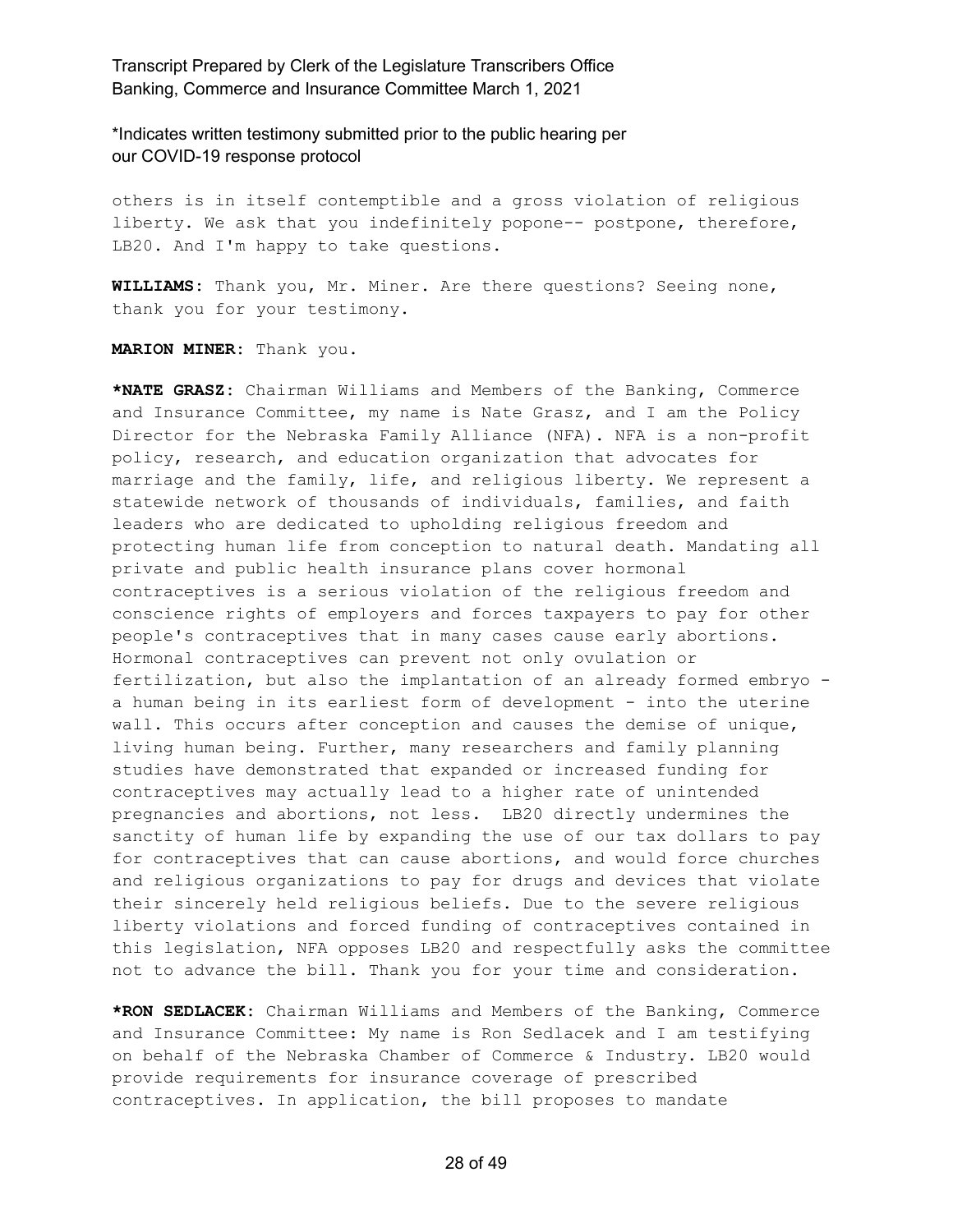# \*Indicates written testimony submitted prior to the public hearing per our COVID-19 response protocol

additional insurance coverage for group and individual health insurance plans. The Nebraska Chamber would like to register its opposition to LB20. Many trade association members and local chambers of commerce, in addition to our business and industry members, offer either group insurance coverage or federal, ERISA-based plans. In this regard, we represent those businesses and trade associations that are consumers of insurance products which do not offer ERISA plans and that will be directly affected by this proposed legislation. We maintain that the addition of further mandates for non-ERISA plans can only serve to price many Nebraskans out of the group health insurance market or result in some reduction of other benefits of value to the employee. The Nebraska Chamber shares in the concerns of other consumers attempting to find and obtain reasonably priced, affordable health insurance products. We continue to find that the escalating costs of health insurance benefits for employees remain high on the list of business concerns. Historically, Nebraska had remained a relatively lower cost, health insurance state, due in part to the fact that the Nebraska Legislature has been vigilant when it comes to adding on layers and layers of additional health insurance mandates that would exceed federal ERISA standards. While each new proposal for additional mandated coverage may be well intentioned, it is a fact that additional mandated coverage will increase health insurance rates and will affect both the affordability and availability of health insurance for employers and employees. In many cases, the result of increased health insurance costs means higher deductibles or copayments for employees. In some cases, increased health insurance costs may result in the employer and employee being required to reduce or eliminate other benefits that may be more appropriate to their work environment. In a few cases, the aggregation of increased mandates may ultimately result in an employer providing payments in lieu of insurance benefits or the migration of more employers to a VEBA, MEWA or other self-insured ERISA plan. The State Chamber would urge the members of the Banking, Commerce, and Insurance Committee to not advance LB20.

**WILLIAMS:** Invite the next opponent. Seeing none, is there anyone here to testify in a neutral capacity? Seeing none, Senator Blood, while you are coming up, we have drop-off testimony, Nate Grasz from the Nebraska Family Alliance and Ron Sedlacek from the Nebraska Chamber of Commerce, both as opponents. And we have letters for the record in support from Molly McCleery, from Appleseed, Mary Sullivan from the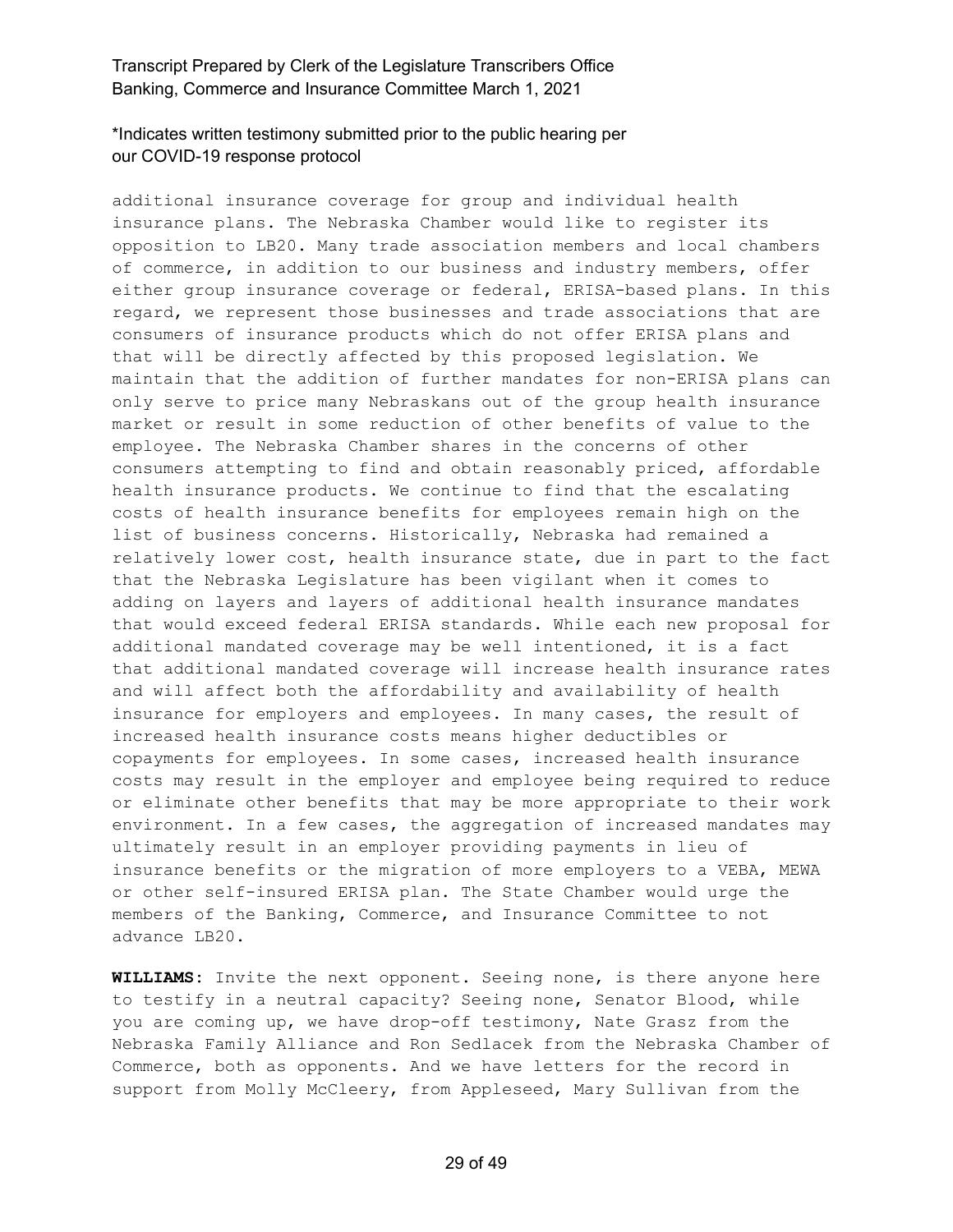\*Indicates written testimony submitted prior to the public hearing per our COVID-19 response protocol

National Association of Social Workers, Michelle Walsh from the Nebraska Medical Association, Amy Behnke from the Nebraska Center for Association of-- Nebraska Health Association of Nebraska, and in opposition from Tom Nebelsick from himself. Senator Blood, you're invited to close.

**BLOOD:** Thank you. So I think we need to drill some things down. So I apologize. I know it's already been a long hearing. I would like to point out that we, we purposely didn't fill this room with folks that wanted to testify in favor of this bill. Instead, we asked that they go online and write comments. You notice that there are 45 proponents in support of this bill on your Uninet. There are actually only four that opposed it. And for the vast majority of those who opposed it, they obviously didn't read the bill because their letters of opposition show that they didn't have a clear understanding of what it did. Senator Slama has stepped out of the room, unfortunately. I wanted to make sure that she looks at page  $2$ , line 7 through  $8$ , that the bill specifically only applies to "self-administered hormonal contraceptive." So page 2, line 7 through 8, which includes pills, patches, and the contraceptive ring. And it's not a standard of care to prescribe emergency contraception for long periods of time because it's not effective as birth control. So she also raised some interesting ideas that perhaps condoms should be covered by insurance and this bill doesn't do that. But that's an interesting concept. So let's talk a little bit first about something that I looked up while I was sitting over there. So according to the AMA, prescriptions that are noncontrolled substances in other states are often prescribed for more than 12 months: Idaho allows up to 15 months; Illinois allows up to 15 months; Iowa up to 18 months; Maine up to 15 months; South Carolina, 24 months; and Wyoming, 24 months. To put things into perspective. So I appreciate the fact that my friends, Rob and Eric testified today. Rob pointed out that I did reach out to the insurance industry because I'm a glutton for punishment prior to bringing my bill forward and did give them the opportunity to work with me. And they chose not to. And I appreciate that. And I understand that anytime there's a mandate, it's their job to come in and testify against it, much like they did with our hearing aid bill. But we also learned through that hearing aid bill and I know, Senator Williams, you were on the committee at that time and I'm not sure if anybody else on this-- in this room was at that time. But we know already that it doesn't approve-- it doesn't apply to the federal insurance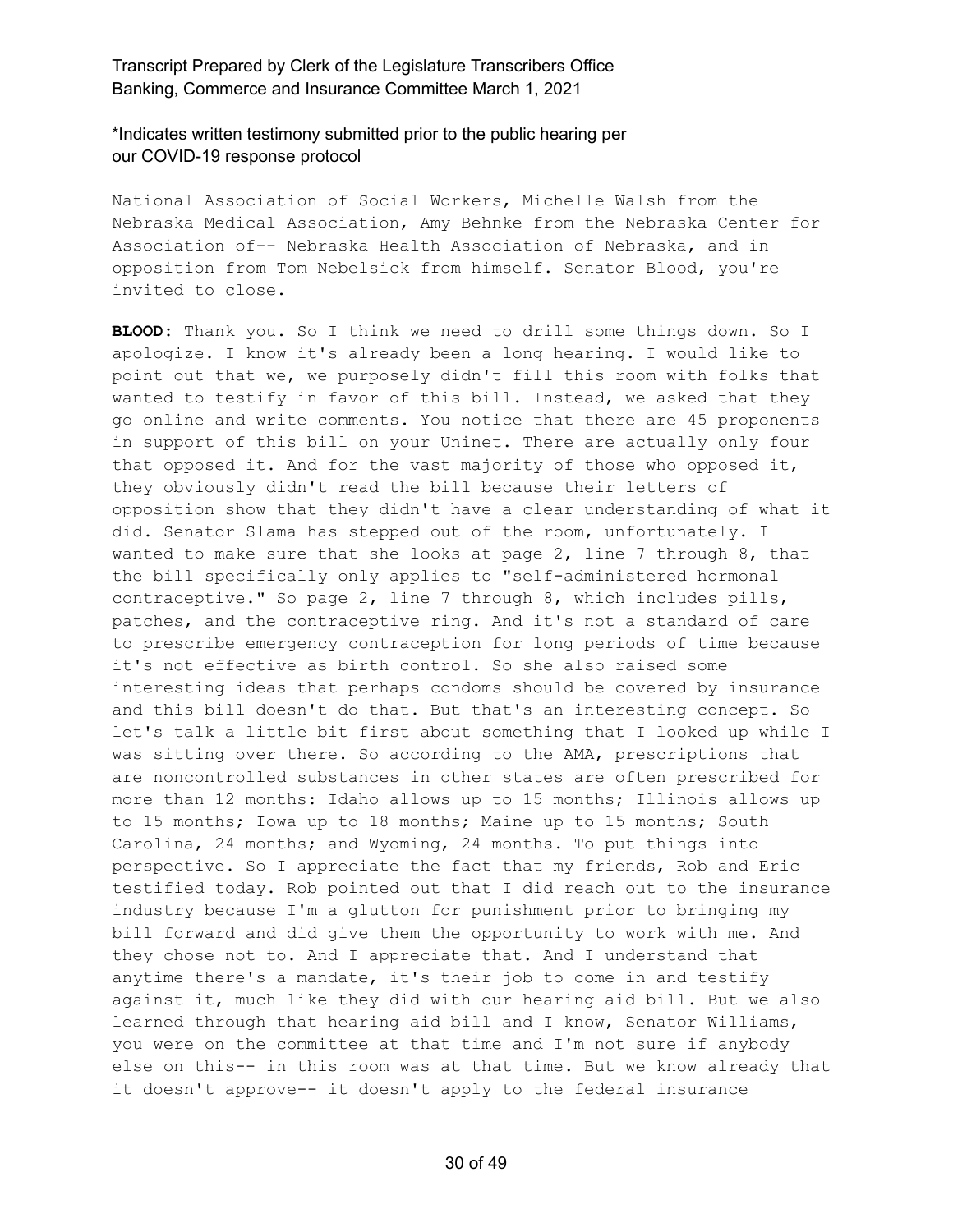# \*Indicates written testimony submitted prior to the public hearing per our COVID-19 response protocol

policies. And that's not something that we expected that it would. I want to talk a little bit about-- I have a lot to unpack. I'm trying to go as fast as I can here. So I want to talk a little bit about the mail order pharmacies, because that is definitely not a panacea. So, first of all, a lot of the mail order pharmacies are-- require the utilization of the Internet. And we know about the broadband issues throughout the state of Nebraska. And so that could be a hurdle in itself if they have to utilize the mail order pharmacies. But more importantly, we talked really specifically about storage. Remember how I talked about how heat or extreme cold can be detrimental to medication? So if you work eight to ten hours a day or more and your mail comes in the morning and it's a typical Nebraska summer, putting that birth control in a mailbox is not something that would be productive, is not something that you would want to do. So I like the fact that there may be mail and pharmacy choices, but I think we need to, we need to think about the hot and the cold that we experience, the extreme heat and cold we experience in Nebraska and how, again, that might not be an option for people that utilize certain birth control methods. And then, you know, we all know that low-income families have a tendency to move more frequently as well. And the one thing that I really want to point out, too, is that this is about a doctor prescribing for a patient. This is about a relationship. Right? If the doctor decides that it's not the right thing for their patient, they're not going to write a 12-month prescription. And to intimate otherwise is misleading. So I don't fault insurance companies for saying that they want to be able to compete and, and have their own benefit designs, but that's not what this is about. What this is about is about access to healthcare. And I do appreciate the fact that Blue Cross Blue Shield has basically stated that it's not going to be a financial burden for them. And I want to talk about disposal and unfortunately now Senator Bostar has left. You know, I don't know if you know this, but in Nebraska, every day is disposal day, is take back day. Did you know that? Every single day. Nebraska has a program, you can find it on the Department of Health and Human Services website. And there are locations throughout Nebraska. So if you need to dispose of your birth control, you need not flush it down the toilet or put it in coffee grounds and put it in your garbage, in your garbage can, you can take it to your area pharmacy, to your area law enforcement agency, whoever participates in this program and turn in any remaining medication that you choose not to use. And that's not just birth control. That's all medications. So I want to let you know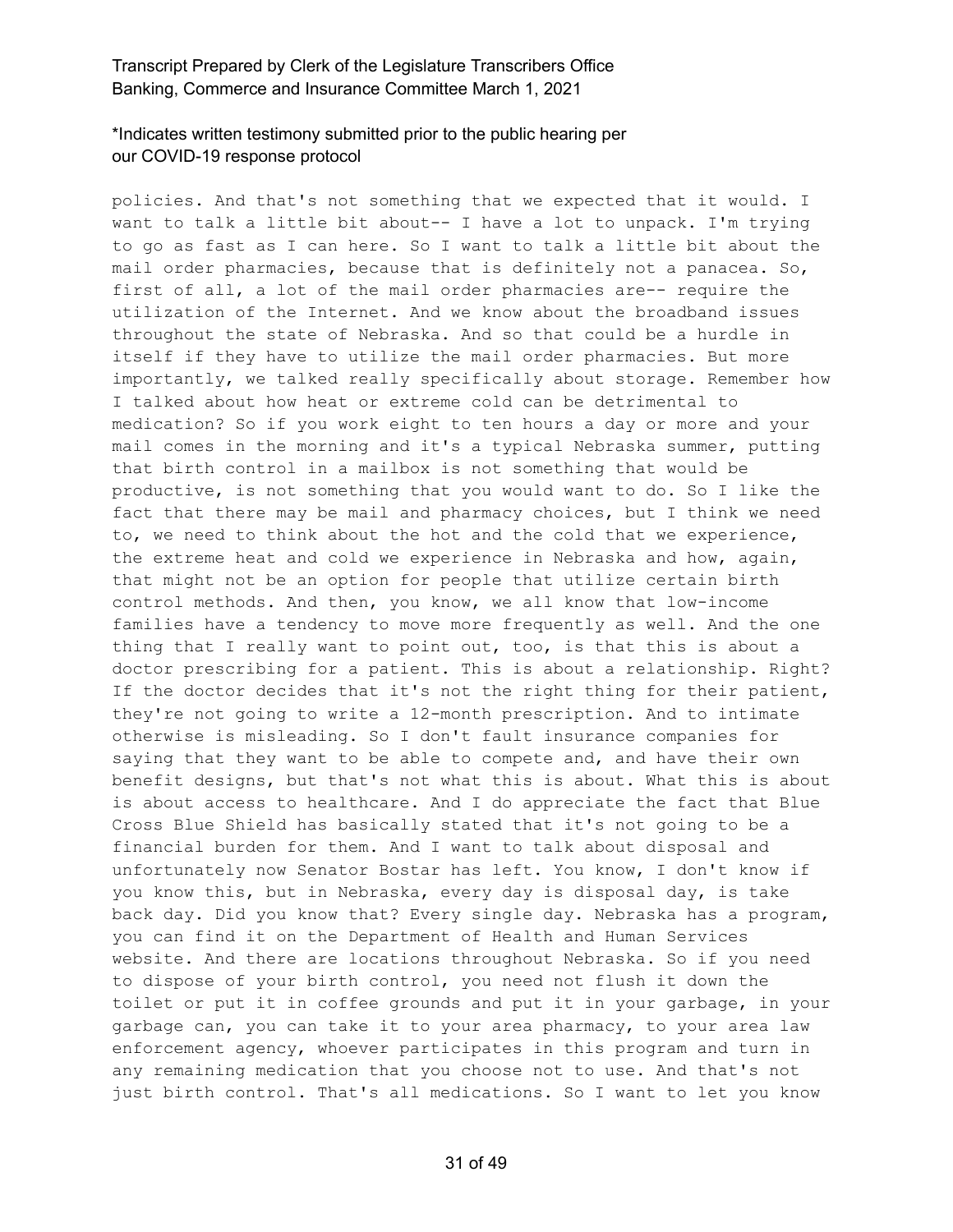# \*Indicates written testimony submitted prior to the public hearing per our COVID-19 response protocol

that there is already something in place. We talk about the word mandate a lot like it's a dirty word. But, you know, if you sit on this committee, you know full well that we have to do a mandate because of the ACA, we don't have the option to change insurance without making it a mandate. I wish they'd change the word because mandate means we're forcing people, but what we're really doing is our job, which is to amend policy so we can better serve Nebraskans. And again, I can't stress enough that there are 21 other states that are doing this. And if you follow the data, it's not been a financial burden to any of the insurance companies. And they've already stated that for the ones-- for the women that have the benefit to take three to six months of, of birth control when they have the option, that there aren't a lot taking advantage of that. Yet, another, another expression of how this is not a financial burden was said by both of our insurance companies. It's not a burden. It's going to be for a small percentage of women. So now I have to unpack. The last person who came forward, so I'm Catholic and I have to say that it's been really interesting bringing bills like this forward, but I want to put this in perspective. And if I make people uncomfortable, I apologize in advance. So the Catholic Church also bans masturbation, bans masturbation. Indeed, masturbation is a dualistic, self-indulgent activity that uses the body as a means for personal gratification according to what I've been taught in my church. However, I never see the church pushing legislation about this. When I see over 300 bills across the United States in just this last year alone that pertain to women's bodies and health equity, and as usual, I couldn't find any bills that pertain to men's bodies. So what is it about policymakers that makes them so interesting in telling us what we can and cannot do with our bodies? And I wonder sometimes if you-- if those people, and I'm not saying you, if they don't believe that we already know what's in our own best interests between ourselves with our doctors. Shouldn't we be trusted to do what's right, especially when we all know that the main cause of unwanted pregnancies is irresponsible ejaculation. You know, this isn't about religion. I'm Catholic and I choose to follow what I've been taught. However, I'm also a senator who makes laws for all Nebraskans, and it is not the job of my church to be in everyone's bedroom. It is their job to keep their flock in the fold. And frankly, when I go to Mass and I see the vast majority of families in the pews with two or three children, it's clear that there are many in the flock that are utilizing birth control. Upon looking at available data, I found nearly 70 percent of Catholic women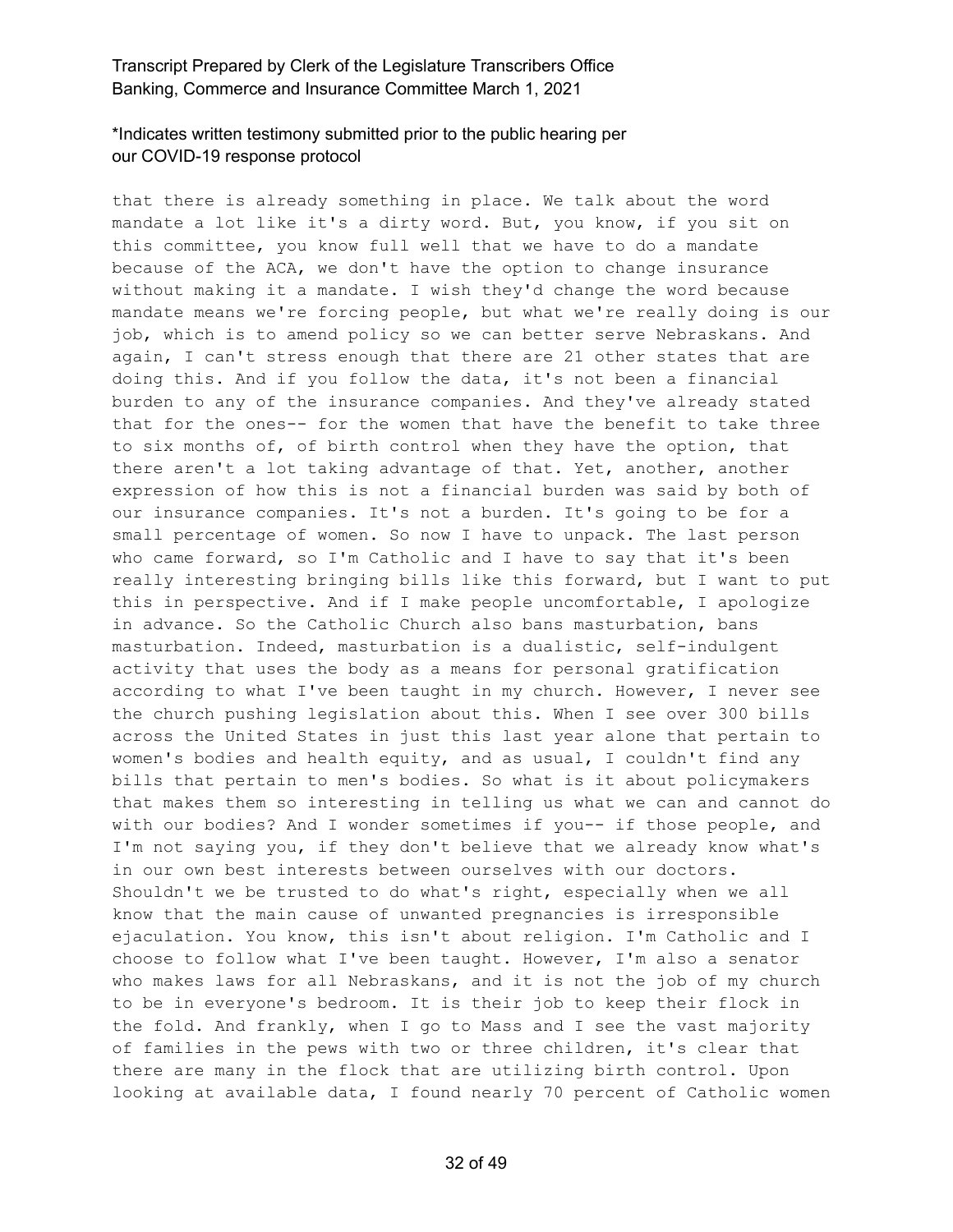# \*Indicates written testimony submitted prior to the public hearing per our COVID-19 response protocol

use sterilization, the birth control pill, or an IUD. And that's just a little less than evangelicals and Protestants. And only 2 percent of Catholic women are using natural family planning. I don't like the fact that I had to address this, but it's been brought to the table today in our discussion. We cannot keep making bad laws that pertain to women's bodies based on feelings. We have to do good laws based on facts. And by the way, I stole that, that from Senator Slama that she said in Government last week. We make laws based on facts, not feelings. And if you listen to, listen to the testimony today, a lot of what was brought forward was more about impressions. And not data or not good data. I think we've done a very effective job today sharing with you what the data says. And with all due respect, our friends in the insurance industry actually kind of shored that up for us. It's not going to be an expense, and if that is their concern, I would be happy to bring forward a mandate-- excuse me, an amendment, not a mandate. We said that word so much as in my head now. I would be happy to bring forward an amendment just like we did for the hearing aid bill, that if they could show that it caused them some sort of financial burden and that it could potentially raise the rates of their members, that they would have the opportunity to go to the Department of Insurance and say, we think that this is a burden and we can prove it. And here's the numbers. I'd be happy to do that, just like we did for the hearing aids. But you know what happened with the hearing aids that we were told also was going to raise premiums and be a big burden. It wasn't. Because, again, we use data and we use facts. And so I just really hope that you listen to the data, you listen to the facts, and that you put yourself in the position of the student that's going to travel abroad next year from UNL, or the IT person who travels all over the United States because that's part of her job. And she's not going to have the opportunity to come back to the doctor, come back to her pharmacy. She's going to be traveling and working 12-, 14-hour days. And birth control shouldn't be something she should be worried about. I want you to think about those people who have to get on a public-- on public transportation or take a Uber. There is no reason that we can't make birth control accessible. And with all due respect, I'm going to say this again, and I know that there are other Catholics in this room. We make laws for Nebraskans. We can choose not to utilize birth control. I always point out that my oldest has ten children. We believe what we believe, but it's not my job to shove that down the throats of other Nebraskans. And that's not good policy when you do that. And if, if the Catholic Church thinks I'm wrong to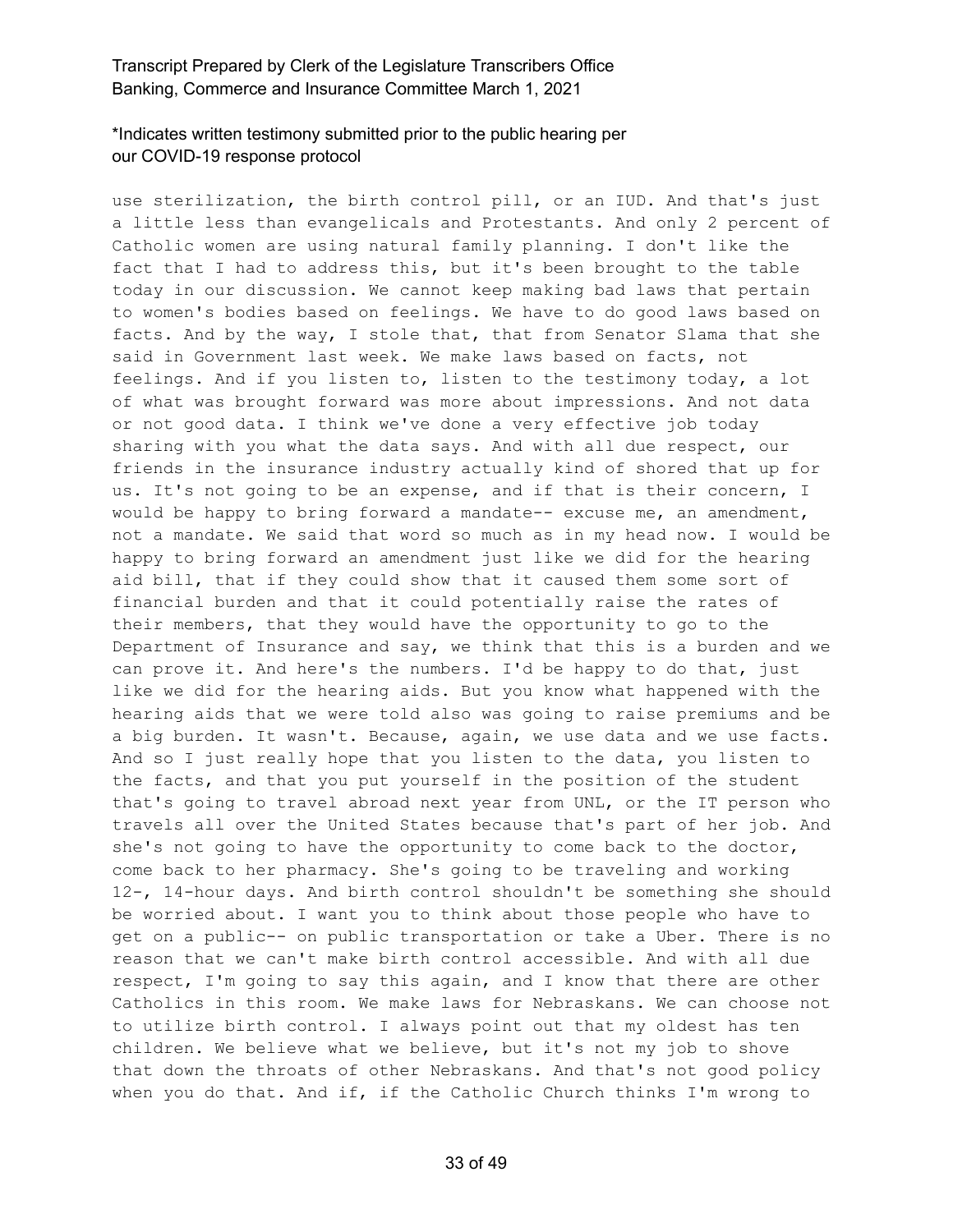\*Indicates written testimony submitted prior to the public hearing per our COVID-19 response protocol

do that, then that's going to be between me and God. And when I die, I'm sure God will deal with me. But right now, I'm a Nebraska state senator and I represent everybody. And the women in Nebraska are telling me that they want this bill to move forward. And so with that, hopefully I've, hopefully I've drilled down everything that was talked about and I apologize for the long hearing, but I do appreciate your time today.

**WILLIAMS:** Thank you, Senator Blood. Are there questions for the Senator? Seeing none, thank you. And that will close the public hearing on LB20. We're going to take a very short ten-minute break as people change in here and we will start back at-- right at 3:00 on the dot. Thank you.

#### [BREAK]

**WILLIAMS:** Welcome, Senator Wayne. We will open the hearing on LB30 to limit the amount an insured pays for prescription insulin drugs. Welcome, Senator Wayne.

**WAYNE:** Good afternoon, Chairman Williams and members of the Banking Insurance Committee. My name is Justin Wayne, J-u-s-t-i-n W-a-y-n-e, and I represent Legislative District 13, which is north Omaha and northeast Douglas County. LB-- we literally took the script from last year and it says LB970, so that's the wrong number, would limit out-of-pocket expenses for individuals with insulin and prescriptions to \$100 per 30-day period, regardless of the type of insulin, the amount of individuals during the 30-day time frame. We know insulin is very important for those who are diabetic and people are dying every year for rationing it out. I do appreciate the committee Chairman for allowing this to be on the last day. The reason is, is there are some data coming from Colorado that I think it's important that we look at as we craft this bill moving forward. So I would ask the committee to not IPP it, but to hold it. But if they want to IPP it, I'll bring it back next year. But with that study where it's been a couple of years now under Colorado, it'll either support or go against what this bill might actually do. You'll hear from opponents that this bill will actually raise the cost for everybody else. All the proponents who testified last year loved this bill because many of them have seen \$1,300 bills on insulin monthly or more. And we've got to remember that insulin was first founded and was given to the government for free and giving it to corporations for free. The idea was to save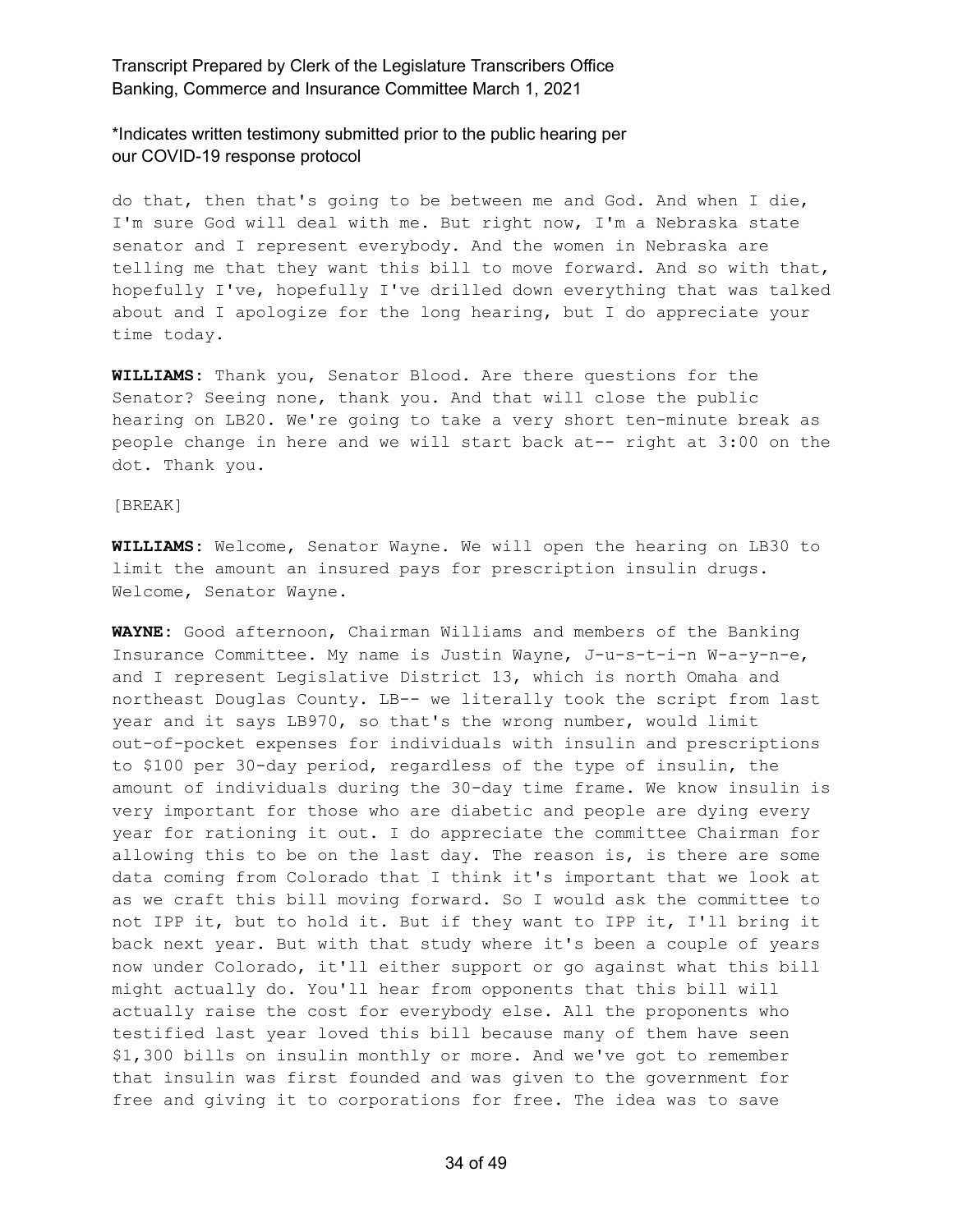\*Indicates written testimony submitted prior to the public hearing per our COVID-19 response protocol

lives, not necessarily to make profit. And over the last ten years, roughly, you've seen almost it increase for around 400 percent in some market areas. So, again, this is a bill that I introduced last year. It's definitely needed in the community I represent and across the state. But I know this committee is driven off of data. And so because of that study was ongoing, I asked the committee Chairman to give me a late hearing hoping it would be out. But it's not. And I'd rather have that information before it goes to the floor.

**WILLIAMS:** Thank you, Senator Wayne. Are there questions for the Senator at this point? Senator Flood.

**FLOOD:** Senator Wayne, what, what is the, the study that you're waiting on from Colorado?

**WAYNE:** So Colorado passed a similar bill that capped it and so the insurance industry and the government has done a joint analysis to see if the, if the rate actually went up, if the insulin was actually capped and it didn't had any other cost. It's, it's a cost-benefit analysis of kind of where things are. And so that was one of the biggest critics last year of the bill that both myself and Senator Bolz introduced. And so we were trying to get that data before-- just either counter their argument or to at least have a better understanding.

**FLOOD:** Thank you.

**WILLIAMS:** Additional questions? Seeing none, thank you.

**WAYNE:** Thank you.

**WILLIAMS:** We'd invite the first proponent.

**WAYNE:** I waive my closing.

**WILLIAMS:** OK, thanks, Senator Wayne. Miss Bell, welcome back.

**KAREN BELL-DANCY:** Thank you. Good afternoon again. I am Karen Bell-Dancy, K-a-r-e-n B-e-l-l hyphen D-a-n-c-y. And again, I am the executive director of the YWCA in Lincoln. And I am here to express our support for LB30. And we thank Senator Wayne for introducing this bill. We know that diabetes is an epidemic in the United States. Over 34 million Americans have diabetes and face the devastating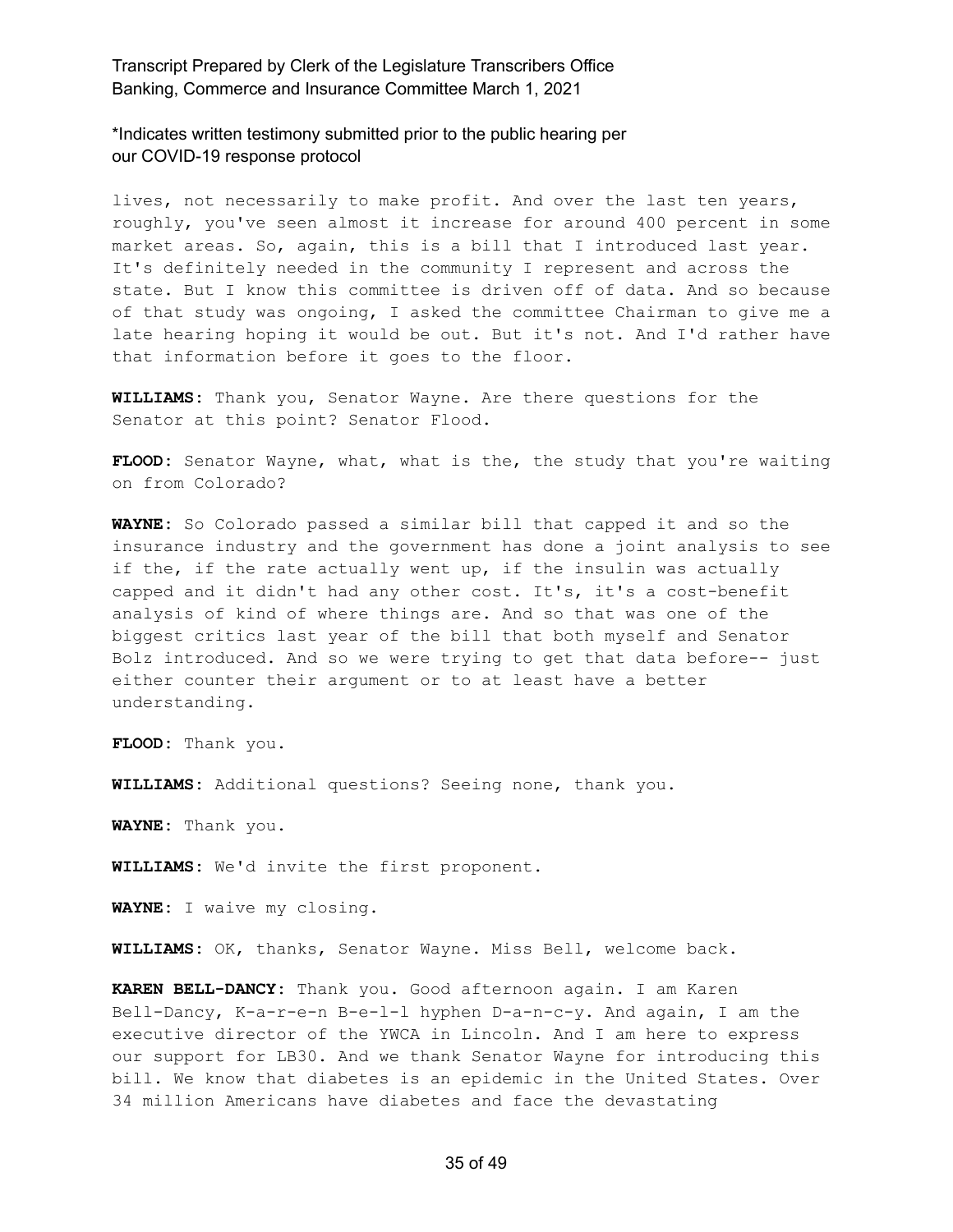\*Indicates written testimony submitted prior to the public hearing per our COVID-19 response protocol

consequences. In Nebraska, approximately 127,000 people, or 8.8 percent of the adult population have diagnosed diabetes. Alarmingly, an additional 44,000 people in Nebraska have diabetes but don't know it greatly increasing their health risk. Every year, an additional 10,000 people in Nebraska are diagnosed with diabetes. The incidence of diabetes in adults vary significantly by socioeconomic status, race, and ethnicity. This is most likely due to the inequities in the healthcare system. Percentages are 14.7 percent of Native Americans, 12.5 percent of Hispanics, 11.7 percent of African-Americans, and 9.2 percent of Asian Americans. Complications from diabetes are grave and life changing. Common health challenges are loss of vision, kidney failure, and damage to the nervous system, leading to neuropathy. And I won't go into the history of the discovery of insulin because Senator Wayne just spoke to that or the Colorado bill. But I do want to express as an individual being diagnosed with diabetes and coming from a family that we have a, a number of members of our family with diabetes and both of my parents did as well prior to their death. The cost of insulin is so prohibiting. I have paid as much as \$400 a month for insulin alone when I was insulin dependent. Reducing the cost of insulin is imperative, and I just urge the committee to consider this bill and push this bill forward. And that would be the sum of my comments. And I would entertain any questions at this time.

**WILLIAMS:** Questions?

**FLOOD:** I have two questions.

**WILLIAMS:** Senator Flood.

**FLOOD:** Just maybe more general.

#### **KAREN BELL-DANCY:** Yes.

**FLOOD:** There's Type 1 diabetics that, that take-- that give themselves shots and then there's the pump that automatically does it. Is the pump more efficient than the manual application of the shots? I mean, has that improved?

**KAREN BELL-DANCY:** I don't know that exactly, you know the, the pump versus the needle. So Type 1 or Type 2 can be self-injected.

**FLOOD:** Sure.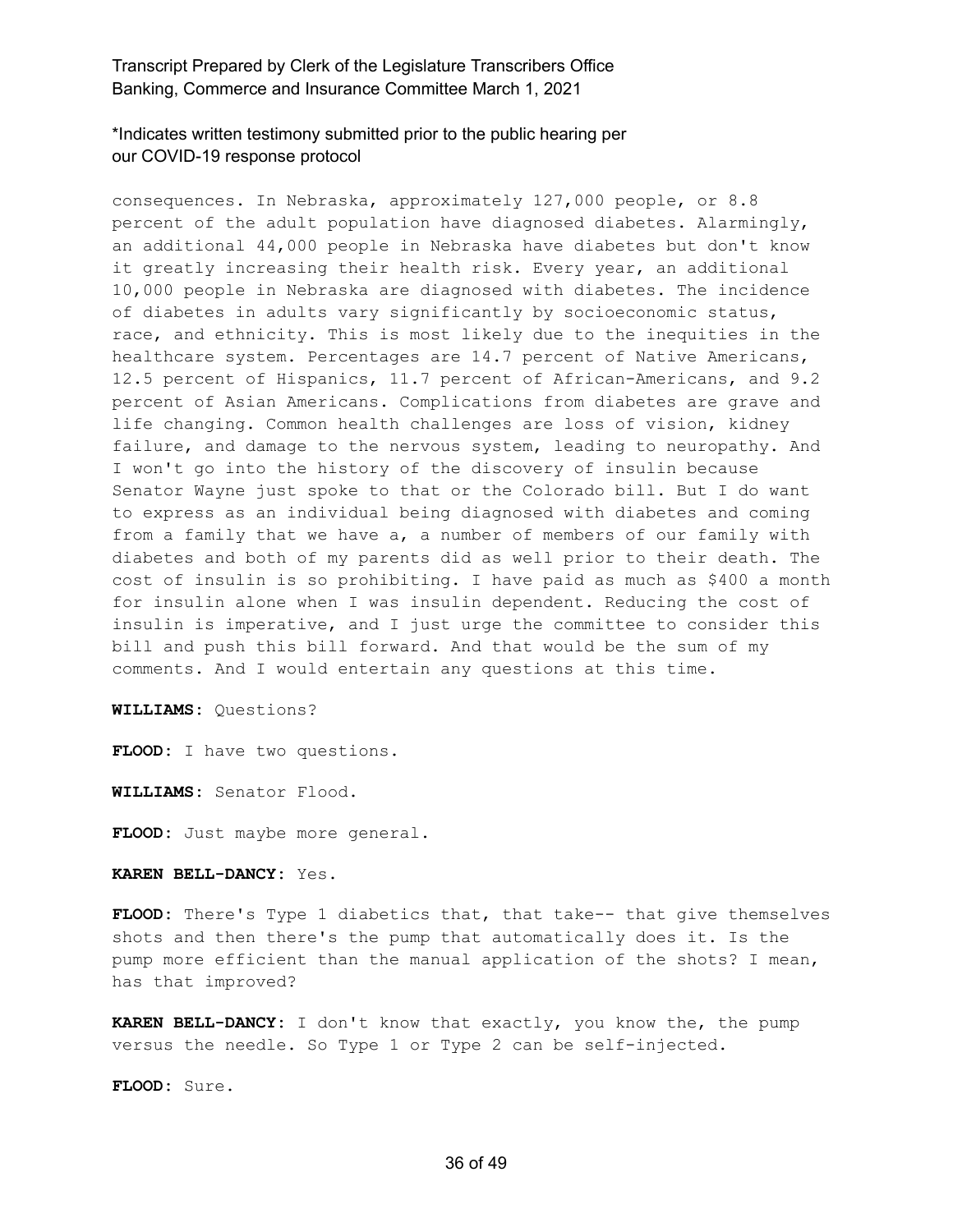\*Indicates written testimony submitted prior to the public hearing per our COVID-19 response protocol

**KAREN BELL-DANCY:** And so you have to be taught on the proper way to inject yourself personally. Typically, what a Type 1, a Type 1 is a small child or someone that get it in their youth. So they would be injected by a parent or caretaker. So they need to be taught. With the pump, that is usually just putting the correct number of the doses in and then issuing the doses. There's pros and cons to both, I would imagine.

**FLOOD:** Thank you.

**KAREN BELL-DANCY:** But I can't get any more specific to that because--

**FLOOD:** No, you're fine.

**KAREN BELL-DANCY:** --that's out of my realm and I've not had the opportunity to have a pump.

**FLOOD:** You do?

**KAREN BELL-DANCY:** No, I do not.

**FLOOD:** OK.

**WILLIAMS:** Senator McCollister.

**McCOLLISTER:** Yeah, as a diabetic for 33 years, I can answer your question. The pump generally gives the wearer better control than pricking your finger and, and doing shots.

**WILLIAMS:** Additional questions?

**KAREN BELL-DANCY:** And if I can respond?

**WILLIAMS:** Go ahead.

**KAREN BELL-DANCY:** You still have to prick your finger in order to test your blood sugar, which you ideally you test your blood sugar at least once, probably three or four times a day. So it's a lot of management for one individual and, and the cost is just so devastating for many. And we have so many millions that are insulin dependent.

**WILLIAMS:** Thank you very much for coming and testifying today.

**KAREN BELL-DANCY:** Yes. Thank you.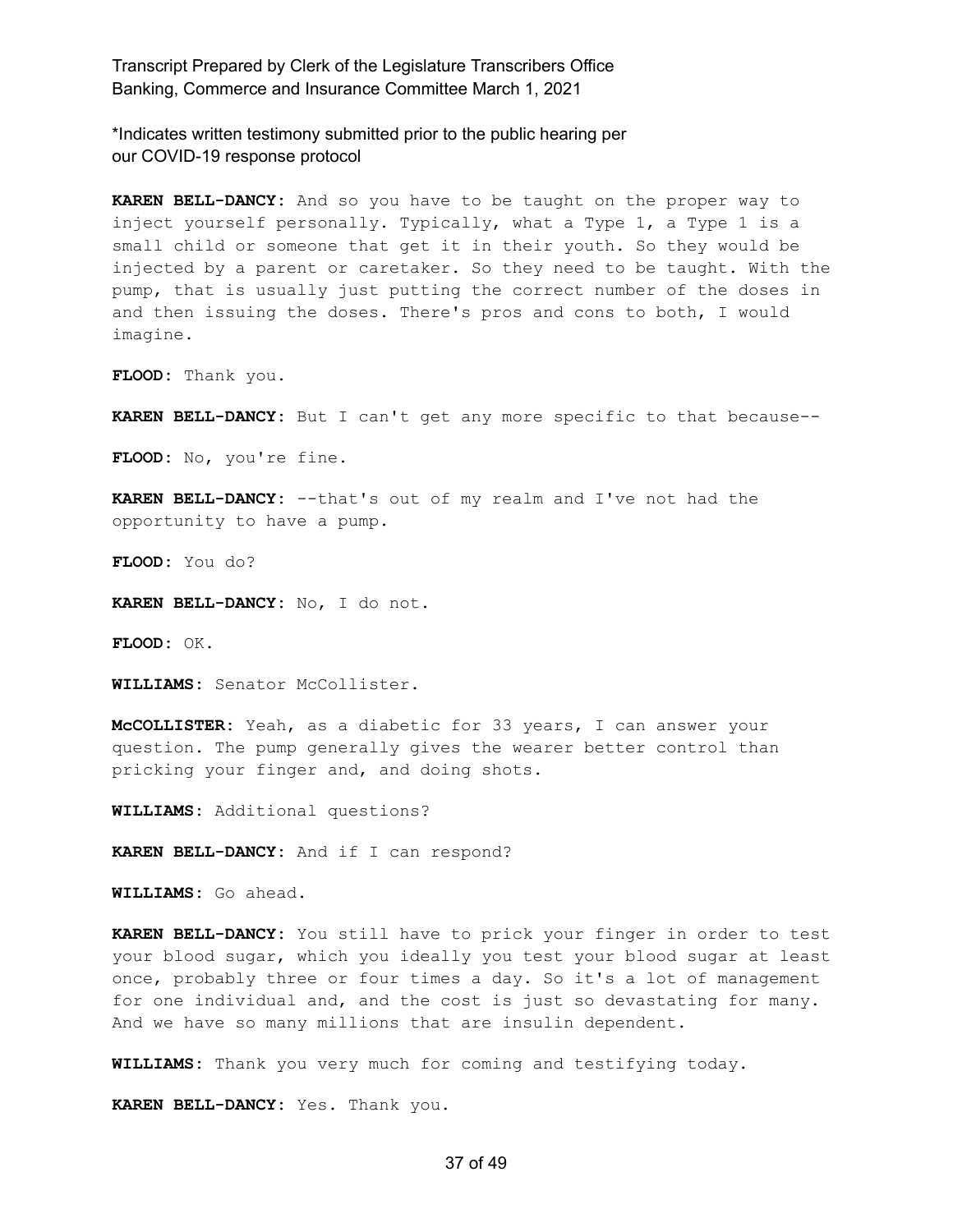\*Indicates written testimony submitted prior to the public hearing per our COVID-19 response protocol

**\*JINA RAGLAND:** Chair Williams and members of the Banking, Commerce and Insurance Committee: My name is Jina Ragland. I am here representing AARP Nebraska in support of LB30. LB30 requires health insurers to limit the copayments for insulin. Specifically, the bill requires state health insurers to limit the copayment that may be required for an insulin prescription to \$100 per 30-day supply. We know that the high price of prescription drugs is a burden on many Nebraska residents. Every day, our relatives, friends, and neighbors are forced to choose between filling life-saving prescriptions or paying rent, buying food and affording other critical essentials. In fact, a recent AARP report showed that in 2017, 29% of Nebraska residents stopped taking prescription medication as prescribed due to cost. In the richest country in the world, no one should be unable to pay for their life-saving medications. The roughly 171,000 (11.2%) Nebraskans living with diabetes have to buy insulin at a pharmacy because their pancreases has stopped producing it and they have to have insulin to survive. Insulin needs vary by the patient, as do costs - often depending on their insurance coverage. On average, people with diabetes require two to four vials of insulin per month. Diagnosed diabetes costs an estimated \$1.4 billion in Nebraska each year. Monthly expense to Nebraskans average between \$450 and \$500. Over the last 14 years, the out of pocket cost of many insulin brands has jumped 555%. Due to these skyrocketing prices many insulin users· have been forced to alter their medication by substituting lower quality products, seeking other options outside the country, or even having to ration their supply; some dying by doing so. Insulin is not new. It was discovered as a treatment for diabetes almost 100 years ago. Very little about the way insulin is produced has changed yet the prices continue to skyrocket. Approximately 90% of insulin sold is manufactured by 3 companies, which limits competition and therefore results in higher costs to patients. In 2017, the annual cost of Lantus, a form of insulin used to treat diabetes, was more than \$4,700 per year. The cost of Lantus increased 62 percent from 2012 to 2017. That is unacceptable. For many of these individuals, insulin serves as the only drug to help them stay healthy. LB30 takes an important step toward lowering costs for consumers so that they can afford their medication as prescribed. Capping the amount that a consumer pays every month for drug, will lower consumer's prescription drug expenditures, making prescriptions more affordable and accessible. Medications don't work if people can't afford them. Thank you to Senator Wayne for introducing the legislation and for the opportunity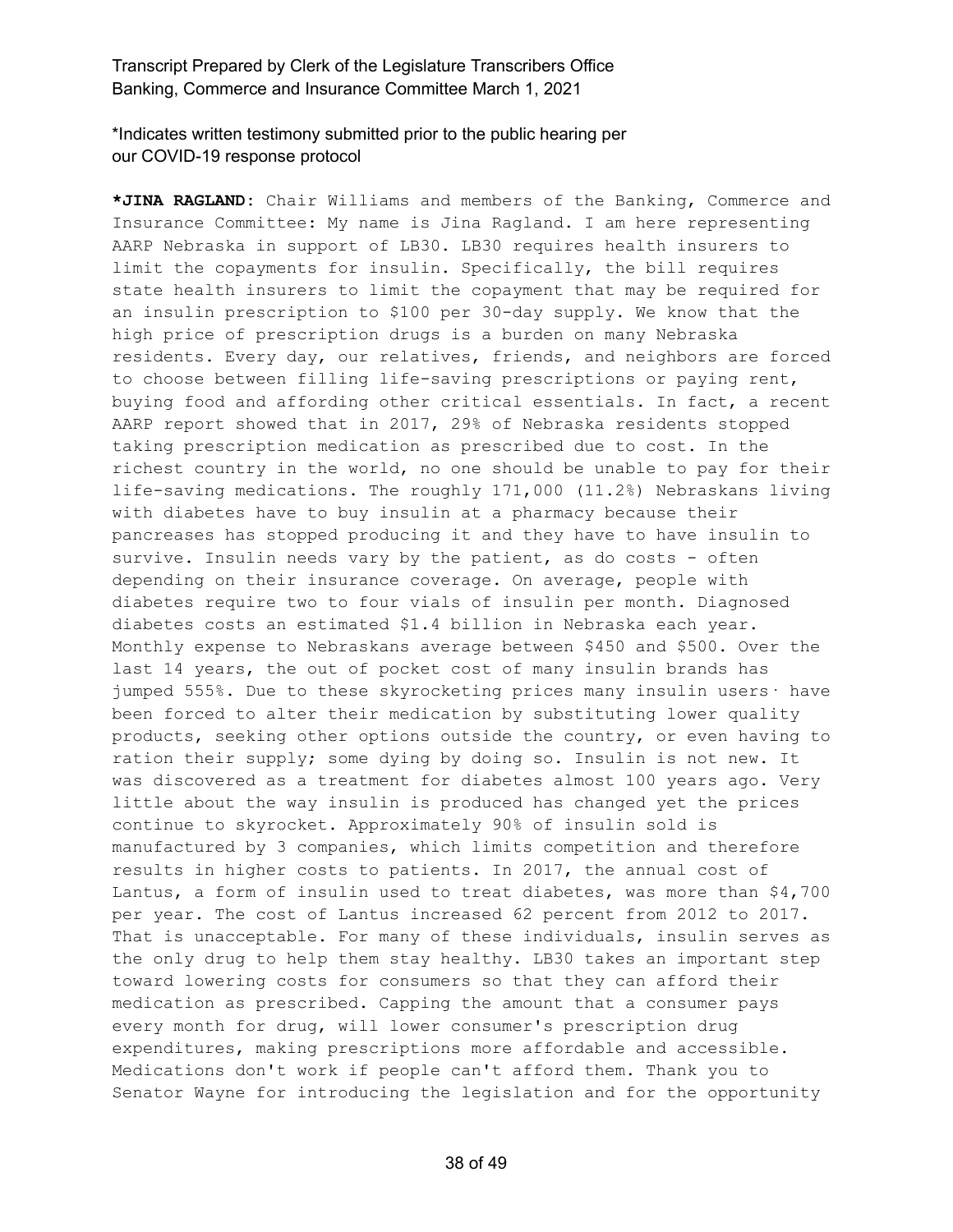\*Indicates written testimony submitted prior to the public hearing per our COVID-19 response protocol

to comment. We would ask the committee to support the legislation and advance the bill to the floor.

**WILLIAMS:** Invite the next proponent. Seeing none, is there anyone here to testify in opposition? Welcome back, Mr. Bell.

**ROBERT M. BELL:** Thank you, Chairman Williams and members of the Banking, Commerce and Insurance Committee. My name is Robert M. Bell, last name is spelled B-e-l-l. I'm the executive director and registered lobbyist for the Nebraska Insurance Federation, the state trade association of Nebraska insurance companies. I appear today in opposition to LB30. Health insurance deductibles, copayments and coinsurance are utilization tools used by health insurers to share the costs and risks with consumers. Consumers who agree to pay higher amounts of these cost- sharing measures typically are rewarded with lower premiums. With the continuing rising costs of healthcare services, both health insurance premiums and cost-sharing amounts have also risen. So it's understandable that in these times of higher premiums and higher cost-sharing amounts, that when lifesaving drugs are increasing nearly exponentially, the advocates for the consumers will seek governmental mandates to lower the consumer's share. Unfortunately, this is-- this does not actually get to the root of the problem, which is the high costs of the pharmaceuticals. Instead, it merely shifts these costs to the insurance company and its policyholders who must increase its premiums and cost-sharing limits to stay solvent. Contrary to popular belief, health insurance companies are not making huge profits off the high cost of pharmaceuticals. Many health insurance companies are mutual companies, which exist for the benefit of the policyholder. They do not make profits. Stock companies can make profits, however, both stock and mutual health insurers are subject to limitations placed into law by the Affordable Care Act, called medical loss ratio. For every dollar of premium received, at least 80 cents must be used to pay medical claims. The remaining 20 cents can be used to pay for expenses such as marketing salaries, administrative costs, and commissions. And the insurer must still maintain a level of financial solvency determined by the Department of Insurance to stay in business. Any state legislative bill that caps a cost-sharing measure or impose a mandate that will not apply to most, will not apply to most federally regulated, self-insured, large group plans governed by the Employee Retirement Income Security Act of 1974, otherwise known as ERISA. According to research I've read, ERISA plans cover at least 50 percent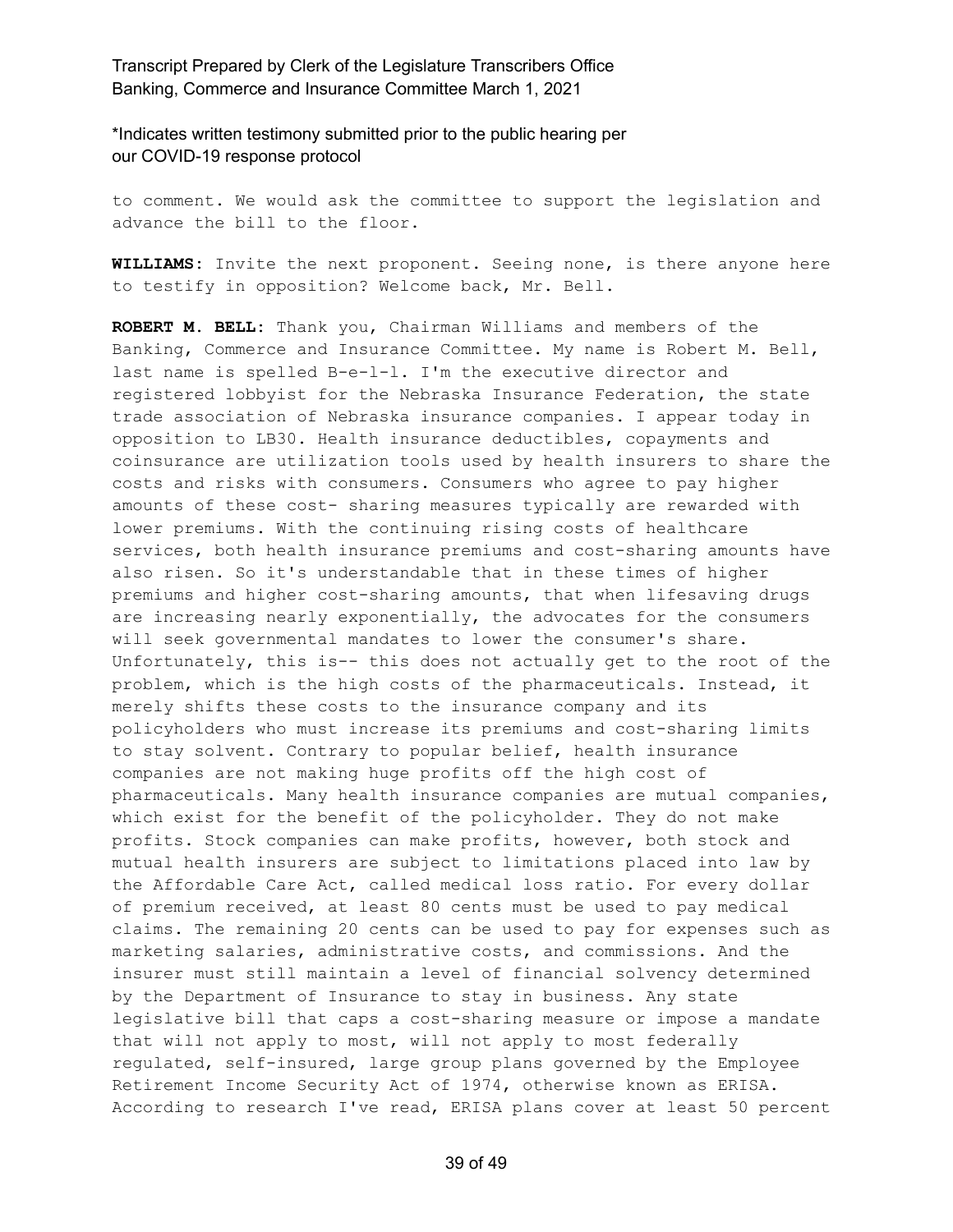\*Indicates written testimony submitted prior to the public hearing per our COVID-19 response protocol

of privately insured Nebraskans. And why this is important is that legislative bills will have a more limited impact than most realize. Many people are not aware that if their employer provides a plan, it is likely that a state mandate will not apply. I know Senator Wayne mentioned Colorado, and the press coming out of Colorado today is talking about how the, the people of Colorado didn't realize many of their health insurance plans were not covered by the law that passed there because of the impact of ERISA. For these reasons, the Insurance Federation opposes the passage of LB30. I appreciate the opportunity to testify. Thank you.

**WILLIAMS:** Thank you, Mr. Bell. Questions? Seeing none, thank you for your testimony.

**ROBERT M. BELL:** You're welcome.

**WILLIAMS:** Invite the next opponent. Welcome back, Mr. Dunning.

**ERIC DUNNING:** Thank you, Mr. Chairman. Good afternoon, Mr. Chairman and members of the Banking, Commerce and Insurance Committee. For the record, my name is Eric Dunning, E-r-i-c D-u-n-n-i-n-g. I appear today as a registered lobbyist for Blue Cross and Blue Shield of Nebraska in opposition to LB30. Senator Wayne is not alone in having to make sure that his testimony numbers were updated from last year. This seems like this is a very similar bill from last year. And my testimony is- will be consistent with last year's. But I do want to begin by sharing that this is an issue-- cost sharing for insulin is an issue that we've been working on for a long time. We share our members' concern about access to insulin, and we have to work hard to balance all of our member interests to bring cost-effective solutions across the pool of our membership. As background, even though insulin was developed decades ago, there is no generic option for our members. There's no other alternative. Constant small improvements in the manufacturing, formulation, and delivery methods have acted to extend patents over and over again. Make no mistake, this is patented medication. Ever increasing costs for insulin have been a factor for several years, even as we have managed to keep our cost sharing relatively consistent. This bill today strikes at our primary method of managing insulin costs, which is a formulary system that balances major insulin providers against one another to extract lower costs from pharmaceutical companies. We can do this by providing our members access to a preferred brand insulin category at significant reduced--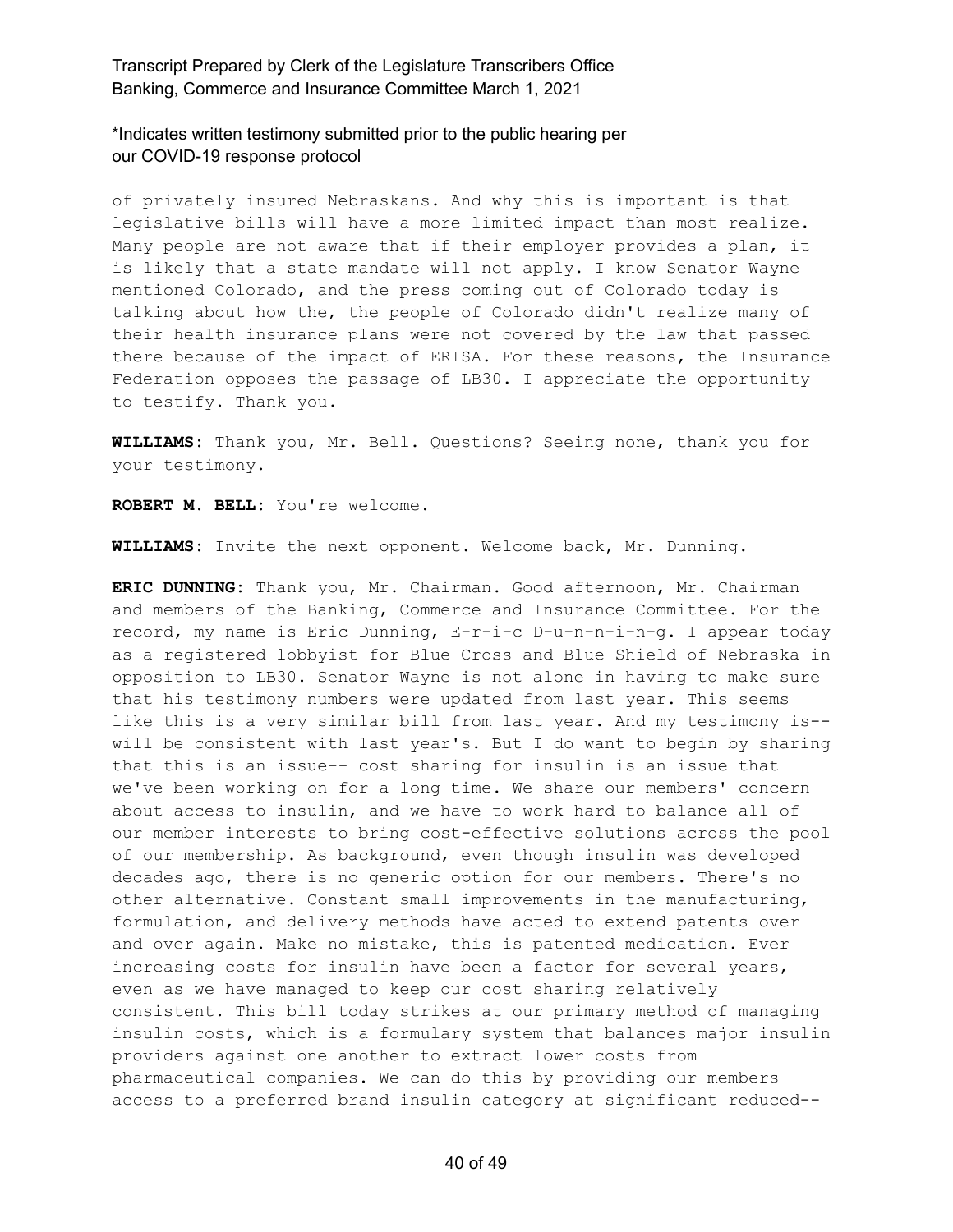#### \*Indicates written testimony submitted prior to the public hearing per our COVID-19 response protocol

significantly reduced cost sharing while keeping a higher cost sharing for nonpreferred brands who will not negotiate with us on the same basis. As part of that negotiation, the preferred brand vendor will seek the highest difference between the two options to incentivize our member to use one option over the other. Pharmaceutical companies have worked hard to circumvent these negotiations by, for example, promoting copay coupons that steer patients away from lower cost options and a plan's preferred insulin product driving up overall costs. As you can see, the negotiation process is very fluid, and we need the ability to react to evolving pharmaceutical company negotiation techniques. By limiting our freedom of contracting between brands, this will inevitably increase costs. Like Senator Wayne, we are interested in seeing what the new data comes out from Colorado. However, I think we should point out that that bill has been in place for about 14 months as of today. Over time, we believe that this erosion in our negotiation position will be shown up over time. We do not anticipate seeing something that's come in the last 13 months. As I mentioned earlier, we offer our members preferred brand insulin options with lower cost shares with a range of deductible options. We are-- in our case, copayments for a 30-day supply of insulin vary from \$30 to a percentage that we believe is about \$125 a month for nonpreferred brands. To put that number into context, by the way, since 2011, the retail price for insulin has increased overall from about \$200 to more than \$500. This flexibility in how a member wants their coverage structure does have some price impacts based on how much of the risk the member wants to assume. Some people prefer lower premium and higher copayments or deductibles. We don't make that choice, though. Our members make the choice. And the important thing to remember is that the member or the small or medium-sized employer makes the choice not us. To reduce the impact of increasing premiums while still providing health insurance to their employees, high deductible health plans have been a very attractive option for employers. But because of the way this bill is structured, it would not allow that deductible to apply as we did see with Senator Blood's hearing aid mandate that she mentioned in, in the earlier hearing. Eroding those high deductible health plans will remove one more option for employers struggling with increasing premium costs. While the bill will not impact insulin costs for the uninsured or people in ERISA plans-- let's see-- and moving back to the overarching, the deepest impact will be on small and medium-sized businesses who will see higher costs for the coverage that they choose to buy for their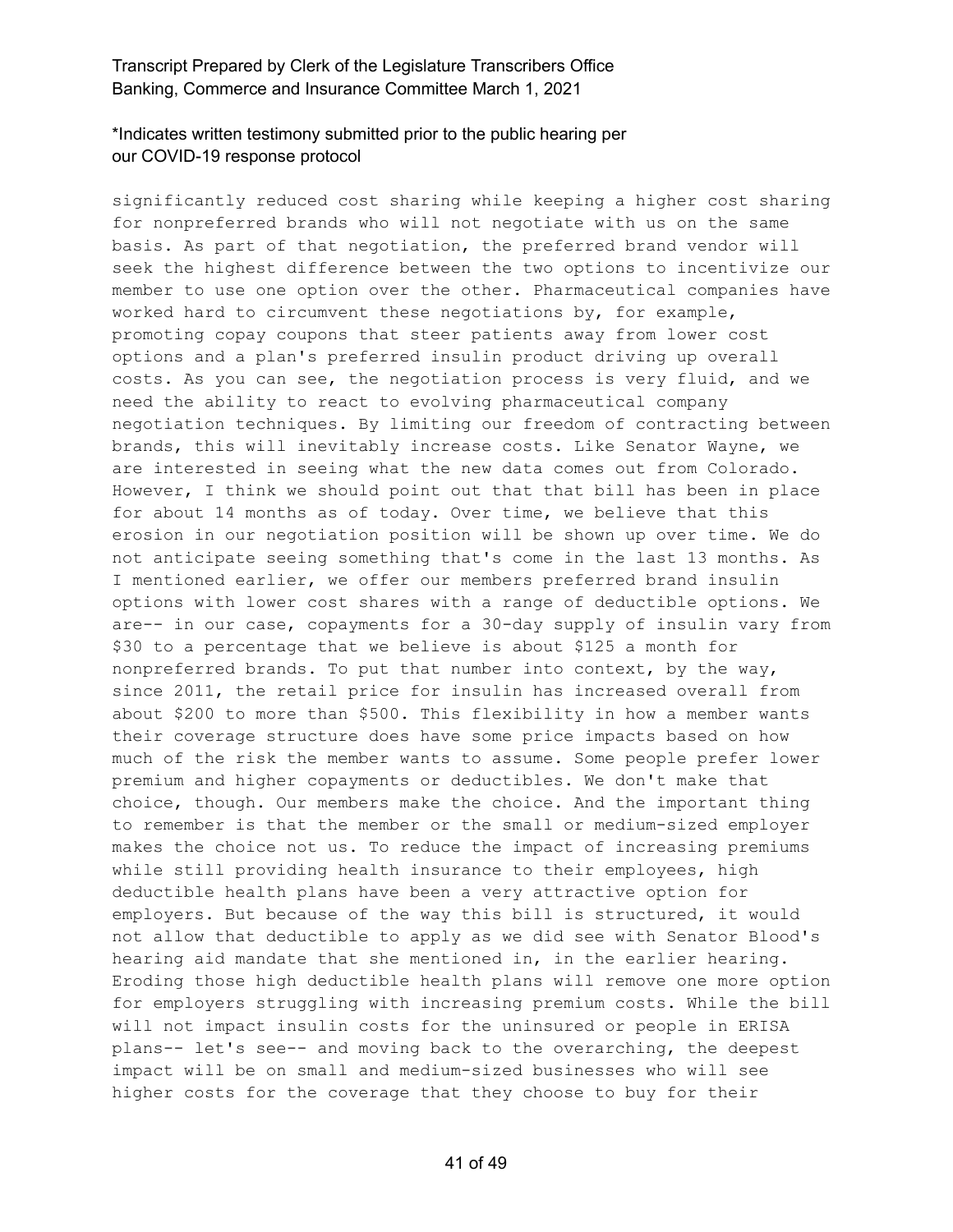\*Indicates written testimony submitted prior to the public hearing per our COVID-19 response protocol

employees. Moving back to the overarching problem, which is the high cost of insulin. While we work to offer affordable insulin products to our members, there are several external factors which are beyond our control. Price increases are completely under the discretion of the manufacturers, and the aggressive pricing strategies are particularly harmful to patients who are uninsured. Neither of the bills, again, as-- this bill does not include anything like the Colorado language that would have required their attorney general to investigate the cost of insulin. As we move forward, insulin costs will not decrease because of our-- if-- because if our ability to negotiate with pharmaceutical companies is undercut, this product-- this proposal will not lower the cost of insulin for Nebraskans. They just require people to buy more insurance coverage to pay for it. And with that, I'm happy to answer any questions.

**WILLIAMS:** Questions? Senator Aguilar.

**AGUILAR:** Thank you, Chairman Williams. You said that insulin itself is a patented product.

**ERIC DUNNING:** Yes.

**AGUILAR:** Does that mean there's only one pharmaceutical company making it?

**ERIC DUNNING:** No, they all have different formulations and different takes on, on insulin. And it's going to depend on their manufacturing process, the delivery method, that sort of thing. But the, the basic science was done 100 years ago.

**AGUILAR:** So there is an opportunity for different pricing?

**ERIC DUNNING:** There is a-- there is an opportunity for different pricing. And as-- and that has been the mechanism that we have been best able to use to, to keep those prices. I hesitate to say under control, but to keep those prices as under control as we could make it.

**AGUILAR:** Thank you.

**WILLIAMS:** Senator Flood.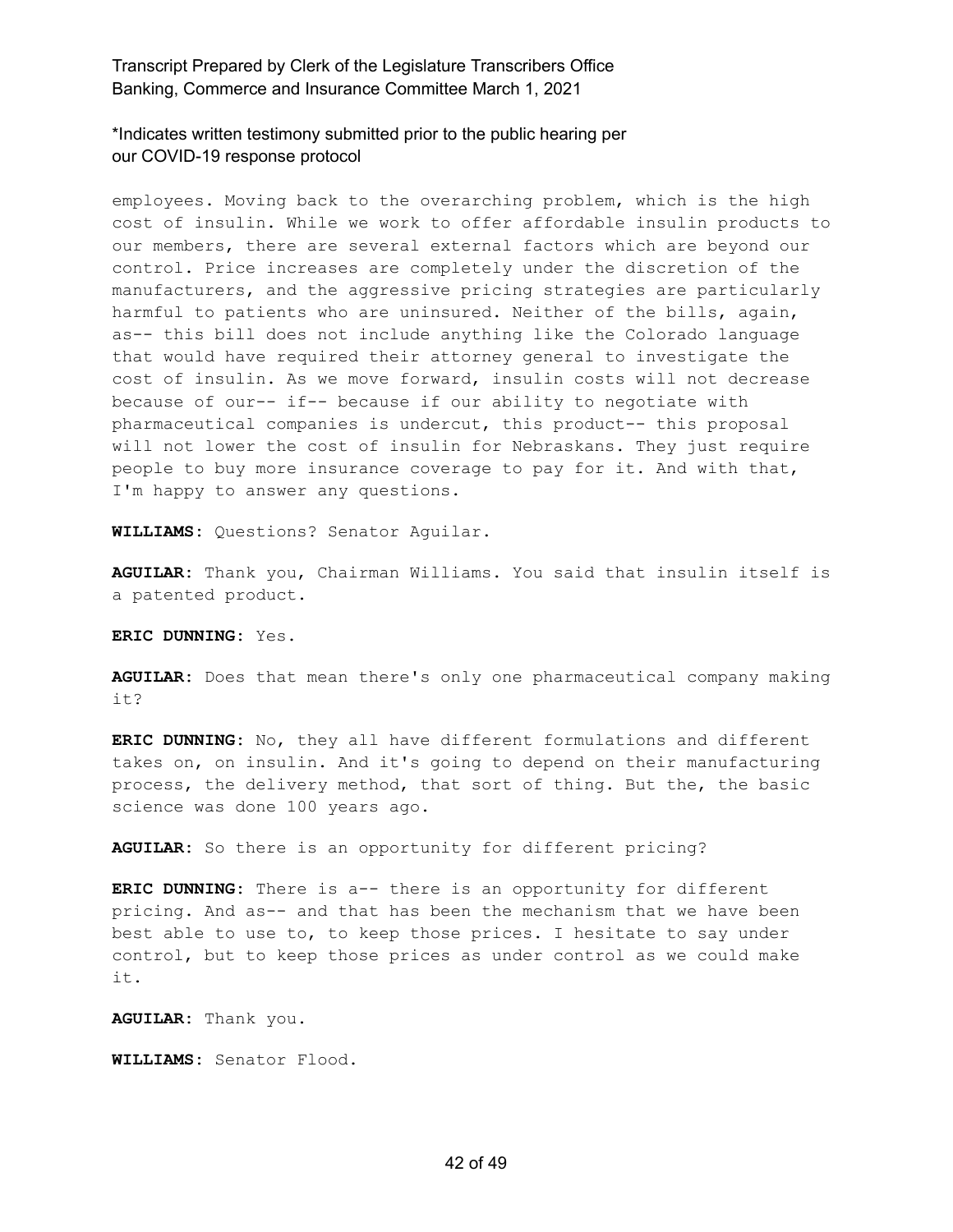\*Indicates written testimony submitted prior to the public hearing per our COVID-19 response protocol

**FLOOD:** The pricing, obviously, is, is concerning going from \$200 to \$500. What authority does the federal government have to intervene in a, in a price gouging scenario or situation on, on something like insulin? Is there any action that can be taken at the federal level to investigate this?

**ERIC DUNNING:** Not really per se. What we have seen in the past year was a rule adopted by the Trump administration, which requires people who have what are term-- what are deemed high cost-sharing requirements to be able to buy those-- to buy insulin at cost from the federally qualified health centers. And that's been the, the, the primary lever that they've been trying to pull so far. But this takes place in a, in a whole context of, of, of really significant increases in the amount of, of money that Americans pay for prescription drugs. Insulin is no different, but for the fact that, again, the basic science was done 100 years ago.

**FLOOD:** Has anybody tracked it down to find out who's making the money? I mean, is it the patent holder? Is it the manufacturer? Are they one of the same?

**ERIC DUNNING:** Yeah, it'd be a large pharm-- it'd be large pharmaceutical companies, right, and would be making the money on this deal. Now, you know, offsetting those costs are to be fair development costs as they engineer new and better versions of what they're doing. And I suspect that's one of the things it would point to.

**FLOOD:** You'd think that at somewhere in the market that there would be some competition that would bring this down and instead it's going the other way.

**ERIC DUNNING:** Well, and what we find particularly troubling about bills like this bill, Colorado's bill, a similar bill passed in Minnesota, is that to the extent that we have the ability to, to leverage competition as much as possible, bills like this, I think, really undercut our ability to do that. And that's what we're-- that's our, our largest concern over time.

**FLOOD:** Thank you.

**WILLIAMS:** Senator McCollister.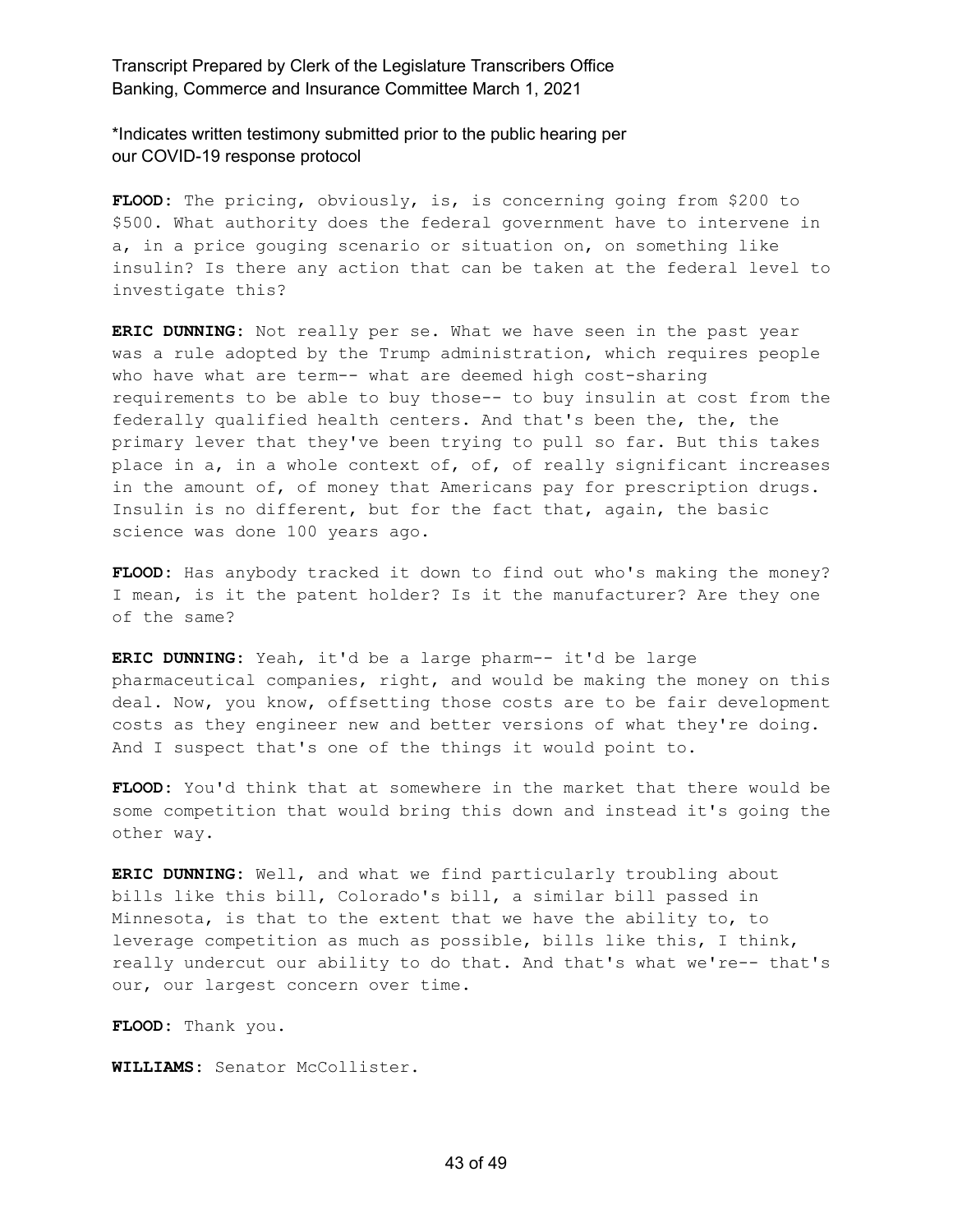\*Indicates written testimony submitted prior to the public hearing per our COVID-19 response protocol

**McCOLLISTER:** Yeah, thank you, Chairman Williams. Mr. Dunning, is there a big difference in cost between insulin in the United States versus some foreign country?

**ERIC DUNNING:** I am assuming that underlying your question is, it is reading stories in the media that talk about lower cost of prescription drugs as well as insulin in foreign countries. And I believe the answer to that, sir, is yes.

**McCOLLISTER:** Is it time for the federal government to start bidding out of coverage?

**ERIC DUNNING:** Senator, I don't know that I, that I, I have an answer for you from a federal perspective. I know, however, that the proposal in front of us today probably takes us in a direction we don't want to go on a state basis.

**McCOLLISTER:** OK, thank you.

**WILLIAMS:** Senator Bostar.

**BOSTAR:** Thank you, Chair Williams. Thank you, Mr. Dunning. So I-- my familiarity with patent law is limited at best. So I understand that these manufacturers get to maintain patents because they are-- will be generous and call it innovating, but updating their processes or formula or something else that allows them to maintain that patent, is that correct?

**ERIC DUNNING:** That is my understanding, sir.

**BOSTAR:** The previous way they were manufacturing it or the previous formula that maybe worked acceptably, why isn't someone able to turn that into a generic?

**ERIC DUNNING:** Honestly, Senator, I don't know the answer to that question. I do know that there is not a generic available for our members.

**BOSTAR:** Thank you.

**WILLIAMS:** Mr. Dunning, you and I have talked numerous times about the problems with what I'll call insurance mandates and taking away the ability for market forces to work in this area. We've also talked that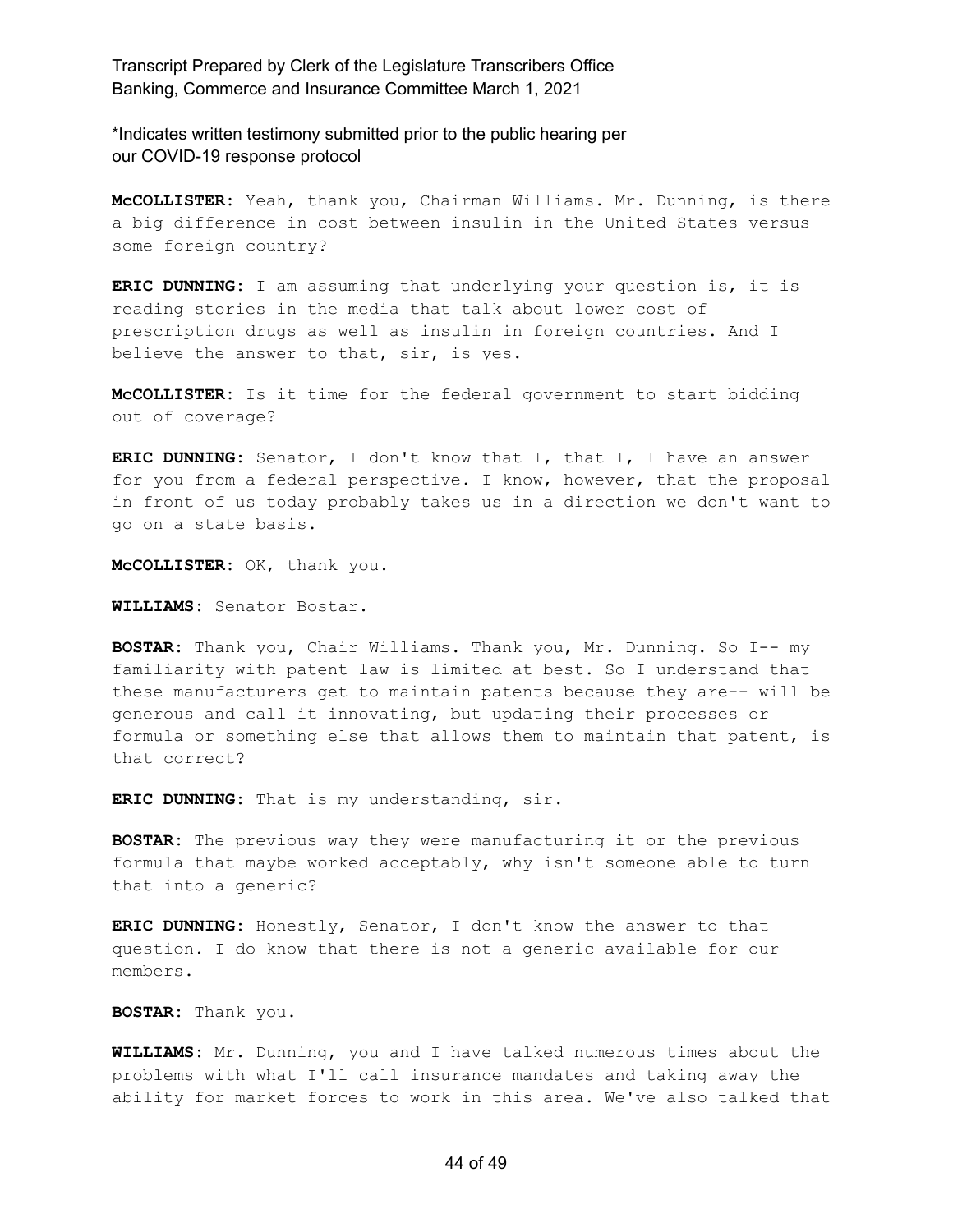\*Indicates written testimony submitted prior to the public hearing per our COVID-19 response protocol

insurance companies have been somewhat innovative in trying to address these situations. And I think, I think you would answer that the products that you have available today versus the products that you had available two, three years ago or longer have moved the cost share, whether it's copay or whatever, to a lower level. Is that correct?

**ERIC DUNNING:** I think it would be more accurate to say, sir, that on certain lower cost options, we've been able to hold the line a little better on, on cost sharing rather than, you know, lowering that. I, I don't know that I could go so far as to say we've lowered it.

**WILLIAMS:** One of the people that apparently is not here to testify today is, is Medica. I know, and you may be able to confirm this, that they have now come into this market with a \$25 copay that was not available a year ago when we had this same hearing. Do you-- and again, I know that's not your company, but since you're sitting there, has Mr. McLaren confirmed that with you?

**ERIC DUNNING:** Well, Senator, I'm thinking quickly to come up-- to see if I can come up with a smart-aleck response to your question. But it is my understanding that Mr. McLaren's company has, has come in with a, with a cap at \$25.

**WILLIAMS:** My point being that market forces are at work and recognizing some of the things that are going on with this, this situation with insulin prices. Are there any other questions? Senator Pahls.

**PAHLS:** Well, I-- thank you, Chair. But that \$25 cap, though, it depends how much insulin you're doing, because I know you can buy a pen. At one time, you could get a whole package. I could get a whole package of four or five for the same price that I get one now or two. I know that because I live that life. The same price, but somebody upstairs said we can't do that anymore. You have to break it apart.

**ERIC DUNNING:** Senator, I can really only respond about our policies and so the numbers that I use, \$30 a month or \$125 a month, that is per 30-day supply, that's per 30-day supply. So not per vial of insulin.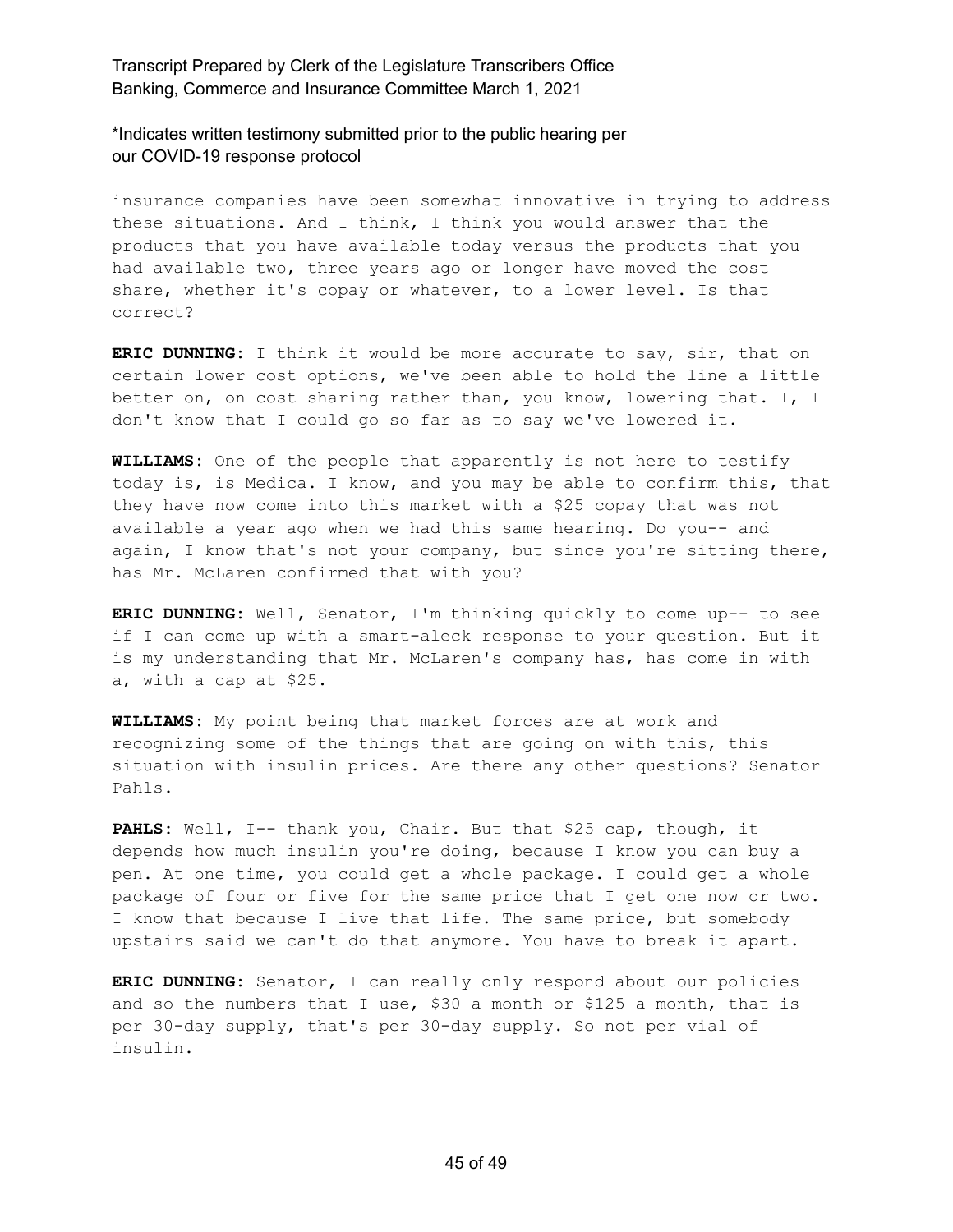\*Indicates written testimony submitted prior to the public hearing per our COVID-19 response protocol

**PAHLS:** But 30-day supply may be three vials or one because they hold so much. One of the pens hold so much. So my 30-day supply compared to his 30-day supply may be significantly different.

**ERIC DUNNING:** But under our plan design, it would still be that flat \$30 a month for the, for the preferred insulin, whether it's three vials, four vials, three pens, four pens. So--

**PAHLS:** So if he--

**ERIC DUNNING:** --that's how it's structured.

**PAHLS:** --so if he-- I'm just-- this is-- helping myself out. So if he gets three and I get one, we pay the same price.

**ERIC DUNNING:** Correct.

**PAHLS:** So I have to get my doctor to say that I need three.

**ERIC DUNNING:** Senator Pahls, as a man who has worked very hard in the area of healthcare finance for much of his career, I can only expect that you will be asking your provider for the most cost effective and responsible option possible.

**PAHLS:** Yeah, thank you. [INAUDIBLE]

**WILLIAMS:** Any additional questions? Senator Bostar.

**BOSTAR:** Thank you, Chair Williams. Promise this is the last one. Thank you, Mr. Dunning. And Chairman Williams brought up Medica's \$25 insulin, which is illuminating. Now if we don't pass LB30, we don't pass any of these mandates and we ensure that you all maintain the, the market flexibility, would you imagine that your company would reduce its prices in order to compete with Medica's pricing?

**ERIC DUNNING:** Senator, I would tell you that markets are powerful, powerful things, and market forces will drive us in whatever direction employers and individual customers want us to go.

**BOSTAR:** Thank you very much.

**WILLIAMS:** Any additional questions? Seeing none, thank you for your testimony.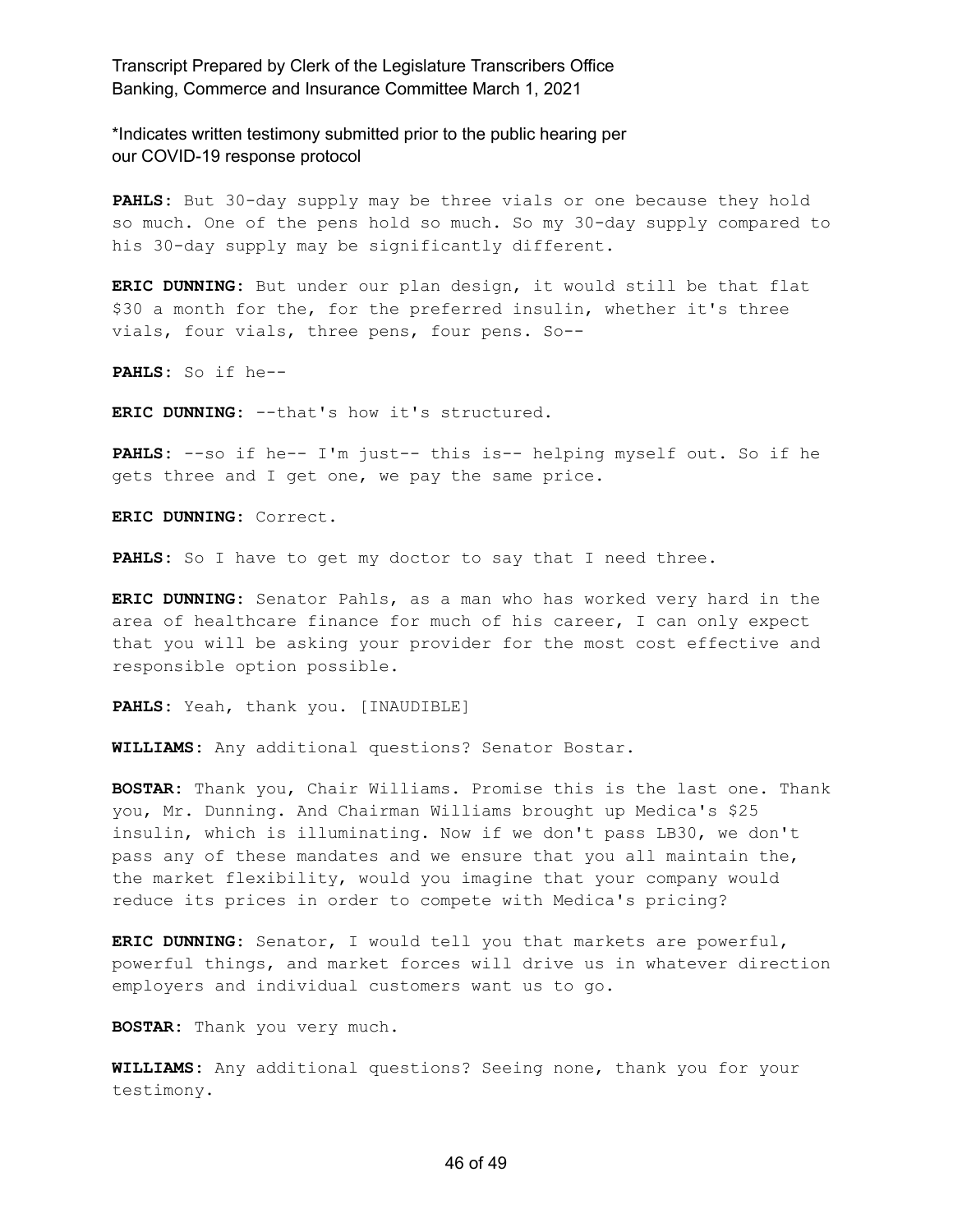\*Indicates written testimony submitted prior to the public hearing per our COVID-19 response protocol

**ERIC DUNNING:** Thank you, sir.

**\*COLEEN NIELSEN:** Good afternoon, Chairman Williams and Members of the Banking, Commerce and Insurance Committee, My name is Coleen Nielsen and I am the registered lobbyist for the American Health Insurance Plans (AHIP) testifying in opposition to LB30. AHIP members are committed to ensuring that patients with diabetes can get affordable insulin to help control their blood glucose levels. Health insurance providers have a strong history of advancing innovative approaches to help their enrollees successfully manage and control diabetes, prevent complications, and improve their quality of life. We understand that for many diabetes patients, the rising cost of insulin has created an affordability crisis that threatens their health and wellbeing. Capping copays only masks the problem. Because the problem is the price. Out of control prices for insulin products and other prescription drugs are a direct consequence of drug makers taking advantage of a broken market for their own financial gain at the expense of patients. The lack of competition, transparency, and accountability in the prescription drug market has created extended, price-dictating monopolies with economic power that exists nowhere else in the U.S. economy. The end result is that everyone pays more-from patients, businesses and taxpayers to hospitals, doctors, and pharmacists. Steps are needed to ensure that people can get affordable insulin and other medications. With solutions that deliver real competition, create more consumer choice, and ensure open and honest drug prices, we can make prescription drugs more affordable-while protecting and supporting innovation that results in new treatments and cures for patients. Since 2006, while the number and supply of insulin products has grown, the list price of insulin products has increased exponentially-in direct violation of the economic laws of supply and demand. For example, the price of Lantus increased from \$88.20 per vial in 2007 to \$307.20 per vial in late 2017, while the price of Levemir increased from \$90.30 per vial to \$322.80 per vial during the same time period. These sharp price increases harm patients who rely on insulin and reduce the affordability of coverage for all consumers and payers who must bear the cost through higher insurance premiums. AHIP believes that truly addressing this situation requires looking for the root cause of rising insulin prices and identifying ways to address market behavior that values pharmaceutical profits over patients. Unfortunately, legislation such as LB30 will only mask the symptoms of dramatically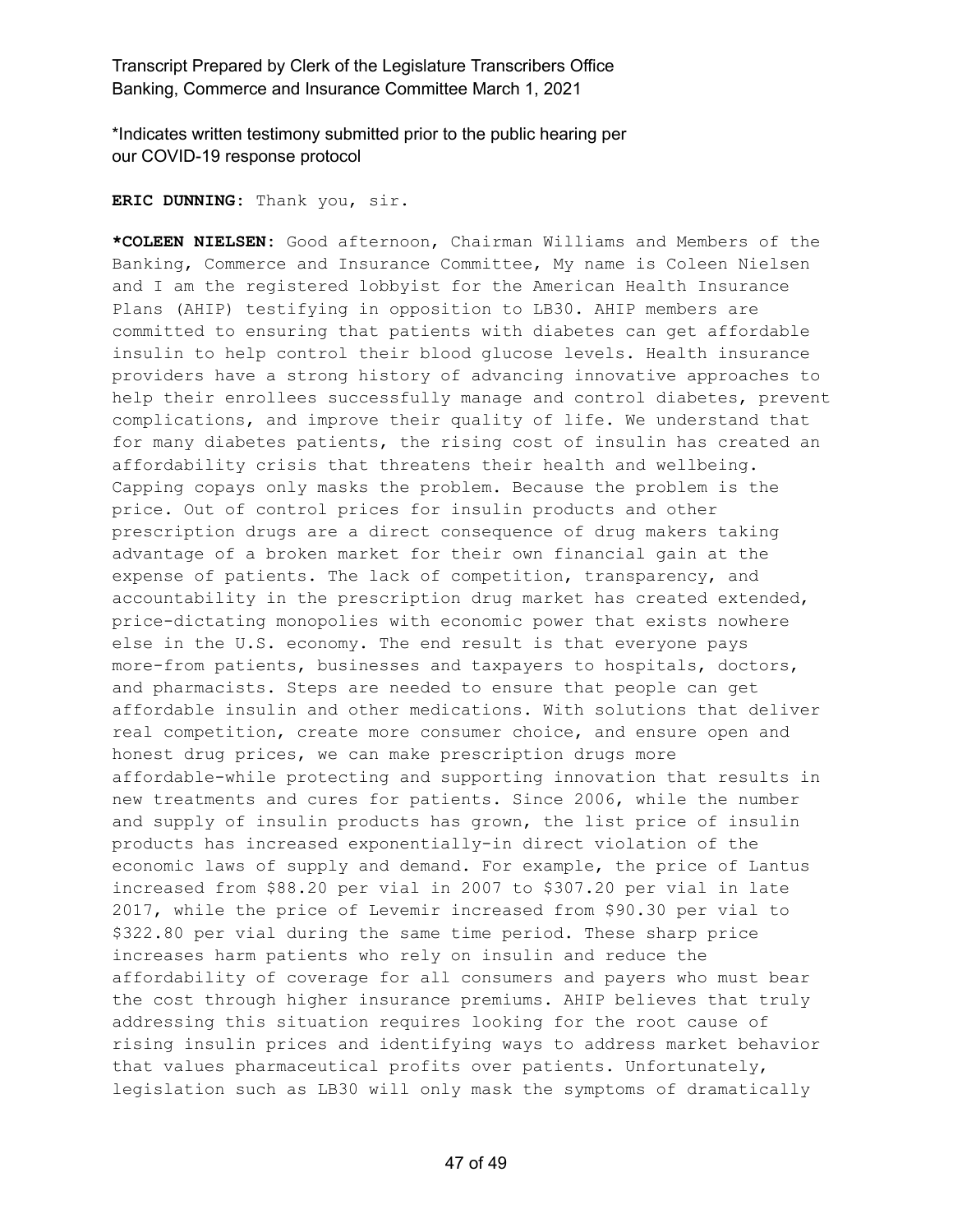#### \*Indicates written testimony submitted prior to the public hearing per our COVID-19 response protocol

increasing prescription drug prices without taking steps to address the cost of insulin. As the committee continues to explore these issues, we would like to note that the entire pricing process is driven entirely by the original list price of a branded drug-which is determined solely by the drug company, not by the market or any other participant in the pharmaceutical supply chain. Lawmakers need to address this reality-the problem is the price-as part of any strategy for reducing pharmaceutical costs. Due to our concerns about the impacts that this bill could have on health insurance premiums for Nebraska consumers and business and the bad precedent this bill would set, we oppose this legislation. Please do not advance LB30.

**\*RON SEDLACEK:** Chairman Williams and Members of the Banking, Commerce and Insurance Committee: My name is Ron Sedlacek and I am testifying on behalf of the Nebraska Chamber of Commerce & Industry. LB30 would limit the total out of pocket costs to patients with insulin drug prescriptions to \$100 per each 30-day supply, regardless of the amount or type that is needed to fulfill the prescription. In application, the bill proposes to mandate additional insurance coverage for group and individual health insurance plans. The Nebraska Chamber would like to register its opposition to LB30. Many trade association members and local chambers of commerce, in addition to our business and industry members, offer either group insurance coverage or federal, ERISA-based plans. In this regard, we represent those businesses and trade associations that are consumers of insurance products which do not offer ERISA plans and that will be directly affected by this proposed legislation. We maintain that the addition of further mandates for non-ERISA plans can only serve to price many Nebraskans out of the group health insurance market or result in some reduction of other benefits of value to the employee. The Nebraska Chamber shares in the concerns of other consumers attempting to find and obtain reasonably priced, affordable health insurance products. We continue to find that the escalating costs of health insurance benefits for employees remain high on the list of business concerns. Historically, Nebraska had remained a relatively lower cost, health insurance state, due in part to the fact that the Nebraska Legislature has been vigilant when it comes to adding on layers and layers of additional health insurance mandates that would exceed federal ERISA standards. While each new proposal for additional mandated coverage may be well intentioned, it is a fact that additional mandated coverage will increase health insurance rates and will affect both the affordability and